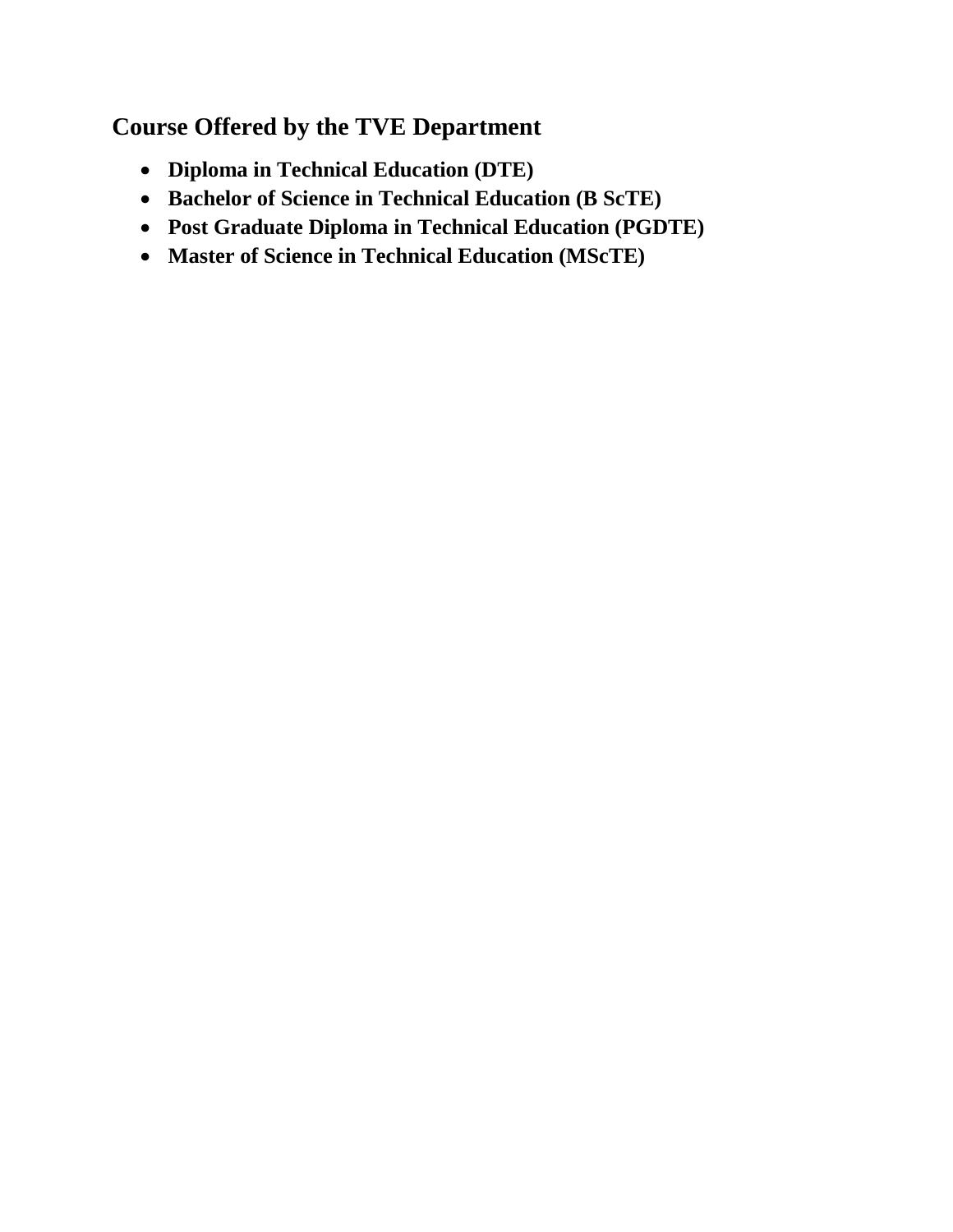# **Bachelor of Science in Technical Education (B.Sc.T.E.)**

## **2-Years Programme (DTE Stream)**

Note: Courses of 1<sup>st</sup> and 2<sup>nd</sup> semester are shown under the course structure of Department of Mechanical & Chemical Engineering, Electrical & Electronic Engineering, and Computer Science and Engineering.

## **First Semester**

| $L =$ Lecture.<br>$P = Practical / Workshop$ , |                                                              |                               |                                 | <b>T</b> = Tutorial           |
|------------------------------------------------|--------------------------------------------------------------|-------------------------------|---------------------------------|-------------------------------|
| <b>Course</b><br><b>Number</b>                 |                                                              | <b>Course</b><br><b>Title</b> | <b>Contract</b><br><b>Hours</b> | <b>Credit</b><br><b>Hours</b> |
| Hum 4132/<br>Hum 4134                          | Arabic I/ English I                                          |                               | $L - P - T$<br>$0 - 0 - 2$      | 1.00                          |
| Hum 4137<br>Hum 4151                           | <b>Islamiat</b><br>Social Studies and Accounting             |                               | $2 - 0 - 0$<br>$3-0-0$          | 2.00<br>3.00                  |
| Technical<br>Courses                           | Four technical courses from<br>the respective specialization |                               | $9 - 0 - 9^*$                   | $12.00*$                      |
|                                                | <b>Total</b>                                                 | $L-T-P$                       | $14 - 0 - 11$ <sup>*</sup>      |                               |
|                                                | <b>Total</b>                                                 | <b>Hours</b>                  | $25*$                           | $18.00^{*}$                   |

\*There may be slight deviation for different specialization.

## **Second Semester**

| $L =$ Lecture.<br>$P = Practical / Workshop$ , |                                                              |                                                                                  |                                 | <b>T</b> = Tutorial           |
|------------------------------------------------|--------------------------------------------------------------|----------------------------------------------------------------------------------|---------------------------------|-------------------------------|
| <b>Course</b><br><b>Number</b>                 | <b>Course Title</b>                                          |                                                                                  | <b>Contract</b><br><b>Hours</b> | <b>Credit</b><br><b>Hours</b> |
| Hum $4232/$<br>Hum 4234                        | Arabic I/ English I                                          |                                                                                  | $L - P - T$<br>$0 - 0 - 2$      | 1.00                          |
| Hum 4237<br>Hum 4249                           |                                                              | Islamic History Science and Culture<br><b>Technology Environment and Society</b> | $3-0-0$<br>$3-0-0$              | 3.00<br>3.00                  |
| Technical<br>Courses                           | Four technical courses from<br>the respective specialization |                                                                                  | $9 - 0 - 9^*$                   | $12.00*$                      |
|                                                | <b>Total</b>                                                 | $L-T-P$                                                                          | $15 - 0 - 11$                   |                               |
|                                                | <b>Total</b>                                                 | <b>Hours</b>                                                                     | $26^*$                          | $19.00*$                      |

\*There may be slight deviation for different specialization.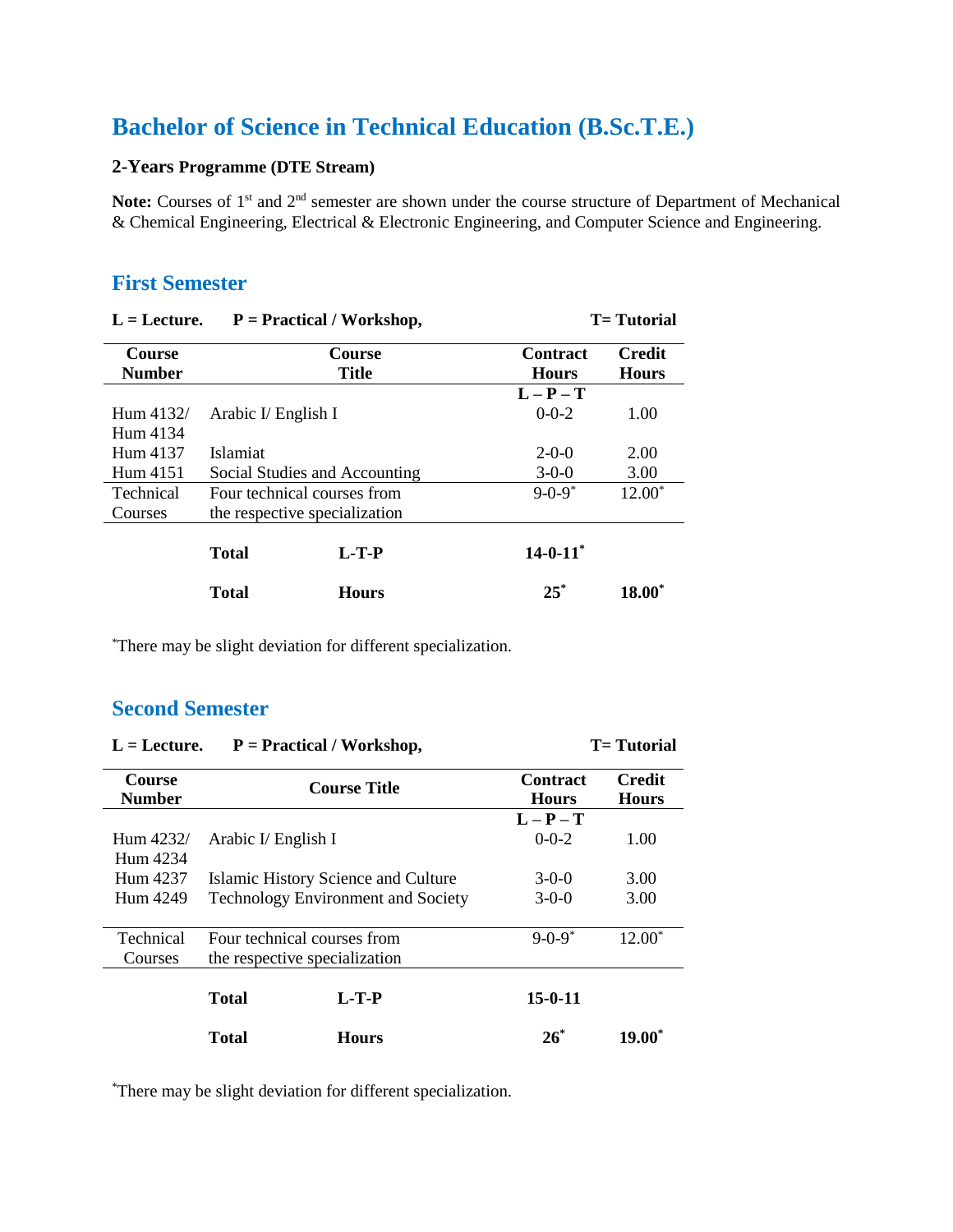# **Third Semester**

| <b>Course</b>   | <b>Course</b>                                | <b>Contract</b>            | <b>Credit</b> |
|-----------------|----------------------------------------------|----------------------------|---------------|
| <b>Number</b>   | <b>Title</b>                                 | <b>Hours</b>               | <b>Hours</b>  |
|                 |                                              | $L - P - T$                |               |
| <b>TVE 4200</b> | Industrial Attachment                        | $0 - 0 - 2$                | 1.00          |
| <b>TVE 4111</b> | Occupational Analysis & Course               | $3-0-0$                    | 3.00          |
|                 | Construction                                 |                            |               |
| TVE 4117        | <b>Curriculum Development Administration</b> | $3-0-0$                    | 3.00          |
|                 | and Supervision of Technical and             |                            |               |
|                 | <b>Vocational Education</b>                  |                            |               |
| <b>TVE 4141</b> | History of Technical and Vocational          | $3-0-0$                    | 3.00          |
|                 | Education                                    |                            |               |
| TVE 4143        | <b>Comparative Education</b>                 | $3-0-0$                    | 3.00          |
| <b>TVE 4172</b> | Technical Report Writing & Presentation      | $0 - 0 - 2$                | 1.00          |
| Technical       | Two technical courses from                   | $6 - 0 - 9^*$              | $10.50*$      |
| Courses         | the respective specialization                |                            |               |
|                 |                                              |                            |               |
|                 | $L-T-P$<br><b>Total</b>                      | $18 - 0 - 13$ <sup>*</sup> |               |
|                 | Total<br>Hours                               | $31^*$                     | 24.50         |

**L = Lecture. P = Practical / Workshop, T= Tutorial**

\*There may be slight deviation for different specialization.

## **Fourth Semester**

| $L =$ Lecture.<br>$P = Practical / Workshop$ , |                                               |                                              |                               | <b>T</b> =Tutorial |
|------------------------------------------------|-----------------------------------------------|----------------------------------------------|-------------------------------|--------------------|
| Course<br><b>Number</b>                        |                                               | <b>Contract</b><br><b>Hours</b>              | <b>Credit</b><br><b>Hours</b> |                    |
|                                                |                                               |                                              | $L - P - T$                   |                    |
| <b>TVE 4229</b>                                | Instructional Technology and                  |                                              | $3 - 0 - 0$                   | 3.00               |
|                                                | <b>Communication Skills</b>                   |                                              |                               |                    |
| <b>TVE 4230</b>                                | Instructional Technology and                  |                                              | $0 - 0 - 2$                   | 1.00               |
|                                                | <b>Communication Skills Lab</b>               |                                              |                               |                    |
| <b>TVE 4205</b>                                |                                               | <b>Institution and Industry Relationship</b> | $2-0-0$                       | 1.00               |
| <b>TVE 4251</b>                                | Sociology of Education                        |                                              | $3-0-0$                       | 3.00               |
| TVE 4235                                       | <b>Educational Measurement and Statistics</b> |                                              | $3-0-0$                       | 3.00               |
| TVE 4236                                       | Educational Measurement & Statistics Lab      |                                              | $0 - 0 - 2$                   | 1.00               |
| TVE 4258                                       |                                               | <b>Observation and Practice Teaching</b>     | $0-1-4$                       | 2.50               |
| Technical                                      | Two technical courses from                    |                                              | $6 - 0 - 9^*$                 | $10.50^*$          |
| Courses                                        | the respective specialization                 |                                              |                               |                    |
|                                                | Total                                         | $L-T-P$                                      | $17 - 1 - 17$                 |                    |
|                                                | <b>Total</b>                                  | <b>Hours</b>                                 | $35^*$                        | 24.50              |

\*There may be slight deviation for different specialization.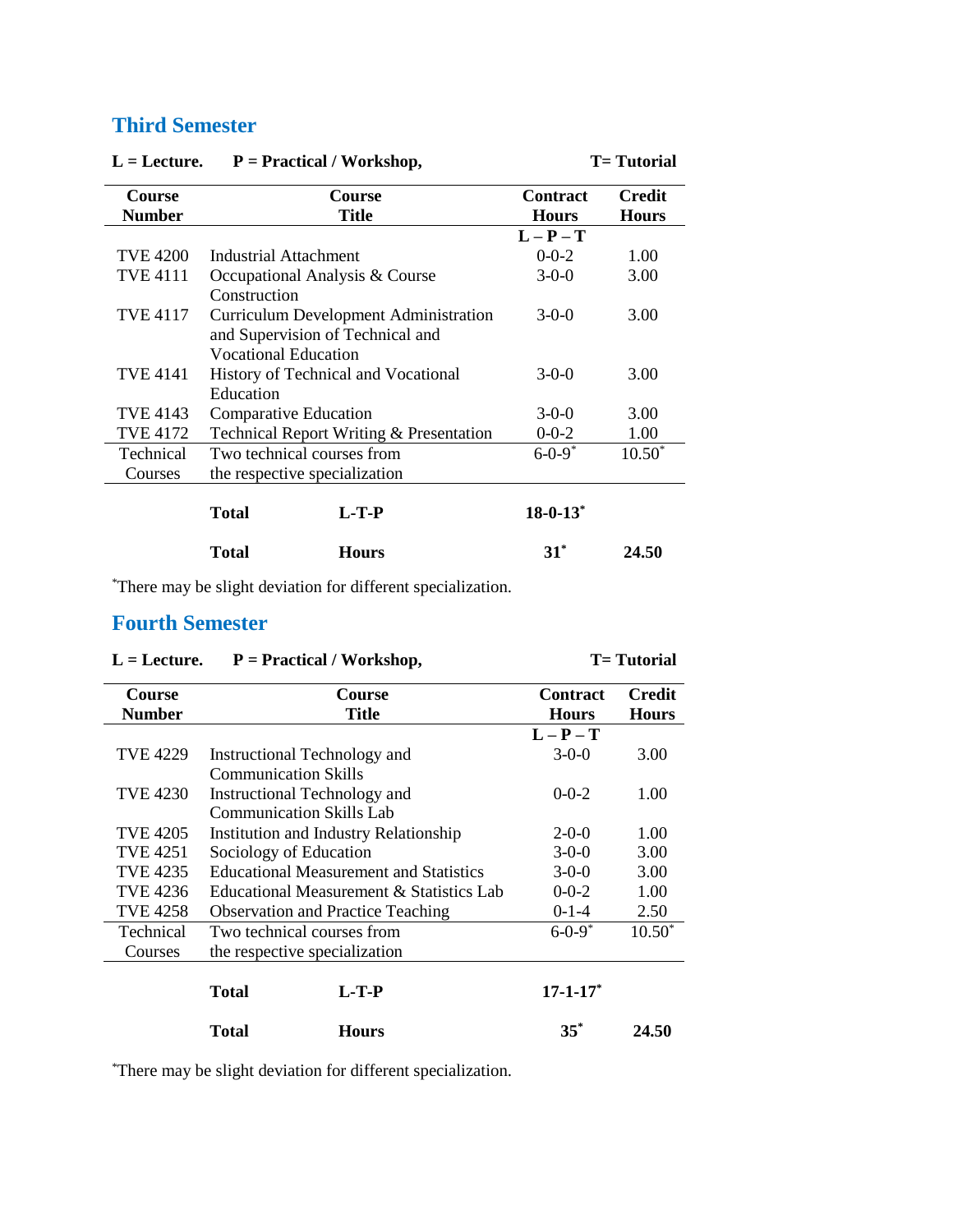# **Bachelor of Science in Technical Education (B.Sc.T.E.)**

**1-Year Programme (HDE Stream)**

## **First Semester**

| $L = L$ ecture.<br>$\mathbf{r} = \mathbf{r}$ ractical / workshop, |                                                  | $I = I$ utoriai                        |               |                 |
|-------------------------------------------------------------------|--------------------------------------------------|----------------------------------------|---------------|-----------------|
| Course                                                            |                                                  | Course Title                           | Contract      | Credit          |
| Number                                                            |                                                  |                                        | <b>Hours</b>  | Hours           |
|                                                                   |                                                  |                                        | $L-P-T$       |                 |
| <b>TVE 4127</b>                                                   |                                                  | Methods and Techniques of Teaching     | $3-0-0$       | 3.00            |
| <b>TVE 4128</b>                                                   |                                                  | Methods and Techniques of Teaching Lab | $0 - 0 - 2$   | 1.00            |
| <b>TVE 4111</b>                                                   | Occupational Analysis & Course Construction      |                                        | $3-0-0$       | 3.00            |
| <b>TVE 4139</b>                                                   | Principles of Technical and Vocational Education |                                        | $3-0-0$       | 3.00            |
| TVE 4143                                                          | <b>Comparative Education</b>                     |                                        | $3-0-0$       | 3.00            |
| Technical                                                         | Two technical courses from                       |                                        | $6 - 0 - 9^*$ | $10.50^*$       |
| Courses                                                           |                                                  | the respective specialization          |               |                 |
|                                                                   | <b>Total</b>                                     | $L-T-P$                                | $18 - 0 - 11$ |                 |
|                                                                   | <b>Total</b>                                     | <b>Hours</b>                           | $29^*$        | $23.50^{\circ}$ |

**L = Lecture. P = Practical / Workshop, T= Tutorial**

\*There may be slight deviation for different specialization.

L = Lecture. P = Practical / Workshop, T= Tutorial

## **Second Semester**

| Course           | Course Title                                  |                                                          | Contract      | Credit       |
|------------------|-----------------------------------------------|----------------------------------------------------------|---------------|--------------|
| Number           |                                               |                                                          | <b>Hours</b>  | <b>Hours</b> |
|                  |                                               |                                                          | $L - P - T$   |              |
| TVE 4229         |                                               | <b>Instructional Technology and Communication Skills</b> | $3-0-0$       | 3.00         |
| TVE 4230         |                                               | Instructional Technology & Communication Skills Lab      | $0 - 0 - 2$   | 1.00         |
| <b>TVE 4205</b>  |                                               | Institution and Industry Relationship                    | $2-0-0$       | 2.00         |
| <b>TVE 4251</b>  | Sociology of Education                        |                                                          | $3-0-0$       | 3.00         |
| TVE 4235         | <b>Educational Measurement and Statistics</b> |                                                          | $3-0-0$       | 3.00         |
| TVE 4236         | Educational Measurement and Statistics Lab    |                                                          | $0 - 0 - 2$   | 1.00         |
| <b>TVE 4258</b>  | <b>Observation and Practice Teaching</b>      |                                                          | $0-1-4$       | 2.50         |
| <b>Technical</b> | Two technical courses from                    |                                                          | $6 - 0 - 9^*$ | $9.00*$      |
| Courses          | the respective specialization                 |                                                          |               |              |
|                  |                                               |                                                          |               |              |
|                  | <b>Total</b>                                  | $L-T-P$                                                  | $17 - 1 - 17$ |              |
|                  | <b>Total</b>                                  | <b>Hours</b>                                             | $35^*$        | 24.50        |

\*There may be slight deviation for different specialization.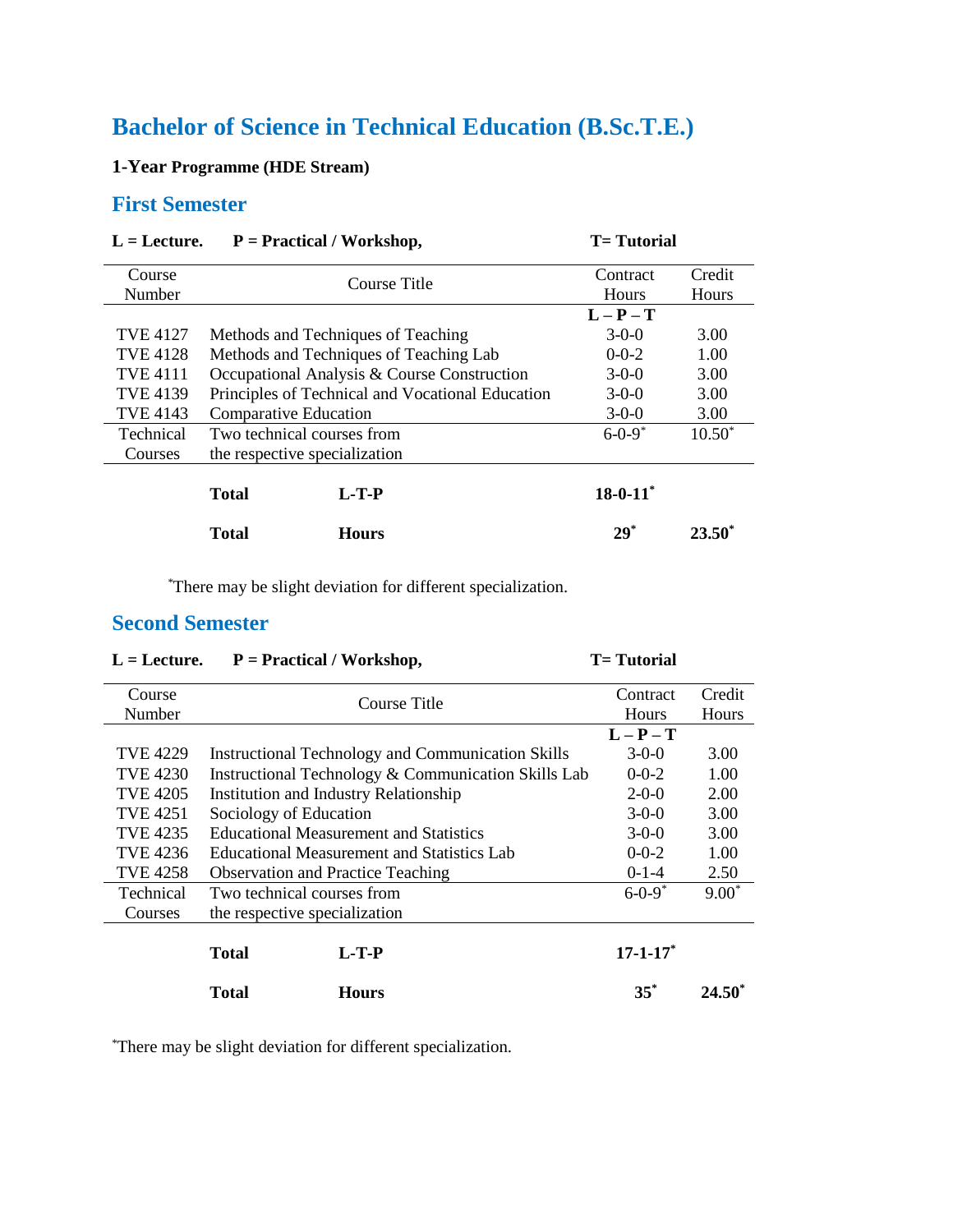# **Course Contents**

- **Diploma in Technical Education (DTE)**
- **Bachelor of Science in Technical Education (B.Sc.TE)**
- **Post Graduate Diploma in Technical Education (PGDTE)**
- **Master of Science in Technical Education (MSc.TE)**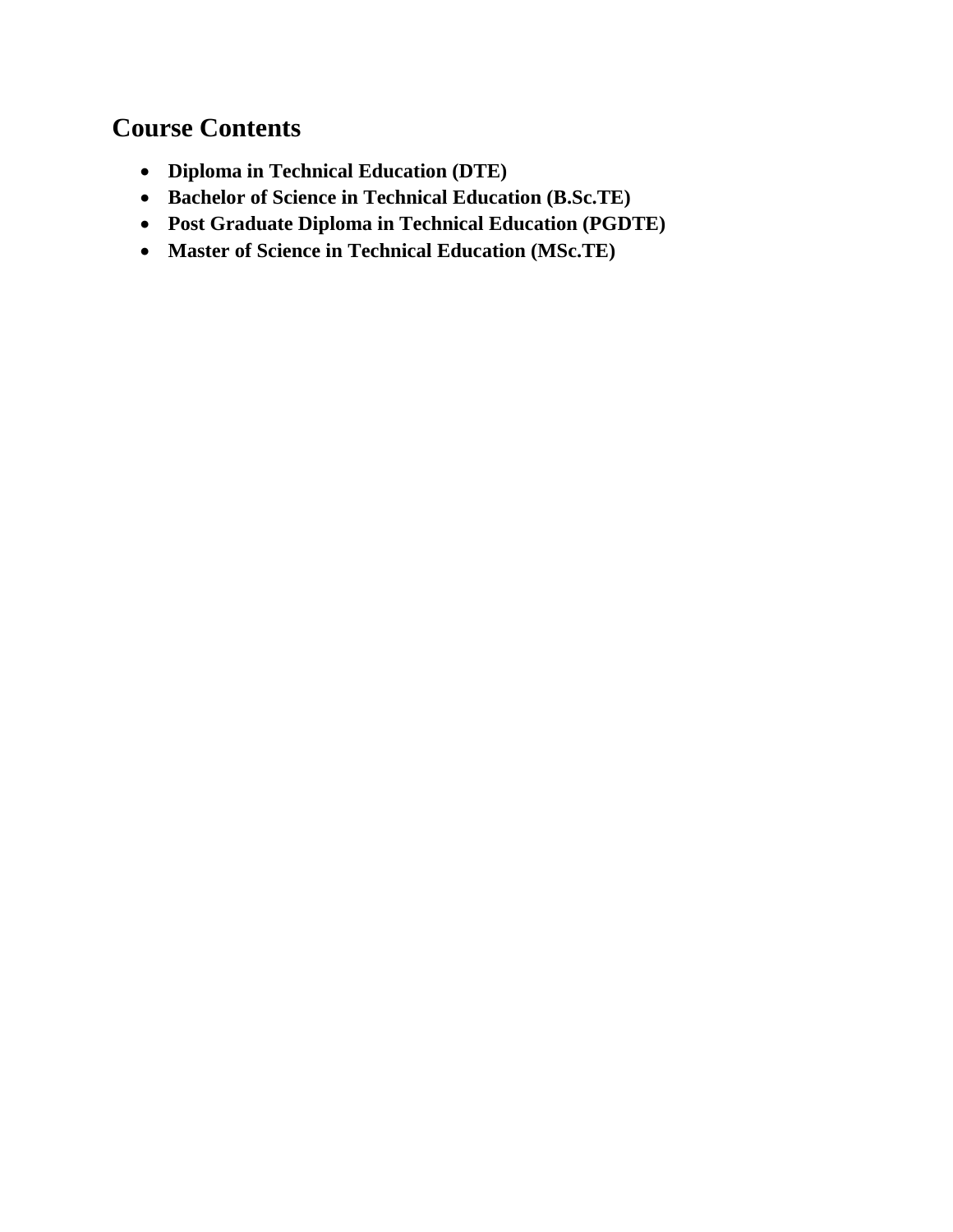# **B.Sc.T.E. (2-Yr)**

## **1 st Semester**

| Hum 4132 Arabic 1 / English 1 |  | $2 - 0 - 0$ | Credit 1.00 |
|-------------------------------|--|-------------|-------------|
|-------------------------------|--|-------------|-------------|

Reading comprehension; Letters and pronunciation; Construction of words; Letters (Shamsi & Kamari) in words; Determiners and pronouns; Interrogatives; Nominal and verbal sentences, Adverbs; Tenses; Feminine and masculine genders; Numerals; Conjunctive adverbs; Conversation and dialogues in real life. Improvement of communication skill using audio-visual aid.

### **Text Books:**

- 1. Abdur Rahman Ibraheem Al-Fawazn (2004). العربية بين يديك كتاب الطالب Al-Arabiah Baina Yadaik Kitabut Talib (1), Arabic for All, Kingdom of Saudi Arabia.
- 2. Abdur R., V. (2004). Madina Arabic Reader, Goodword Books, India.
- 3. Abu Tahir Al-Misbah (2013). Al-Tariq Ila Al-Arabiah, Darul Kalam, Madrasatul Madina, Dhaka.

|  |  | Hum 4134 Arabic 1 / English 1 | $2 - 0 - 0$ | Credit 1.00 |
|--|--|-------------------------------|-------------|-------------|
|--|--|-------------------------------|-------------|-------------|

Listening & Speaking: Situational dialogues; Use of dialogues in conversations; Reading out, talks; Listening to prescribed cassettes; Watching documentaries. Reading: Reading comprehension; Reading for pleasure; Reading for understanding; Reading with strategies. Writing & Grammar: Word classes, sentence types; Number, person, gender; Tenses and sequences of tenses; Nouns and determiners; Operators; If-clauses; Paragraphs & letters; Text analysis. Vocabulary: In lists; Contextualized; In talks; In exercises.

#### **Text Books:**

- 1. Liz and John Soars (2003). New Headway (Intermediate, 3rd edition, Oxford University Press.
- 2. John Eastwood (2002). Oxford Practice Grammar, 2nd edition, Oxford University Press.

**Hum 4137 Islamiat 3-0-0 Credit 3.00**

Contents: Islam as Din; Sources of Islamic Code of Life; Social, Economic and Political system of Islam; Islamic; Ethics: Human values in Islam, Dignity of Man, Women & Islam Family Ties, Moral values, Decency and Decorum, Brotherhood, Friendship and Amity in Human society, Truthfulness, Honesty, Sincerity, Righteousness, Piety and Religiousness; Social vices; Role of Islam in eradicating social evils; Islam and Environment; Islam and the world peace.

- 1. Bin Taimiyah,Sheikh UL Islam (2000). The Fundamental Beliefs of Islam and rejection of false Concepts. Riyadh,Dar-US-Salam Publication.
- 2. Musa Mahammad Youssef (1993). Islam and Humanities Need of it. Ministry Waqf,SCIA,Cairo.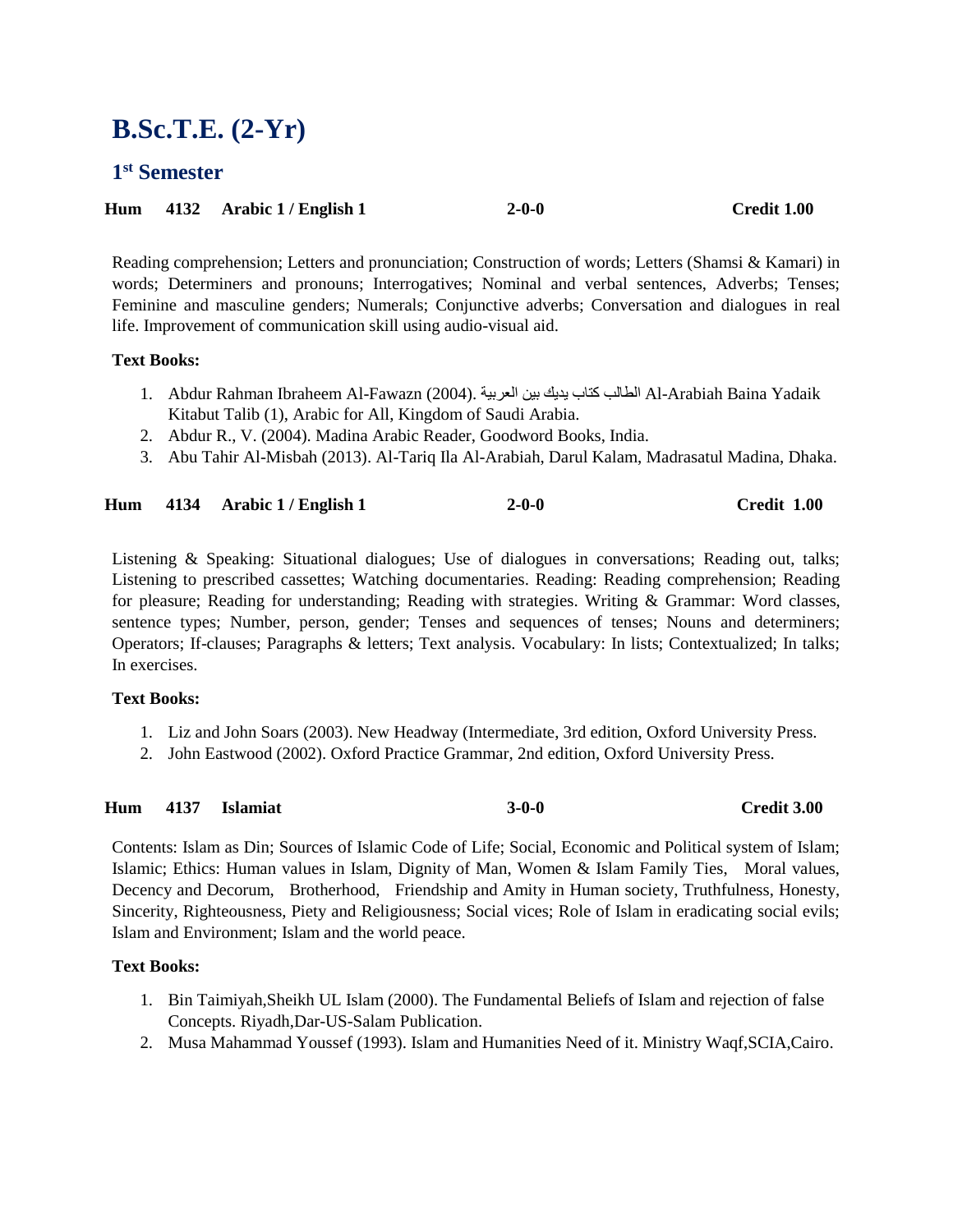#### **Hum 4151 Social Studies & Accounting 3-0-0 Credit 3.00**

Social Studies: Concepts of family and society (Islamic and non-Islamic): Growth of family and society; functions of family and society, obligation of family and social life. State and Nation: Elements of state and their characteristics; functions of the State, definition of the Nation, elements of the Nation and their characteristics; Relationship between Nation and State:-Islamic concept and Western concept. Government: - different forms and types of Government. Citizenship: - Rights and obligations. International Blocks and organizations:-OIC, UNO, Commonwealth of Nation etc. Resources of Moslem world. Possible Socio-economics and cultural integration of Moslem Countries.

Accounting: Define Accounting and Book-keeping; Distinguish between Accounting and Book-keeping; Users of Accounting information; Transactions processing, Journalizing, Accounts, Classification of accounts; Books of account for medium and small enterprises; Subdivision of Journal; Posting entries into ledger from Journal; Preparation of ledger accounts; Preparation of Sales and Purchase day Books, Sales Return and Purchase Return Books, Cash-Books and Journal; Capital Expenditure and Revenue Expenditure; Capital Receipts and Revenue Receipts; Preparation of Final Accounts including (Manufacturing Accounts) and Trading Account; Profit and Loss Account; Balance Sheets and Analysis of Balance Sheet & Income Statement; Accounting Information in Project Formulation; Reported and Appraisal; Cost Accounting and Elements of Cost; Preparation of Cost Sheet in production; Budget and Budgetary Control; Cost-volume; Profit Analysis (Break-even-analysis and Break-even point); Fund Flow and Cash flow Analysis.

## **Text Books:**

- 1. Richard J. Gelles .Ann Levine (1995). Sociology .Clarinda Company,Von Hoffman, USA. Fifth edition.
- 2. Weygaudt, Doland K., Paul, K. (2010).Accounting Principles.
- 3. Sankar P. B., Monilal D.(2011). Practice in Accountancy.
- 4. Rao, C.N.S. (2000) Sociology- Primary Principles, 3rd edition.

## **2 nd Semester**

| Hum |  | 4232 Arabic 1I / English 1I | $2 - 0 - 0$ | Credit 1.00 |
|-----|--|-----------------------------|-------------|-------------|
|-----|--|-----------------------------|-------------|-------------|

Contents: Reading comprehension, general exercise and revision of lessons; Nouns; singular, plural and various modifications; Use of verbs and pronouns, new words, different parts of speech.

### **Text Book:**

1. John Eastwood (2002). Oxford Practice Grammar. Oxford University Press. 2nd edition.

**Hum 4234 Arabic 1I / English 1I 2-0-0 Credit 1.00**

Contents: Listening & Speaking: Listening to dialogues, watching movies/documentaries; Conversations, Picture description, storytelling, etc.; Conversational traits. Reading: Reading for comprehension; Intensive reading; Time reading; Strategy-based reading; Reading comprehension exercises. Writing & Grammar: Conditionals, sentence change; Passivation, Reported speech; Modality, Prepositions; Adverbs,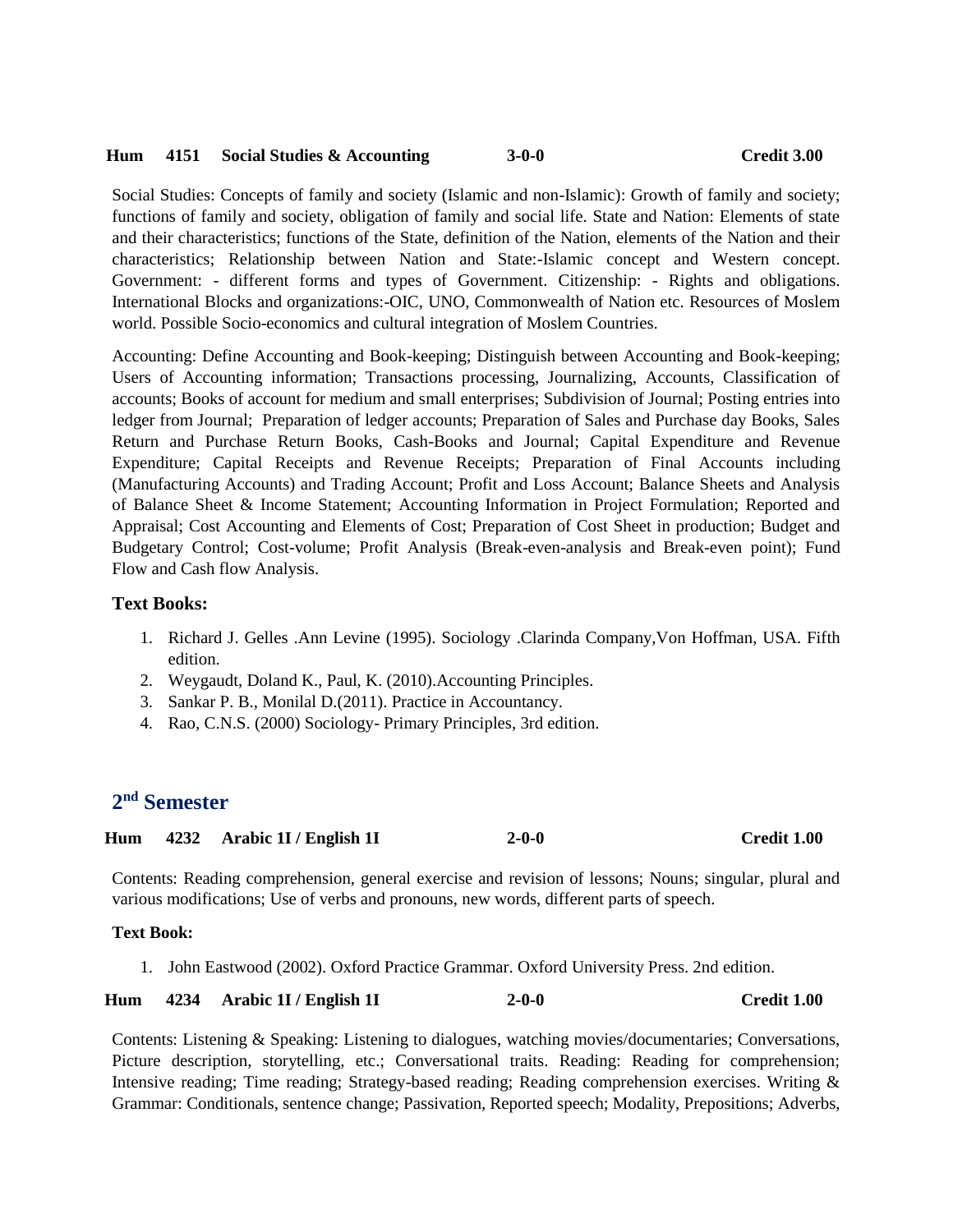adjectives; Embedded and super-ordinate clauses, operators; Letters and paragraphs; Writing letters, e-Mails, reports, stories on familiar and unfamiliar subjects. Miscellaneous: Vocabulary development; Contextualized vocabulary items; Word-games; Culture in language; Tenses and usage.

#### **Text Book:**

1. John Eastwood (2002). Oxford Practice Grammar. Oxford University Press. 2nd edition.

### **Hum 4237 Islamic History, Science & Culture 3-0-0 Credit 3.00**

Contents: Life and works of the Prophet Muhammad (SM). Caliphate of the pious caliphs. Islamic Culture & Islamic festivals; Islamic Arts and Crafts; Importance of acquiring knowledge of Science and Technology in the light of the Holy Quran and the Sunnah; Relation between Science & Technology and Islam; Scientific indications in the Holy Quran, Impact of Science, Technology and Religion on Society and Social Development. Contributions of Islamic Civilization and Scientific achievement on the development of modern Science and Technology.

### **Text Book:**

1. Farid,Ahmad (1995). An Encounter With Islam. Islamic Foundation,Dhaka, Bangladesh.

#### **Hum 4249 Technology, Environment and Society 3-0-0 Credit 3.00**

Contents: Definition of terminology – technology, environment, society and development; Interdependence of technology, environment, society and development; Growth of technologies and TVE contribution to human development; Current state of technology and TVE future use as an instrument of change in twenty first century; Impact of technology upon the environment, impact of the environment upon human changes in the global climates; Environment friendly technology, Technology and development; Renewable energy and environments. Technology and environment hazards, TVE remedy. Major hazards of industry. The improvement of working conditions in the industry.

## **Text Books:**

- 1. William Cunningham and Marry Cunningham (2012) Principles of Environmental Science: Inquiry and Applications, 7th edition, McGraw-Hill Company Limited.
- 2. Andrew Blowers (2013). Planning for a Sustainable Environment. Routledge.
- 3. Rana, S.V.S. (2013). Essentials of Ecology and Environmental Science, PHI-Publication.
- 4. Zinatunnessa R.M.M. Khuda (2001). Environmental Degradation Challenges of 21st Century, 1st edition, Environmental Survey and Research Unit.

#### **TVE 4200 Industrial Attachment 2-0-0 Credit 1.00**

The students (B.Sc.T.E.-2 Yr.) will be attached relevant industrial training program on the field of their specialization (MCE/EEE/CSE). This training program will be organized by IUT during the session brake in between  $2<sup>nd</sup>$  and  $3<sup>rd</sup>$  semester and is compulsory for all the students of the B.Sc.T.E. (2 Year) program. Duration of the training program will be about four weeks.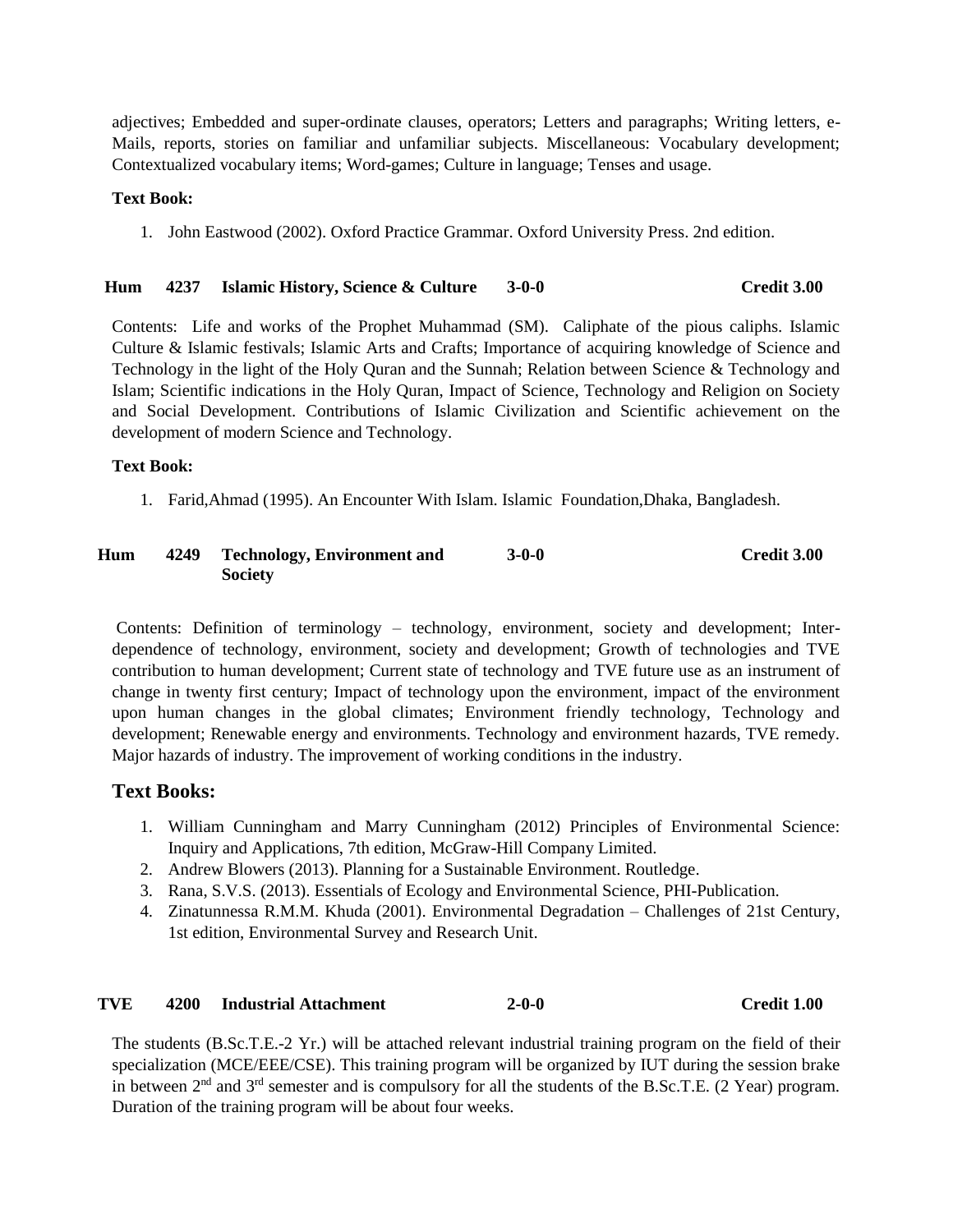## **3 rd Semester**

#### **TVE 4111 Occupational Analysis & Course Construction 3-0-0 Credit 3.00**

Definition of terms such as job, occupation, vocation and profession; Classification of occupations; Occupational analysis – task analysis, learning tasks, identification, selection, sequencing and detailing of tasks; Performance objectives; Instructional package; Course construction – preliminary considerations for course construction; Types of educational structures; Preparing a course outline – difference between course of instruction and course outline, principal parts of a course outline – course outline format.

#### **Text Book:**

- 1. Siachino, Joseph W. (2001). course construction in industrial arts, vocational and technical education.
- 2. David H. Jonassen, Martin Tessmer, Wallace H. Hannum. Task Analysis Methods for Instructional Design. Publisher: Laurence Erlbaum Associates.
- 3. Siachino, JW and RO Sallington. Course Construction in industrial Arts, Vocational and Technical Education.

#### **TVE 4117 Curriculum Development, Administration & Supervision of Technical and Vocational Education. 3-0-0 Credit 3.00**

The origin and meaning of curriculum and TVE importance in education; concept; nature and scope of curriculum, relationship between curriculum and school; aims and functions of technical and vocational education, assessment of individual and social needs in respect of vocation, identification and formulation of educational objectives at different levels, selection and organization of contents and learning experiences; evaluation and assessment: purpose and techniques. Meanings and development of educational administration and supervision, structure and organization of technical and vocational education of OIC countries; meaning, concepts of leadership, leadership style; human relations in technical and vocational institutes, supervision & techniques of supervision; administrative competencies, innovations: types of innovation management, and evaluation of TVE.

#### **Text Book3:**

- 1. Finch, Curtis, R. (1996). Curriculum development in vocational & technical education.
- 2. Taylor (1997). Elements of Modern Curriculum.
- **TVE 4141 History of technical & vocational education 3-0-0 Credit 3.00**

The origin of vocational education in Russia; historical background of technical and vocational education in French and Germany; advancement of technical education in England; development of vocational education in United States; development of vocational education in OIC countries.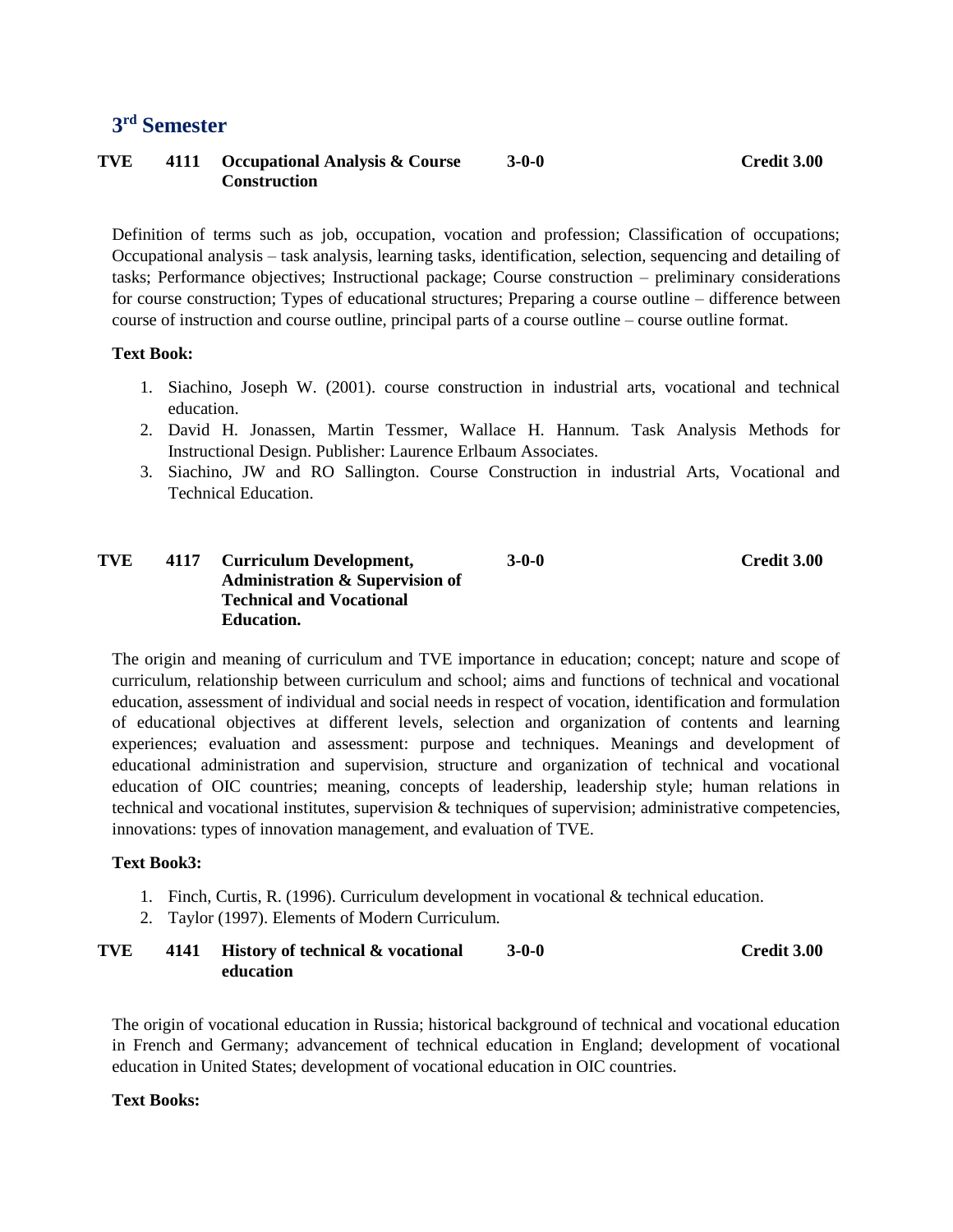- 1. McCullogh, Gary (1989). The Secondary Technical School: A usable past?. Lewes; The Falmer Press.
- 2. Peck, David (2004). Careers Services: History, policy and practice in the United Kingdom. London; Routledge Falmer.
- 3. Summerfield, Penny (1990). Technical Education and the state since 1850. Manchester; Manchester University Press.

#### **TVE 4143 Comparative Education 3-0-0 Credit 3.00**

Concept, nature and scope of comparative education; methodology of comparative education; forces responsible for different types of educational programmes; political, social and economic determinants of educational programmes; systems of education, particularly vocational and technical education, in selected developed countries - U.K., France, U.S.A., Russia, and in one of the OIC countries; special and innovative programmes particularly in OIC countries.

#### **Text Books:**

- 1. Sodhi, T.S (2008). A text book Comparative Education
- 2. Sodhi, T.S (2010). Comparative Education.

#### **TVE 4172 Technical Report Writing & Presentation 0-0-2 Credit 1.00**

Definition; nature, basic concepts and principles of technical report writing; importance of technical report writing. *Process of technical reporting:* Fundamentals of report writing, planning steps of preparing technical report. Technical writing style, format, techniques of writing, technical writing process, role of language in report writing, referencing. Preparation of draft report, editing the draft report, finalization of the report. *Presentation of the report before the audience:* Role of computer in report preparation, structure and layout of presentation the report, prepare a visual presentation of report. Oral presentation of a report through computer and multimedia projector, use of related computer software.

- 1. Jahangir, K. G. (2012) Busioness Communication and Report Writing. Ajizia Book Depot, 38 Banglabazar, Dhaka-1100.
- 2. Sharma, R. C., Krishna Mohan (2012). Business Correspondence and Report Writing: a practical approach to business and technical communication, ISBN 0-07-044555-9, Tata McGraw Hill Companies.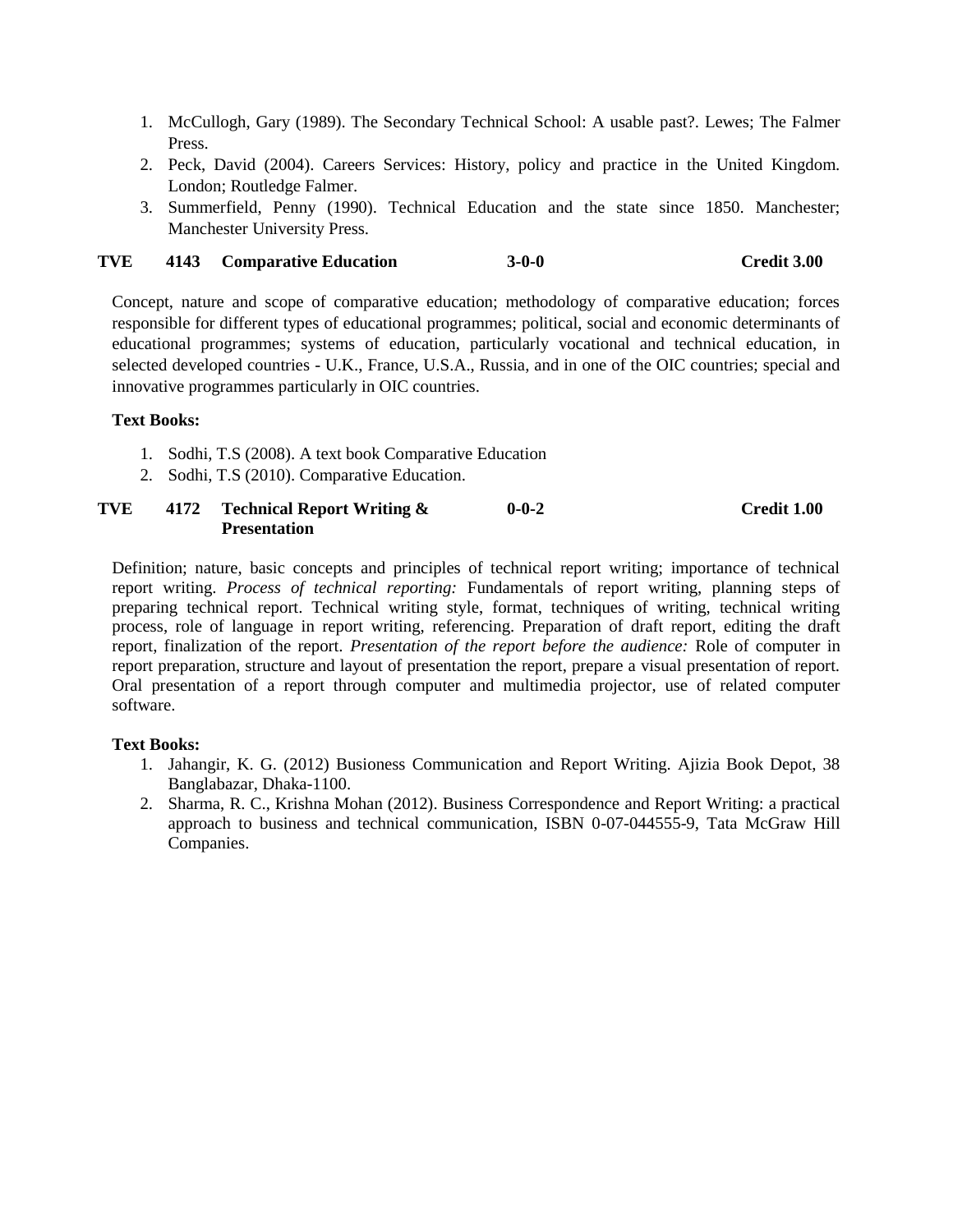## **4 th Semester**

#### **TVE 4229 Instructional Technology and Communication Skill 3-0-0 Credit 3.00**

Teaching, Learning and Instruction, Instructional Technology, Instructional Materials, Supplementary Materials, Significance of Instructional Materials, Classification of Instructional Materials, Criteria for selection of Instructional Materials, Improvised Instructional Materials. Teaching Aids, Computer Assisted Instruction (CAI); E-learning and Web-based instruction, Types of instructional materials; hardware and software; audio-visual materials and equipment; Instruction through ICTs, Instructional resources center and maintenance of instructional materials.

Basic principles of communication in teaching learning process; concept and theoretical basis of communication; linguistic and nonlinguistic communication, process of communicative association and message reliability; organization of communication; agents of communications; Concept and Nature of classroom communications, Role of communication in teaching and learning, Criteria of effective communication, Online communication, , Communication through Social networking.

#### **Text Books:**

- 1. Davies, I.V. (1999) Instructional Technique.
- 2. Ellirgton, H. & Race. P. (2010). Producing Teaching Materials, Kogan Press.
- 3. Kemp, J.E (2013). Planning & Producing Audiovisual Materials, Harper & Row.

#### **TVE 4230 Instructional Technology and Communication Skill Lab 0-0-3 Credit 1.50**

Practice and Lab work based on TVE 4229.

(0-0-1 hour for Instructional Technology practice and developing instructional material for teachinglearning, and 0-0-2 hours for CAI Lab) Application of Word-processing and spreadsheet in teachinglearning process; study of a suitable software package like Flash and Microsoft PowerPoint to create computer controlled presentations which can be shown directly on IBM compatible PC; designing, developing and testing simple CAL materials using the aforesaid software packages.

#### **TVE 4205 Institution and Industry Relationship 2-0-0 Credit 2.00**

Institution-industry collaboration; industry standard identification; basic organization design: institution & industry; communication and interpersonal skills development; staffing and HRM in the educational institution and industry; career building in the industry; problems of collaboration and coordination with industries; curriculum development and role of industry; apprenticeship training and education in the industry.

- 1 Stephen P. Robbins, Sahghamitra Bhattacharyya, David A. Decenzo, Madhughree Nanda Agarwal (2009). Fundamentals of Management: Essential concepts and applications. 6th edition, Pearson.
- 2 Andrew C. Payne, John V. Chelsom, Lawrence R.P., Reavill (1996). Management for Engineers. John Wiley & Sons, New-York.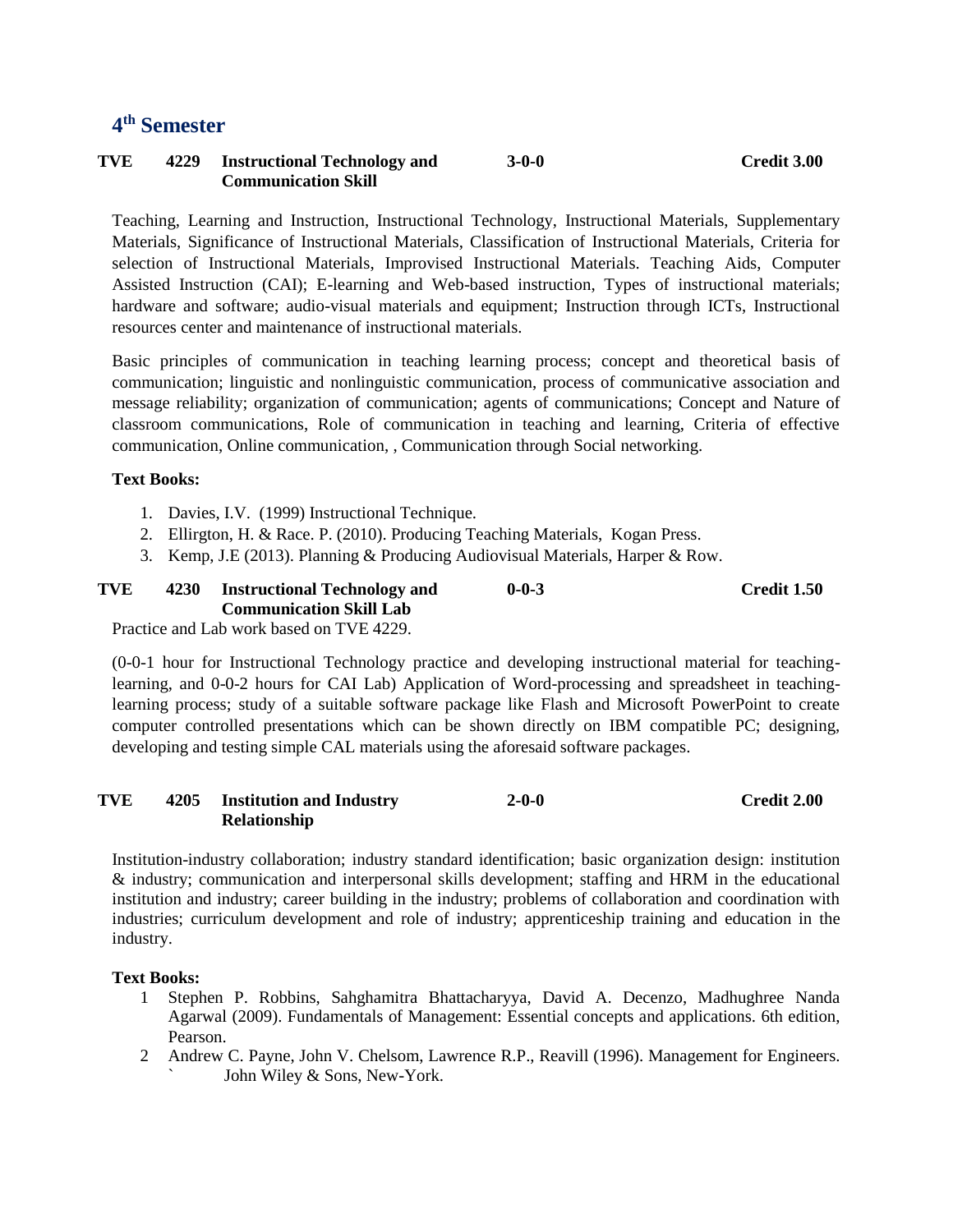#### **TVE 4235 Educational Measurement and Statistics**

Test, Measurement, Evaluation, Formative and Summative Assessment, Subjective and objective tests, Criteria of good test, Instructional objectives, General and behavioural objectives, Taxonomy of objectives. Test construction in different domains. Definition of statistics; Use of Statistics in Education, Frequency distribution, measures of central tendency, measures of variability / dispersion; Normal distribution curve and TVE use; Standard scores, percentiles, bivariate and multivariate, measures of relationship; Correlation coefficient, standard error of estimate; Regression analysis.

### **Text Books:**

- 1. Garrett (1999). Statistics in psychology and education
- 2. Gibbs, G (2000). 53 Interesting Ways to Assess your students, Technical & Educational Services.
- 3. Loyd-Jones, L. (2011). Assessment From Principle to action. Mac Millan Educational Ltd.

#### **TVE 4236 Educational Measurement and Statistics Lab 0-0-1 Credit 1.00**

The Lab practice will be conducted based on the theories of TVE 4235 Educational Measurement and Statistics.

#### **TVE 4258 Observation & Practice Teaching 0-1-4 Credit 2.50**

Development of further skills in teaching: Core teaching skills and their components; skills in questioning; skills of reinforcements; illustration and narration; Measures for integrating skills. Microteaching: Definition and meaning of Microteaching; phases of microteaching, important features of microteaching; models of microteaching, critical evaluation of microteaching. Practice of skills through microteaching Simulation of Teaching, observation of classroom teaching, Development of observation schedule.98). Measurement statistics and guidance education.

#### **TVE 4203 Psychology of Teaching-Learning 3-0-0 Credit 3.00**

Concepts of Educational Psychology, Role of Educational Psychology in teaching and learning. Aim of Educational Psychology. Determine learning style, Theories of learning: Thorndike, Pavlov, Skinner, Bruner and Piaget; Determine problems related with learning; Learning modeling; Learning domains; Principles of Learning and Motivation; Psychological qualities of a teacher, Classroom leadership and management, The role of teacher: Instructional and Psychological, Characteristics of effective teacher, Instructional design and use of students' Psychology; Teacher-student interaction: through social networking, ICTs and Web-based e-learning.

- 1. Bhattachariya (2011). Psychology foundation of education.
- 2. Robert F. Biehler (2007). Psychology Applied to Teaching, Houghton Mifflin Company, Boston, first printed in 1952, ISBN 0-395-04191-0, ISBN 0-395-11921-9, Printed in USA.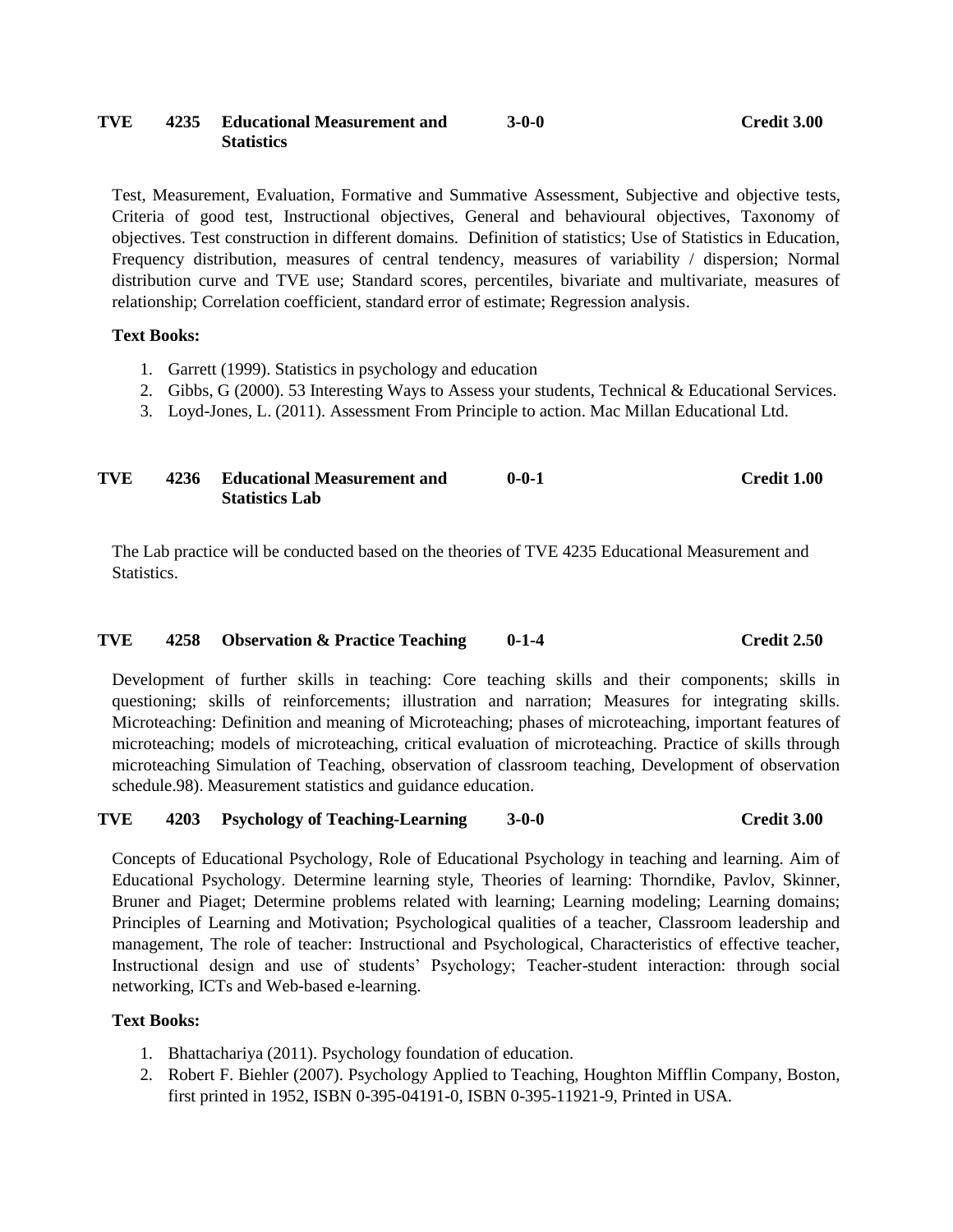1. Gage & Berliner (2013). Educational Psychology, Houghton, Mifflin.

## **TVE 4200 Industrial Attachment 0-0-2 Credit 1.00**

The students (B.Sc.T.E.-2 Yr.) will be attached relevant industrial training program on the field of their specialization (MCE/EEE/CSE). This training program will be organized by IUT during the session brake in between 2nd and 3rd semester and is compulsory for all the students of the B.Sc.T.E. (2 Year) program. Duration of the training program will be about four week.

# **B.Sc. T.E. (1-Yr)**

## **1 st Semester**

#### **TVE 4127 Methods & Techniques of Teaching 3-0-0 Credit 3.00**

Principles of: learning, teaching and motivation in higher education. Introduce recent trends in teaching and learning: teacher-centred and student-centred teaching; deep level and surface level learning. Teaching methods in common use. Teaching aids and their use. Lesson planning; Information and Communication Technology (ICT) in education: what is ICT and its benefits in education system (pedagogical, administrative, professional); its impact on teaching and learning, barriers of introducing ICT in the developing country. Classroom management: discipline in the workshop (lab) and classroom.

#### **Text Books:**

- 1. Wadhwa, S. (2000). Text: The psychology of teaching.
- 2. Bhat, B.D (2011). Modern method of teaching: concepts & technique.
- 3. Kourilsky, Marilyn (2012). Effective teaching.

#### **TVE 4128 Methods & Techniques of Teaching Lab 0-0-2 Credit 1.00**

Practical work related to TVE 4127.

**TVE 4111 Occupational Analysis & Course Construction 3-0-0 Credit 3.00**

Definition of terms such as job, occupation, vocation and profession; Classification of occupations; Occupational analysis – task analysis, learning tasks, identification, selection, sequencing and detailing of tasks; Performance objectives; Instructional package; Course construction – preliminary considerations for course construction; Types of educational structures; Preparing a course outline – difference between course of instruction and course outline, principal parts of a course outline – course outline format.

- 4. Siachino, Joseph W. (2001). course construction in industrial arts, vocational and technical education.
- 5. David H. Jonassen, Martin Tessmer, Wallace H. Hannum. Task Analysis Methods for Instructional Design. Publisher: Laurence Erlbaum Associates.
- 6. Siachino, JW and RO Sallington. Course Construction in industrial Arts, Vocational and Technical Education.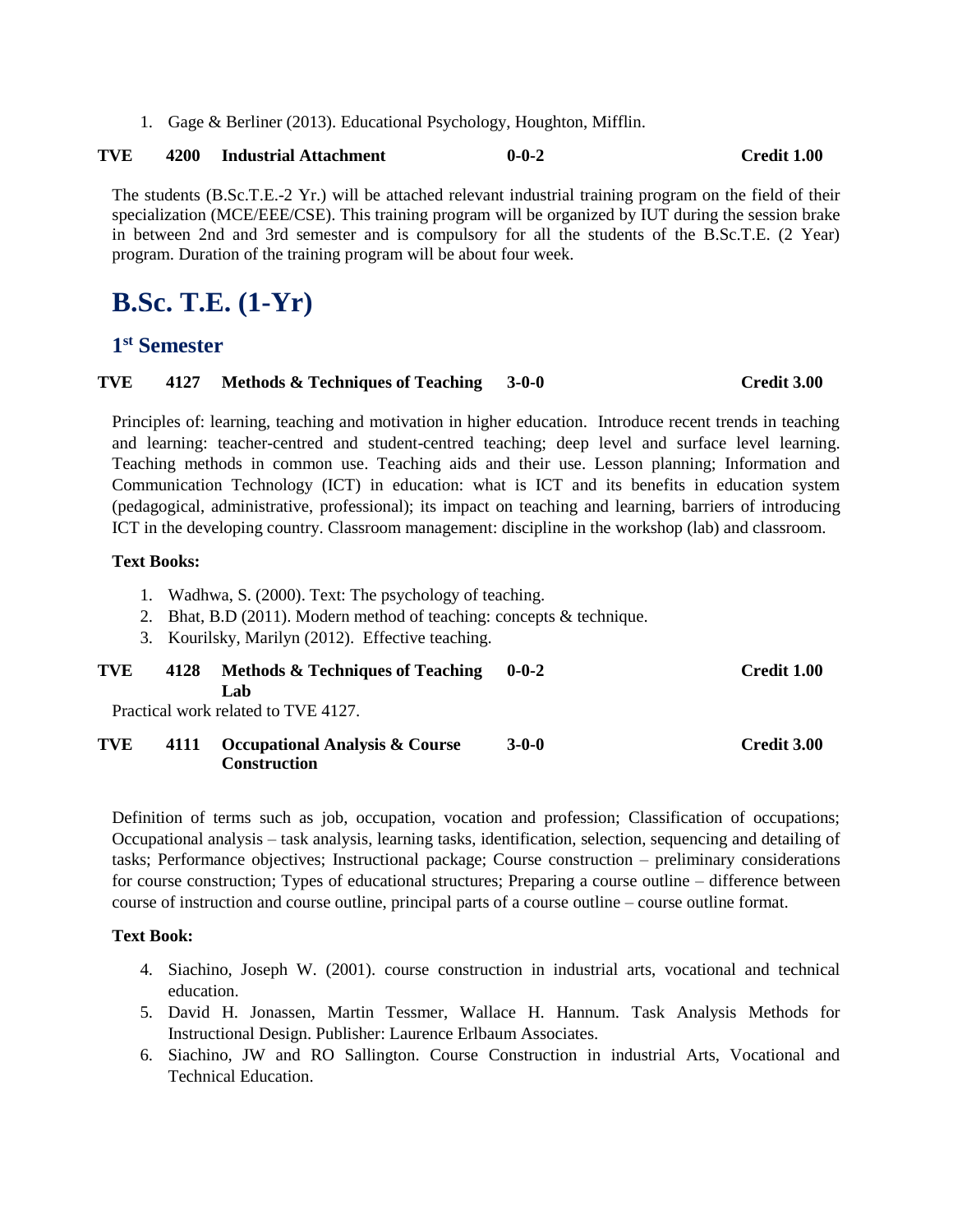#### **TVE 4139 Principles of Technical & Vocational Education 3-0-0 Credit 3.00**

Concept, nature and scope of vocational and technical education; socio-economic needs and psychological bases; historical development; problems of vocational technical educational organization, administration, instruction and evaluation of vocational and technical education.

Text Books:

- 1. Collins, H. (1998). European vocational education system
- 2. Rashtriya, T. (2000). Vocational education.

Rao, V.K. (2011) Vocational education.

#### **TVE 4143 Comparative Education 3-0-0 Credit 3.00**

Concept, nature and scope of comparative education; methodology of comparative education; forces responsible for different types of educational programmes; political, social and economic determinants of educational programmes; systems of education, particularly vocational and technical education, in selected developed countries - U.K., France, U.S.A., Russia, and in one of the OIC countries; special and innovative programmes particularly in OIC countries.

#### **Text Books:**

- 3. Sodhi, T.S (2008). A text book Comparative Education
- 4. Sodhi, T.S (2010). Comparative Education.

#### **TVE 4172 Technical Report Writing & Presentation 0-0-2 Credit 1.00**

Definition; nature, basic concepts and principles of technical report writing; importance of technical report writing. *Process of technical reporting:* Fundamentals of report writing, planning steps of preparing technical report. Technical writing style, format, techniques of writing, technical writing process, role of language in report writing, referencing. Preparation of draft report, editing the draft report, finalization of the report. *Presentation of the report before the audience:* Role of computer in report preparation, structure and layout of presentation the report, prepare a visual presentation of report. Oral presentation of a report through computer and multimedia projector, use of related computer software.

- 3. Jahangir, K. G. (2012) Busioness Communication and Report Writing. Ajizia Book Depot, 38 Banglabazar, Dhaka-1100.
- 4. Sharma, R. C., Krishna Mohan (2012). Business Correspondence and Report Writing: a practical approach to business and technical communication, ISBN 0-07-044555-9, Tata McGraw Hill Companies.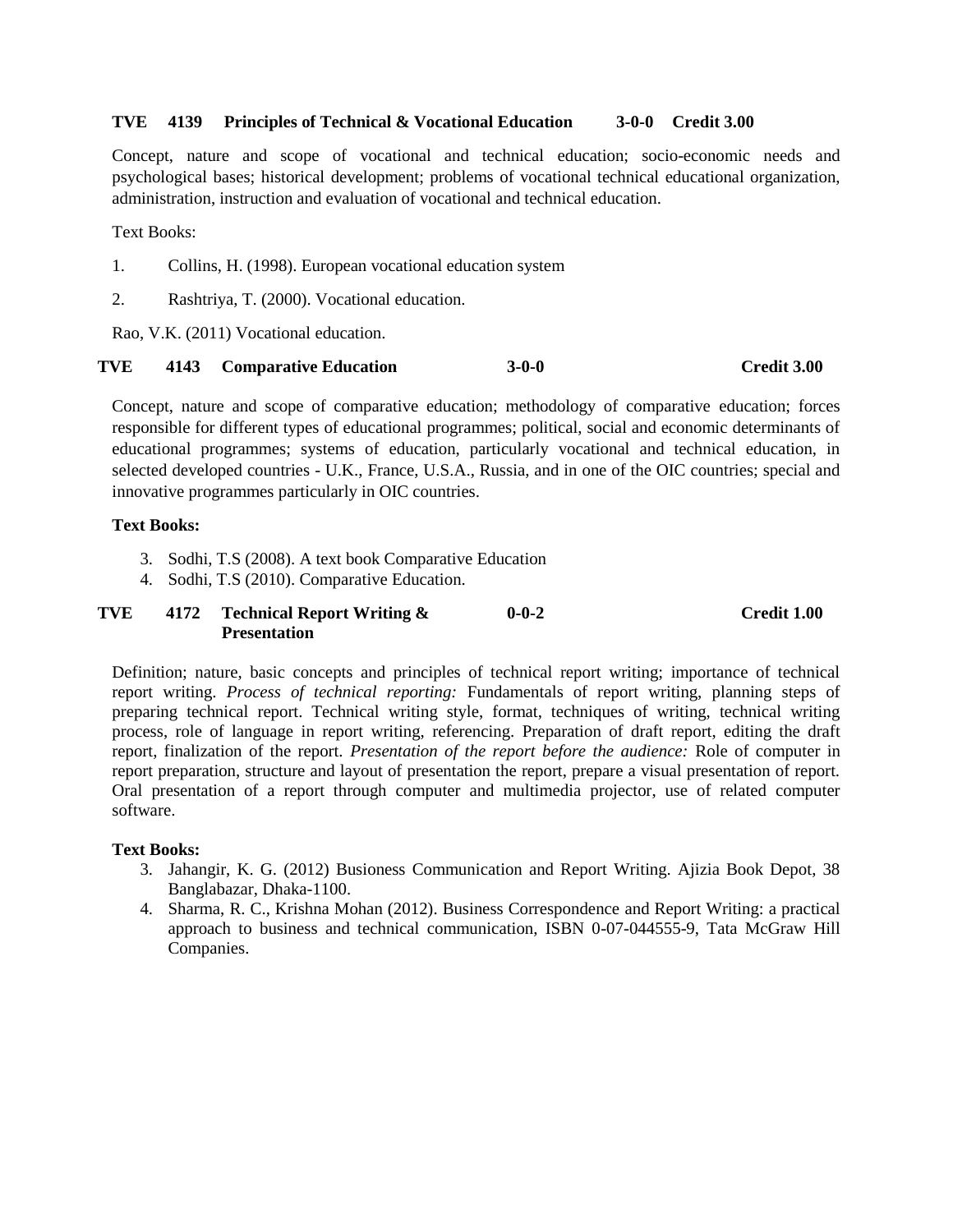## **2 nd Semester**

#### **TVE 4229 Instructional Technology and Communication Skill 3-0-0 Credit 3.00**

Teaching, Learning and Instruction, Instructional Technology, Instructional Materials, Supplementary Materials, Significance of Instructional Materials, Classification of Instructional Materials, Criteria for selection of Instructional Materials, Improvised Instructional Materials. Teaching Aids, Computer Assisted Instruction (CAI); E-learning and Web-based instruction, Types of instructional materials; hardware and software; audio-visual materials and equipment; Instruction through ICTs, Instructional resources center and maintenance of instructional materials.

Basic principles of communication in teaching learning process; concept and theoretical basis of communication; linguistic and nonlinguistic communication, process of communicative association and message reliability; organization of communication; agents of communications; Concept and Nature of classroom communications, Role of communication in teaching and learning, Criteria of effective communication, Online communication, , Communication through Social networking.

#### **Text Books:**

- 4. Davies, I.V. (1999) Instructional Technique.
- 5. Ellirgton, H. & Race. P. (2010). Producing Teaching Materials, Kogan Press.
- 6. Kemp, J.E (2013). Planning & Producing Audiovisual Materials, Harper & Row.

#### **TVE 4230 Instructional Technology and Communication Skill Lab 0-0-3 Credit 1.50**

Practice and Lab work based on TVE 4229.

(0-0-1 hour for Instructional Technology practice and developing instructional material for teachinglearning, and 0-0-2 hours for CAI Lab) Application of Word-processing and spreadsheet in teachinglearning process; study of a suitable software package like Flash and Microsoft PowerPoint to create computer controlled presentations which can be shown directly on IBM compatible PC; designing, developing and testing simple CAL materials using the aforesaid software packages.

#### **TVE 4205 Institution and Industry Relationship 2-0-0 Credit 2.00**

Institution-industry collaboration; industry standard identification; basic organization design: institution & industry; communication and interpersonal skills development; staffing and HRM in the educational institution and industry; career building in the industry; problems of collaboration and coordination with industries; curriculum development and role of industry; apprenticeship training and education in the industry.

- 3 Stephen P. Robbins, Sahghamitra Bhattacharyya, David A. Decenzo, Madhughree Nanda Agarwal (2009). Fundamentals of Management: Essential concepts and applications. 6th edition, Pearson.
- 4 Andrew C. Payne, John V. Chelsom, Lawrence R.P., Reavill (1996). Management for Engineers. John Wiley & Sons, New-York.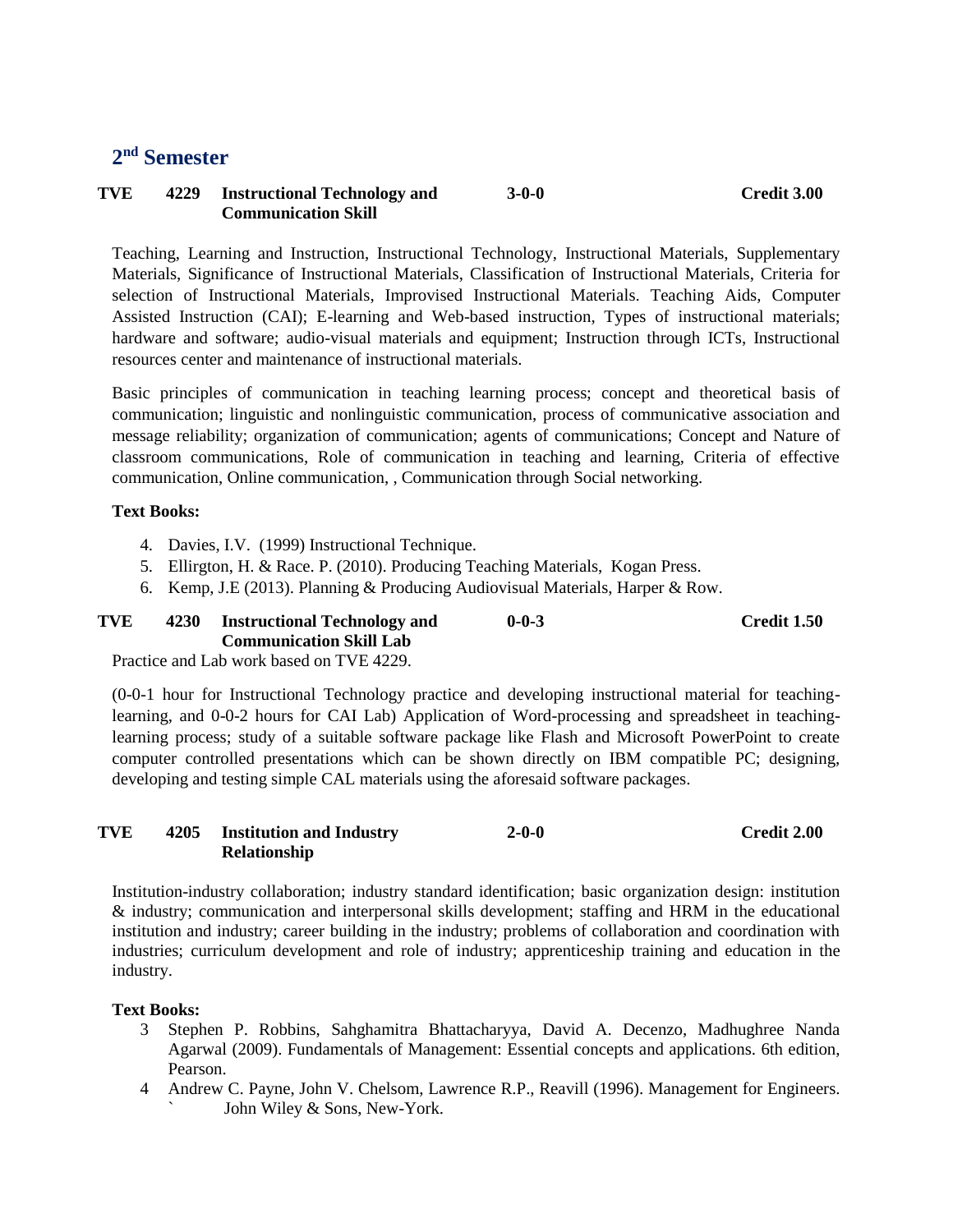#### **TVE 4235 Educational Measurement and Statistics 3-0-0 Credit 3.00**

Test, Measurement, Evaluation, Formative and Summative Assessment, Subjective and objective tests, Criteria of good test, Instructional objectives, General and behavioural objectives, Taxonomy of objectives. Test construction in different domains. Definition of statistics; Use of Statistics in Education, Frequency distribution, measures of central tendency, measures of variability / dispersion; Normal distribution curve and TVE use; Standard scores, percentiles, bivariate and multivariate, measures of relationship; Correlation coefficient, standard error of estimate; Regression analysis.

#### **Text Books:**

- 4. Garrett (1999). Statistics in psychology and education
- 5. Gibbs, G (2000). 53 Interesting Ways to Assess your students, Technical & Educational Services.
- 6. Loyd-Jones, L. (2011). Assessment From Principle to action. Mac Millan Educational Ltd.

#### **TVE 4236 Educational Measurement and Statistics Lab 0-0-1 Credit 1.00**

The Lab practice will be conducted based on the theories of TVE 4235 Educational Measurement and Statistics.

#### **TVE 4258 Observation & Practice-Teaching 0-1-4 Credit 2.50**

Development of further skills in teaching: Core teaching skills and their components; skills in questioning; skills of reinforcements; illustration and narration; Measures for integrating skills. Microteaching: Definition and meaning of Microteaching; phases of microteaching, important features of microteaching; models of microteaching, critical evaluation of microteaching. Practice of skills through microteaching Simulation of Teaching, observation of classroom teaching, Development of observation schedule.98). Measurement statistics and guidance education.

#### **TVE 4203 Psychology of Teaching-Learning 3-0-0 Credit 3.00**

Concepts of Educational Psychology, Role of Educational Psychology in teaching and learning. Aim of Educational Psychology. Determine learning style, Theories of learning: Thorndike, Pavlov, Skinner, Bruner and Piaget; Determine problems related with learning; Learning modeling; Learning domains; Principles of Learning and Motivation; Psychological qualities of a teacher, Classroom leadership and management, The role of teacher: Instructional and Psychological, Characteristics of effective teacher, Instructional design and use of students' Psychology; Teacher-student interaction: through social networking, ICTs and Web-based e-learning.

#### **Text Books:**

3. Bhattachariya (2011). Psychology foundation of education.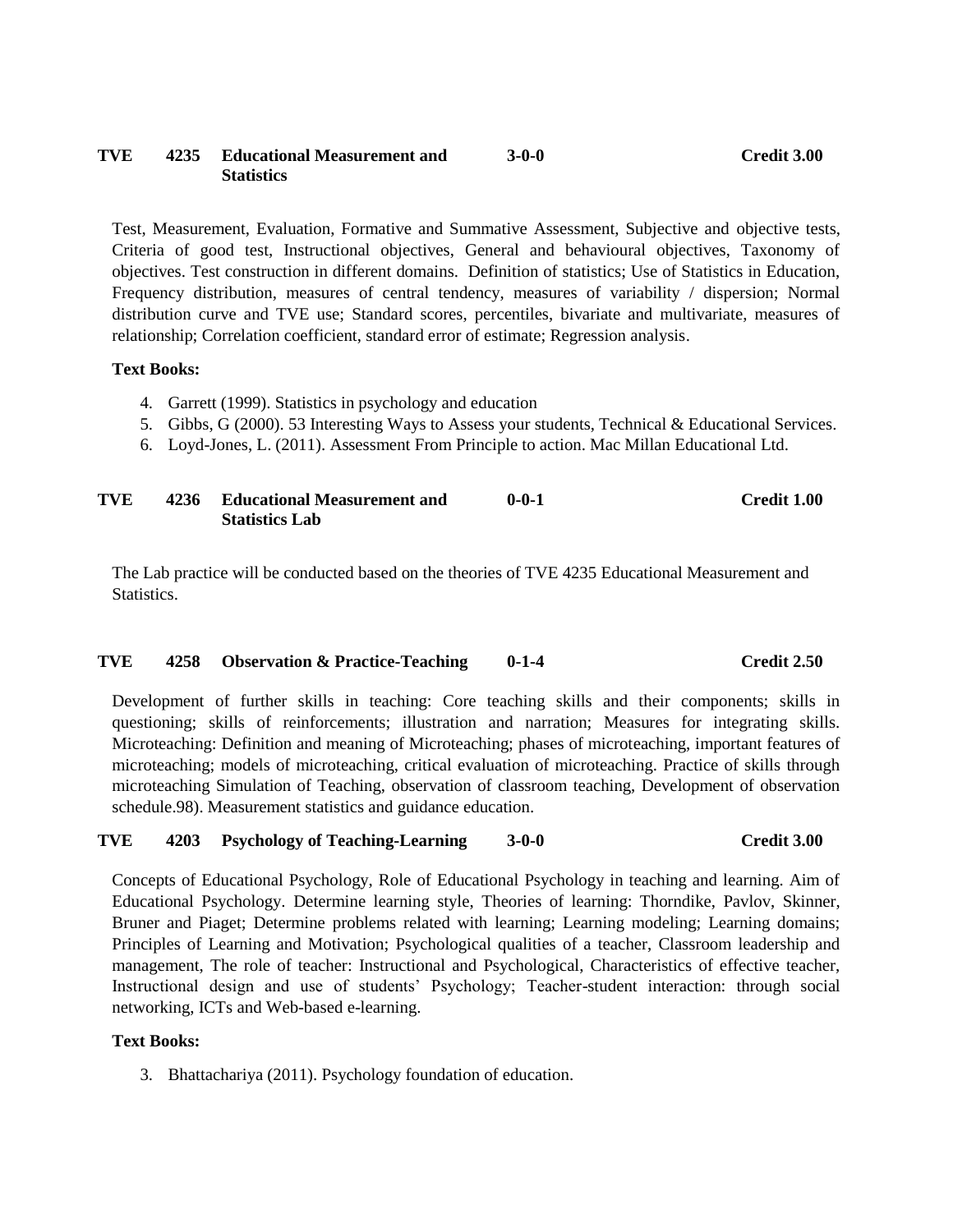- 4. Robert F. Biehler (2007). Psychology Applied to Teaching, Houghton Mifflin Company, Boston, first printed in 1952, ISBN 0-395-04191-0, ISBN 0-395-11921-9, Printed in USA.
- 2. Gage & Berliner (2013). Educational Psychology, Houghton, Mifflin.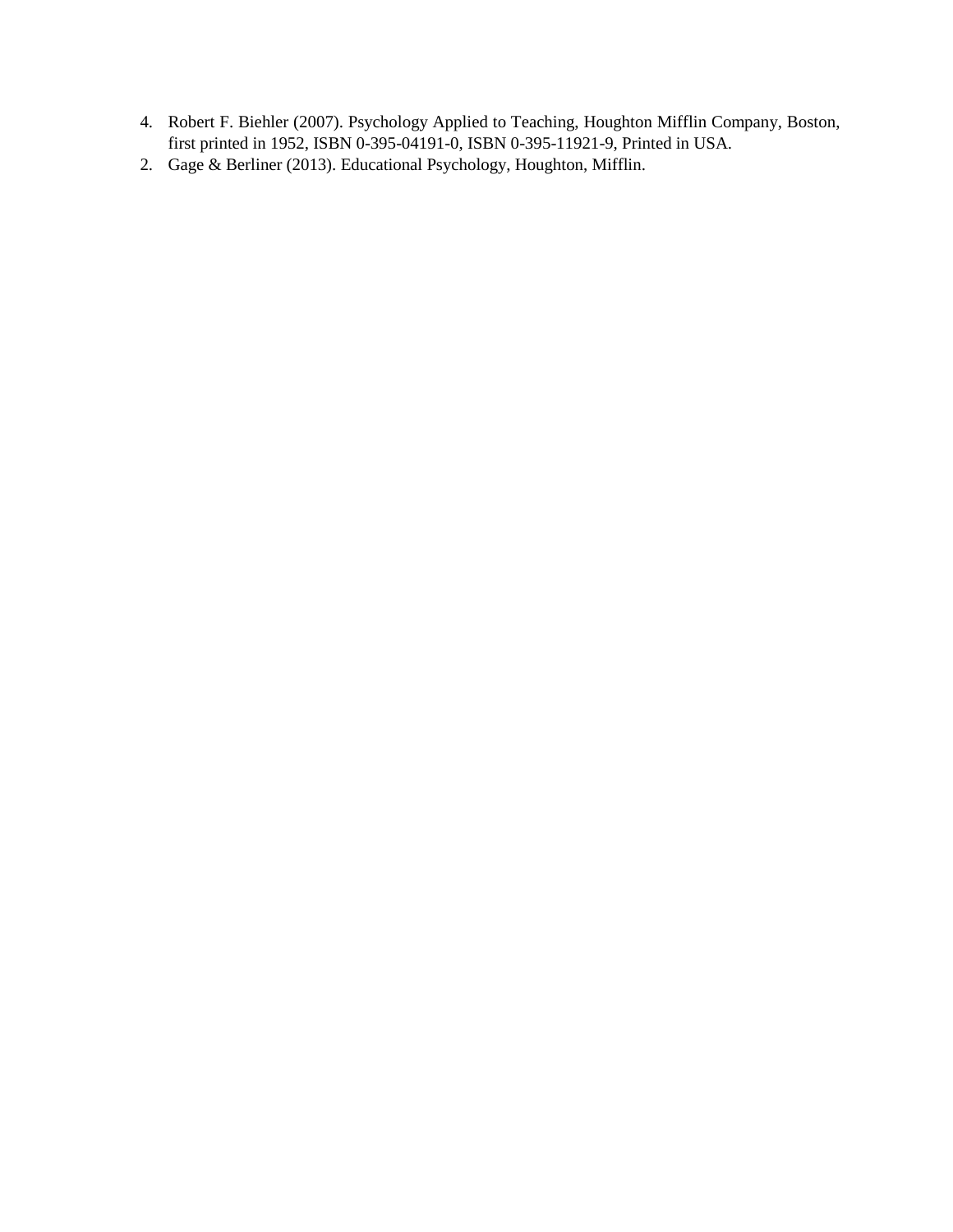# **MCE Courses for BScTE 2 Year & 1 Year Program**

Specialization: Mechanical Engineering

## **2-Year 1 st semester**

| Course<br>Number | Course Title                      | Contract<br>Hours | Credit<br>Hours |
|------------------|-----------------------------------|-------------------|-----------------|
|                  |                                   | $L-P-L$           | $L-P-L$         |
|                  |                                   | Theory            | Lab             |
| Math 4599        | Vector Analysis                   | $3-0-0$           | 3.00            |
| <b>MCE 4591</b>  | <b>Fluid Machinery</b>            | $3-0-0$           | 3.00            |
| <b>MCE 4592</b>  | Fluid Machinery Lab               | $0 - 0 - 1.5$     | 0.75            |
| <b>MCE 4593</b>  | Control System and Automation     | $2 - 0 - 0$       | 2.00            |
| <b>MCE 4594</b>  | Control System and Automation Lab | $0 - 0 - 1.5$     | 0.75            |
| <b>MCE 4595</b>  | <b>Mechanics of Machines</b>      | $3-0-0$           | 3.00            |
| <b>MCE 4596</b>  | Mechanics of Machines Lab         | $0 - 0 - 1.5$     | 0.75            |

## **2-Year 2 nd semester**

| Course<br>Number | Course Title                  | Contract<br>Hours | Credit<br>Hours |
|------------------|-------------------------------|-------------------|-----------------|
|                  |                               | $L - P - L$       | $L-P-L$         |
|                  |                               | Theory            | Lab             |
| <b>Math 4699</b> | Linear Algebra                | $3-0-0$           | 3.00            |
| <b>MCE 4691</b>  | Machine Tools                 | $3-0-0$           | 3.00            |
| <b>MCE 4692</b>  | Machine Tools Lab             | $0 - 0 - 1.5$     | 0.75            |
| <b>MCE 4693</b>  | Machine Design I              | $2 - 0 - 0$       | 2.00            |
| <b>MCE 4694</b>  | Machine Design Practice - I   | $0 - 0 - 2$       | 1.00            |
| <b>MCE 4695</b>  | <b>Mechanics of Materials</b> | $4 - 0 - 0$       | 4.00            |
| <b>MCE 4696</b>  | Mechanics of Materials Lab    | $0 - 0 - 1.5$     | 0.75            |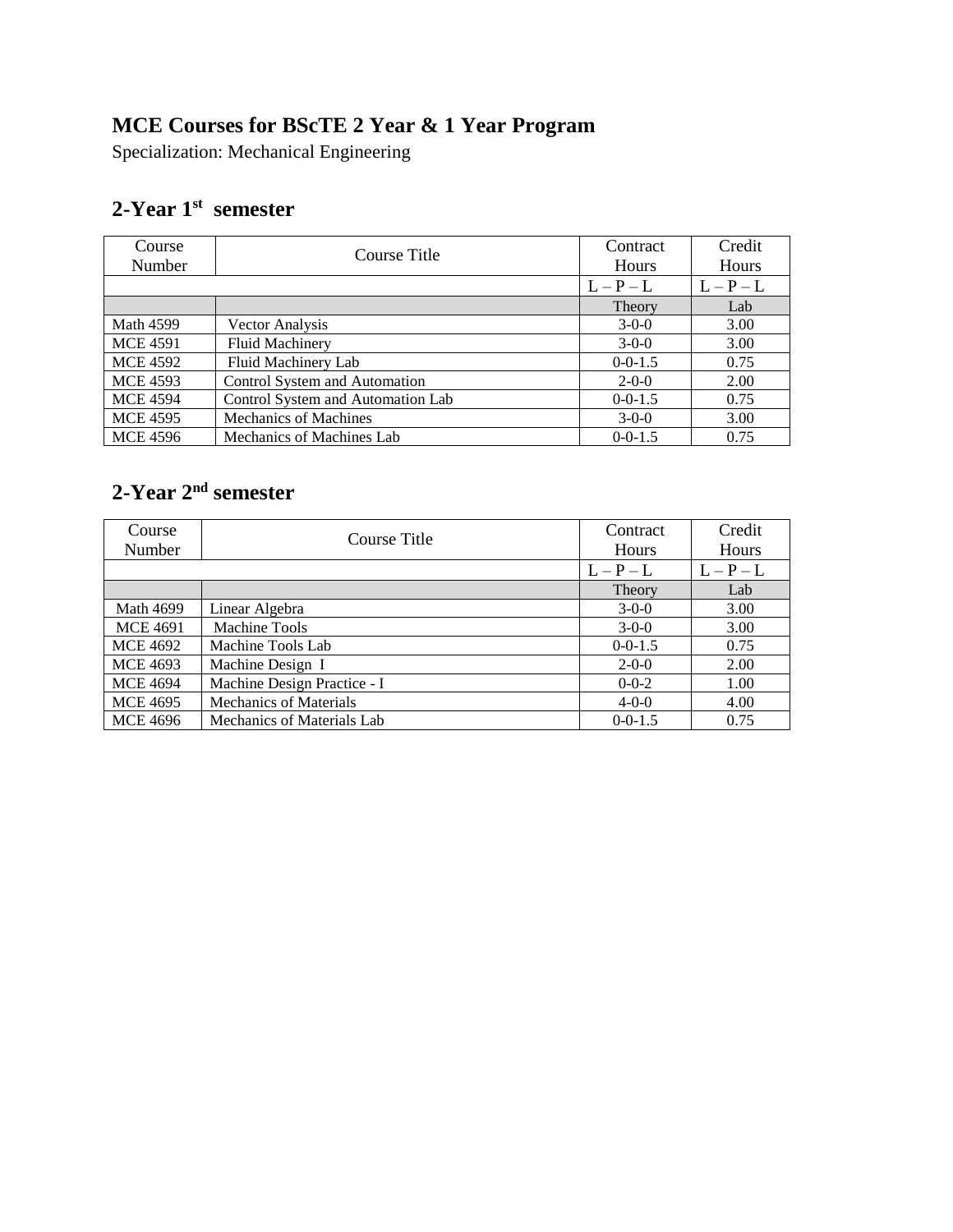| Course<br>Number | Course Title                         | Contract<br><b>Hours</b> | Credit<br>Hours |
|------------------|--------------------------------------|--------------------------|-----------------|
|                  |                                      | $L-P-L$                  | $L-P-L$         |
|                  |                                      | Theory                   | Lab             |
| <b>MCE 4700</b>  | Project and Thesis-I                 | $0-0-6$                  | 3.00            |
| <b>MCE 4791</b>  | <b>Applied Thermodynamics</b>        | $3-0-0$                  | 3.00            |
| <b>MCE 4792</b>  | Applied Thermodynamics Lab           | $0 - 0 - 1.5$            | 0.75            |
| <b>MCE 4793</b>  | Production and Operations Management | $3-0-0$                  | 3.00            |
| <b>MCE 4795</b>  | Vibration and System Dynamics        | $3-0-0$                  | 3.00            |
| <b>MCE 4797</b>  | Machine Design II                    | $3-0-0$                  | 3.00            |
| <b>MCE 4798</b>  | Machine Design Practice - II         | $0 - 0 - 2$              | 1.00            |
| <b>MCE 4799</b>  | Manuf. System & Automation           | $3-0-0$                  | 3.00            |

## **2-Year 3 rd Semester and 1-Year 1st Semester**

\*Any two technical courses from the respective specialization.

# **2-Year 4th Semester and 1-Year 2nd Semester**

| Course          | Course Title                    | Contract      | Credit      |
|-----------------|---------------------------------|---------------|-------------|
| Number          |                                 | <b>Hours</b>  | Hours       |
|                 |                                 | $L - P - L$   | $L - P - L$ |
|                 |                                 | Theory        | Lab         |
| <b>MCE 4800</b> | Project and Thesis-II           | $0-0-6$       | 3.00        |
| <b>MCE 4891</b> | <b>Advanced Fluid Mechanics</b> | $3-0-0$       | 3.00        |
| <b>MCE 4893</b> | <b>Power Plant Engineering</b>  | $3-0-0$       | 3.00        |
| <b>MCE 4895</b> | <b>Mechatronics</b>             | $3-0-0$       | 3.00        |
| <b>MCE 4896</b> | Mechatronics Lab                | $0 - 0 - 1.5$ | 0.75        |
| <b>MCE 4897</b> | <b>Solar Energy Conversion</b>  | $3-0-0$       | 3.00        |
| <b>MCE 4899</b> | Heat and Mass Transfer          | $3-0-0$       | 3.00        |

\*Any two technical courses from the respective specialization.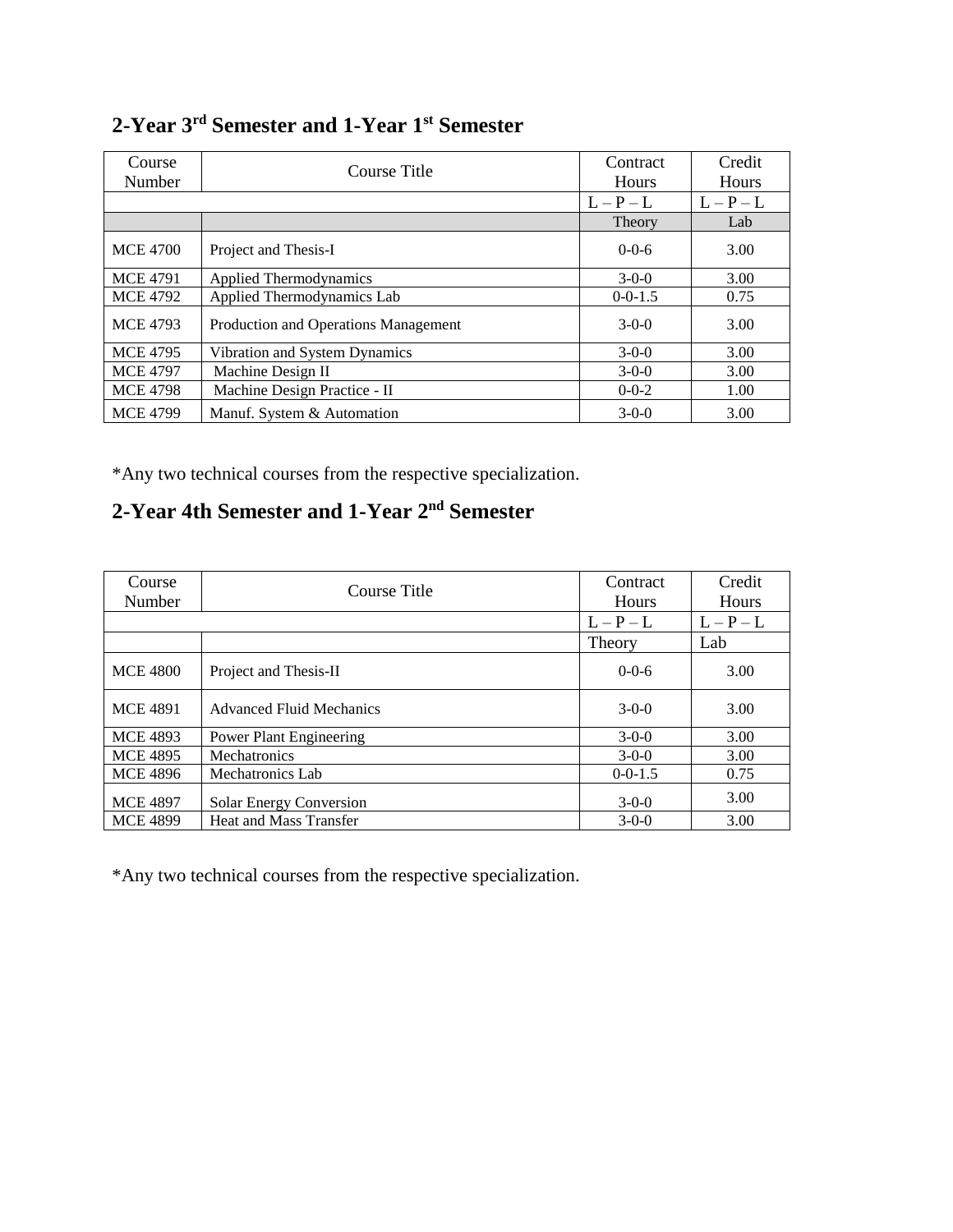## **MCE Courses (BScTE) 2-Yr**

# **1 st Semester**

#### **Math 4599 Vector Analysis 3-0-0 Credit 3.00**

Contents: Vector Algebra: Scalars, vectors and their representation to physical quantities. Linear dependence, dot and cross product of vectors with geometrical interpretation and their application. Triple and multiple product of vectors and their applications.

Vector Calculus: Vector differentiation and integration and their elementary applications to geometry and mechanics. Scalar and vector point function. Gradient of a scalar point function. Divergence and curl of a vector point function. Line, surface and volume integrals. Green's theorem, Gauss's theorem and Stokes' theorem with applications.

Complex Variables: Complex number system. Complex function. Limit and continuity of a complex function. Complex differentiation and the Cauchy-Riemann equations. Line integral of a complex function. Cauchy's integral formula. Laurent's theorem. Singularities, poles, residues. Cauchy's residue theorem. Contour integration. Conformal mapping.

Text Book:

1. Louis Brand, 'Vector Analysis (Dover Books on Mathematics)', Dover Publications, 2006

Reference Book:

- 1. Murray Spiegel , Seymour Lipschutz, Dennis Spellman, 'Vector Analysis', McGraw Hill, 2009
- 2. L R Shorter, 'Problems and Worked Solutions in Vector Analysis (Dover Books on Mathematics)', Dover Publications, 2014

#### **MCE 4591 Fluid Machinery 3-0-0 Credit 3.00**

Contents: Hydraulic turbines, Euler turbine equation, degree of reaction, impulse and reaction turbines, Pelton wheel, Francis turbine, Kaplan turbine, main components, and their performance. Specific speed. Hydraulic power plants, selection of turbines and sites.

Introduction to fluid movers. Classification of pumps. Reciprocating pumps, applications, operating principles, performance characteristics. Centrifugal pumps, applications, operating principles, performance characteristics, cavitation, priming, parallel and series operations, specific speed, selection. Turbine pump, construction, working principles, characteristics, applications. Applications and selection of gear pumps, vane pumps and piston pumps.

Reciprocating compressors, principles of operation, single-stage and multi-stage compressors, intercooling, applications. Centrifugal compressors and axial flow compressors, performance characteristics, efficiencies, applications, selection. Applications and selection of rotary, screw and lobe type compressors. Fans and blowers, operating principles, types, applications and performances.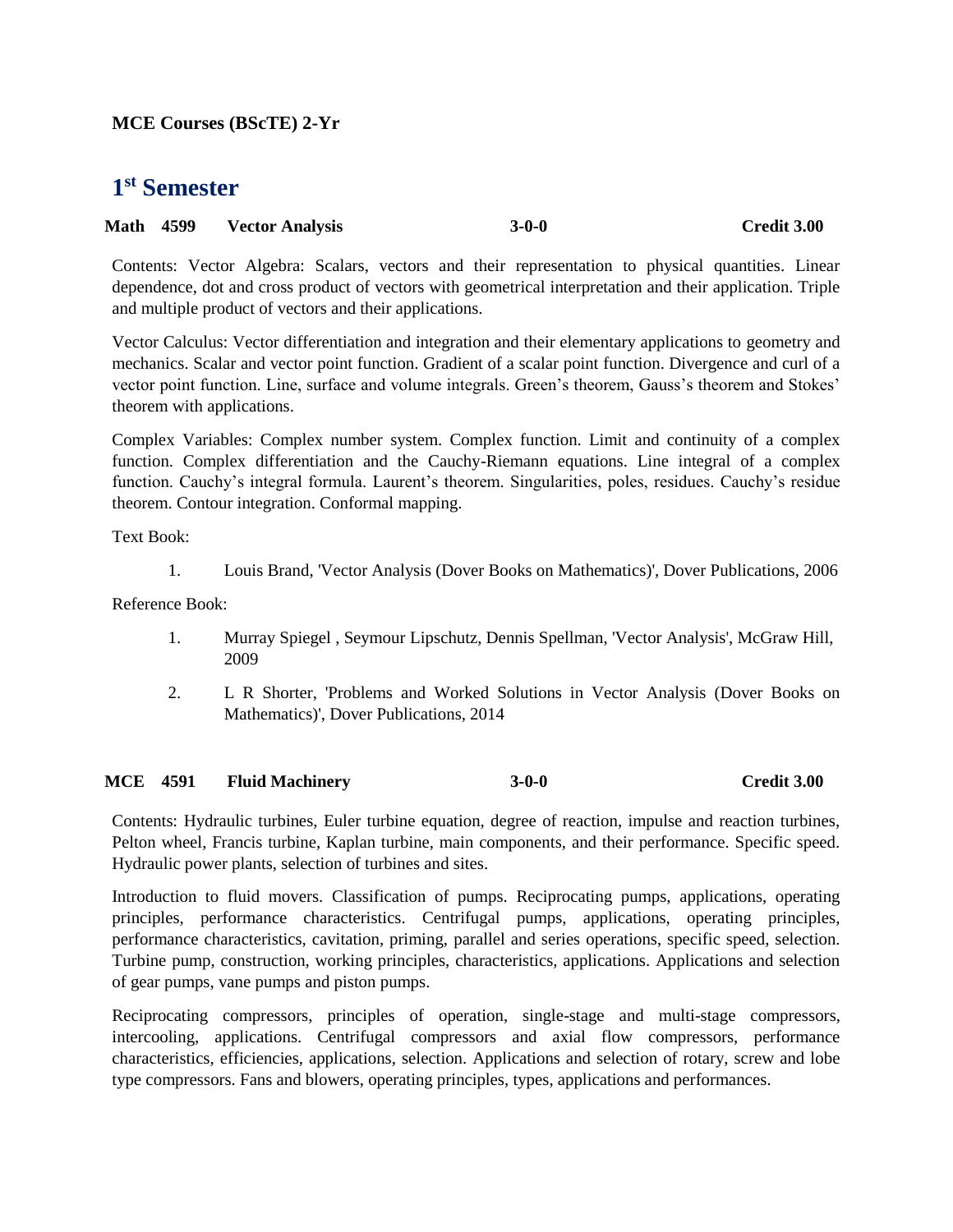Hydraulic intensifiers, jacks, cranes and lifts.

Text Book:

1. Frank M White, "Fluid Mechanics", TATA McGRAW HILL, 2010.

Reference Book:

- 1. Yunus A Cengel, John M Cimbala, "Fluid Mechanics", McGRAW HILL, 2010.
- 2. Dr. Md. Quamrul Islam, "Hydraulic Machines", BUET, 1998.

| <b>MCE 4592</b> | <b>Fluid Machinery Lab</b> | $0 - 0 - 1.5$ | Credit 0.75 |
|-----------------|----------------------------|---------------|-------------|
|                 |                            |               |             |

Contents: Experiments and study based on MCE 4591

#### **MCE 4593 Control System and Automation 3-0-0 Credit 3.00**

Introduction: Control & Automation, Classification of control systems, Hydraulic Systems: Fluid Power Actuators; Hydrostatic Transmission. Control Components in Hydraulic System; Hydraulic Circuit Design and Analysis; ANSI Symbols of Hydraulic Components, Control of a Double Acting Hydraulic Cylinder, Regenerative Circuit, Double Pump Hydraulic System, Hydraulic Cylinder Sequencing Circuit, Automatic Cylinder Reciprocating Circuit, Cylinder Synchronizing Circuit, Fail Safe Circuit, Speed Control of a Hydraulic Motor, Hydraulic Motor Braking System, Accumulators and Accumulators Circuits. Pneumatic Systems: Application of Gas Laws, Air Preparation. Sizing Pneumatic Systems; Pneumatic Actuators. Pneumatic Circuit Design and Analysis; Basic Symbols, Single and Double Acting Circuits, Sequence Circuits, Interlock Circuits. Hydraulic and Pneumatic Logic Control:, Moving Part Logic Systems. Electro pneumatics - Electrical signals, Signal flow in control system, Comparison between pneumatic and electro-pneumatic control systems, components of electrical signal control, Sensors for displacement and pressure, proximity sensors capacitive, inductive, and optical, pressure sensor, Relays & contactors.

Differential Equations from Physical Systems, Laplace and Inverse Laplace transformation, Transfer Function, Block Diagram, and Reduction of Block diagrams.

#### **Text Book:**

1. Katsuhiko Ogata, "Modern Control Engineering", Prentice Hall of India, 1995.

#### **Reference Book:**

- 1. Anthonoy Esposito, "Fluid Power with applications", Prentice Hall, 1997.
- 2. James A. Sullivan, "Fluid Power Theory and application", Prentice Hall, 1989.

| <b>MCE</b> 4594 | <b>Control System and Automation</b>              | $0 - 0 - 1.5$ | Credit 0.75 |
|-----------------|---------------------------------------------------|---------------|-------------|
|                 | ∟ab -                                             |               |             |
|                 | Contents: Experiments and study based on MCE 4593 |               |             |

**MCE 4595 Mechanics of Machines 3-0-0 Credit 3.00**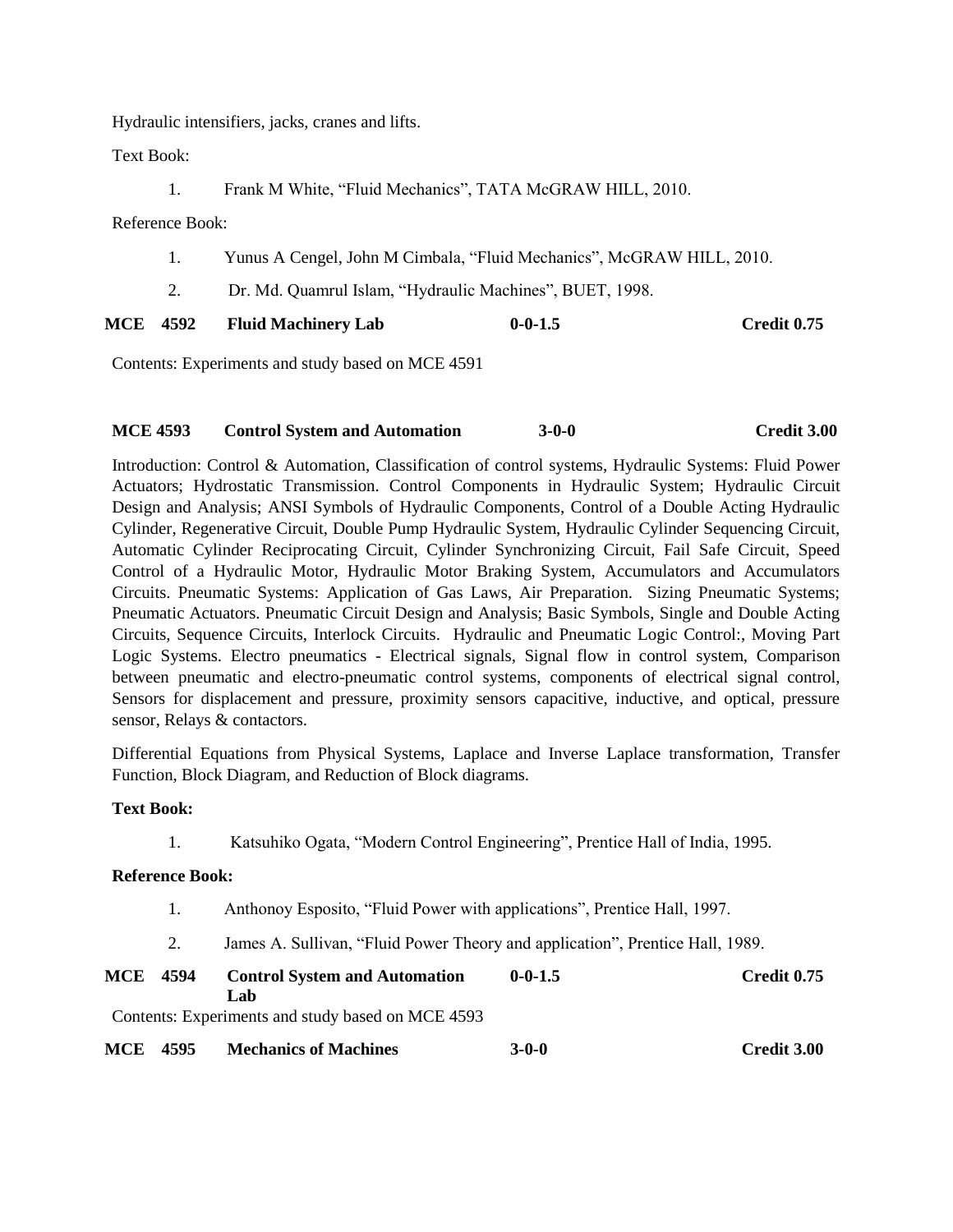Contents: : Kinematics: Kinematic Link, Types of Link, Kinematic Pairs, kinematic Chain, Joints, Mechanism, Velocity acceleration of any point of a link, four-bar chain and slider-crank mechanism, etc., calculation of torque and forces from velocity and acceleration diagrams.

Gear trains and Drives: Gear Profiles Analysis of Geared systems for torque, velocity and acceleration, speed ratio of epicyclic trains.

Inertia Forces: Inertia forces in reciprocating parts, Velocity and Acceleration of the reciprocating parts in Engine, Angular velocity and acceleration of the connecting rod, Forces on the reciprocating parts of an Engine.

Fly wheels: Function of a flywheel, inertia forces, turning moment diagrams, maximum fluctuation of energy, co-efficient of fluctuation of speed, moment of inertia of a flywheel.

Power Transmission: Belt, rope, chain. Brake, clutches, Dynamometers.

Cams: Cams, Followers, Cam dynamics

Governors: Function, analysis of different type of governors, power, effort and stability.

Balancing: Static and dynamic balancing of rotating masses in the same plane and in the different planes.

| <b>MCE 4596</b><br>$0 - 0 - 1.5$<br><b>Mechanics of Machines Lab</b> | Credit 0.75 |
|----------------------------------------------------------------------|-------------|
|----------------------------------------------------------------------|-------------|

Contents: Experiments and study based on MCE 4595

# **2 nd Semester**

| <b>MCE 4699</b> | Linear Algebra | $3-0-0$ | Credit 3.00 |
|-----------------|----------------|---------|-------------|
|-----------------|----------------|---------|-------------|

Linear Algebra: Introduction to systems of linear equations. Gaussian elimination. Definition of matrices. Algebra of matrices. Transpose of a matrix and inverse of a matrix. Factorization. Determinants. Quadratic forms. Matrix polynomials. Euclidean n-space. Linear transformations from IRn to IRm. Properties of' linear transformations from IRn to IRm. Real vector spaces and subspaces. Basis and Dimension. Rank and Nullity. Inner product spaces: Gram-Schmidt process and QR-Decomposition. Eigenvalues and eigenvectors. Diagonalization. Linear transformations: Kernel and Range. Application of linear algebra to electric networks.

Fourier Analysis: Real and complex form of Fourier series. Fourier integrals, Fourier transforms and their uses in solving boundary value problems.

#### **Text Book:**

1. David C Lay, Steven R Lay and Judi J McDonald, 'Linear Algebra and Its Applications', 5th Edition, Pearson Education.

#### **Reference Book:**

- 1. Seymour Lipschutz and Marc Lipson,' Schaum's Outline of Linear Algebra', 5th Edition, McGraw Hill.
- 2. David Poole,'Linear Algebra: A Modern Introduction',3rd Edition, Brooks Cole.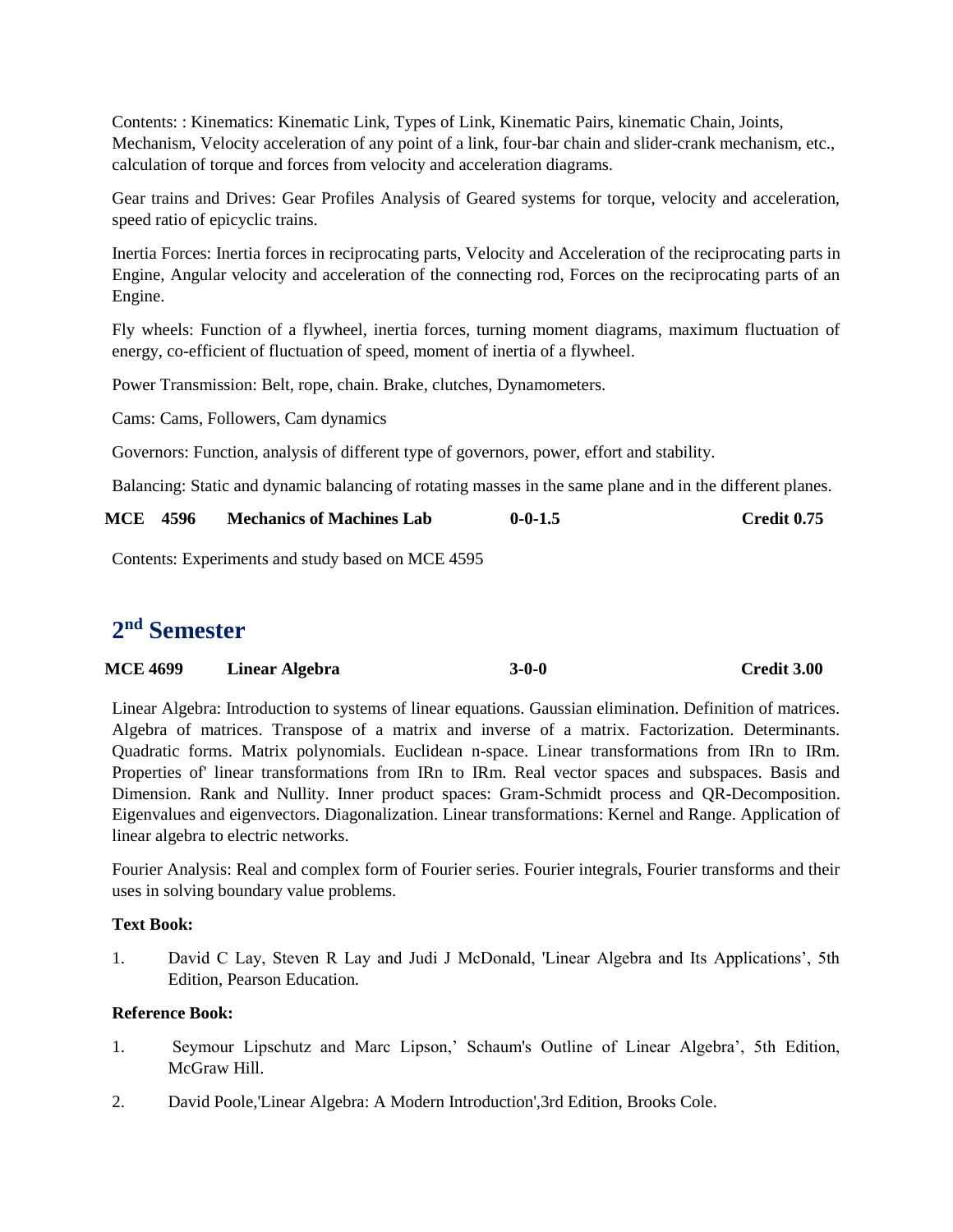| <b>MCE</b> 4691   |                        | <b>Machine Tools</b>                                                                                                                                                                                                                                                                                                                                                                                                                                                               | $2 - 0 - 0$   | Credit 2.00        |
|-------------------|------------------------|------------------------------------------------------------------------------------------------------------------------------------------------------------------------------------------------------------------------------------------------------------------------------------------------------------------------------------------------------------------------------------------------------------------------------------------------------------------------------------|---------------|--------------------|
|                   |                        | Mechanical, electrical hydraulic and pneumatic drives in machine tools. Bearings, slide ways, structure<br>and control of machine tools. Detailed case study of engine lathe, turret lathe, milling machine, grinding<br>machine, and gear shaping machine and gear hobbing machines, etc. Installation and acceptance tests of<br>machine tools. Locating principles and locators, clamps, dies, jigs/fixtures. Non-conventional Machine<br>tools, NC, CNC and DNC machine tools. |               |                    |
| <b>Text Book:</b> |                        |                                                                                                                                                                                                                                                                                                                                                                                                                                                                                    |               |                    |
| 1                 |                        | P. H. Joshi," Machine Tools Hand Book", McGraw-Hill, 2007                                                                                                                                                                                                                                                                                                                                                                                                                          |               |                    |
|                   | <b>Reference Book:</b> |                                                                                                                                                                                                                                                                                                                                                                                                                                                                                    |               |                    |
| 1                 |                        | N. Chernov, "Machine Tools", Moscow: Mir Publishers, 1975.                                                                                                                                                                                                                                                                                                                                                                                                                         |               |                    |
| $\overline{2}$    |                        | N. K. Mehta," Machine Tool Design", Tata-McGraw-Hill, 1984                                                                                                                                                                                                                                                                                                                                                                                                                         |               |                    |
| 3                 |                        | M. Anwarul Azim," Elements of Machine Tools", Publication Cum Info Wing, BUET, 2008                                                                                                                                                                                                                                                                                                                                                                                                |               |                    |
| <b>MCE</b>        | 4692                   | <b>Machine Tools Lab</b>                                                                                                                                                                                                                                                                                                                                                                                                                                                           | $0 - 0 - 1.5$ | <b>Credit 0.75</b> |
|                   |                        | Contents: Experiments and study based on MCE 4691                                                                                                                                                                                                                                                                                                                                                                                                                                  |               |                    |
| <b>MCE</b> 4693   |                        | <b>Machine Design I</b>                                                                                                                                                                                                                                                                                                                                                                                                                                                            | $3 - 0 - 0$   | Credit 3.00        |
|                   |                        | Properties of related engineering materials, selection of materials, working stresses, factor of safety,<br>combined stresses, fatigue stresses, stress concentration service factor.                                                                                                                                                                                                                                                                                              |               |                    |
|                   |                        | Endurance strength, design of members subjected to variable loads, critical speeds of shafts.                                                                                                                                                                                                                                                                                                                                                                                      |               |                    |
|                   |                        | Journal bearings, ball and roller bearings.                                                                                                                                                                                                                                                                                                                                                                                                                                        |               |                    |
|                   |                        | Spur gears, design of spur gears transmission.                                                                                                                                                                                                                                                                                                                                                                                                                                     |               |                    |
| <b>MCE</b>        | 4694                   | <b>Machine Design Practice I</b>                                                                                                                                                                                                                                                                                                                                                                                                                                                   | $1 - 0 - 0$   | Credit 1.00        |
|                   |                        | Experiments and study based on MCE 4693                                                                                                                                                                                                                                                                                                                                                                                                                                            |               |                    |
| <b>MCE</b>        | 4695                   | <b>Mechanics of Materials</b>                                                                                                                                                                                                                                                                                                                                                                                                                                                      | 4-0-0         | Credit 4.00        |

Introduction, Axially Loaded Member, Indeterminate Members.

Torsion: Relationship between torque, shear stress and angle of twist, power-torque relation, stresses and deflections in helical springs, Thin Shells.

Shear force and Bending Moment: shear force and bending moment diagrams and equations. Locating Maximum Bending Moment, Point of Inflection, torsion and leaf spring.

Stresses in beams: Flexure Formula, Shear Stress Distribution, finding deflections from bending moment diagrams and by double integration, continuous beams, Beams of Two Materials.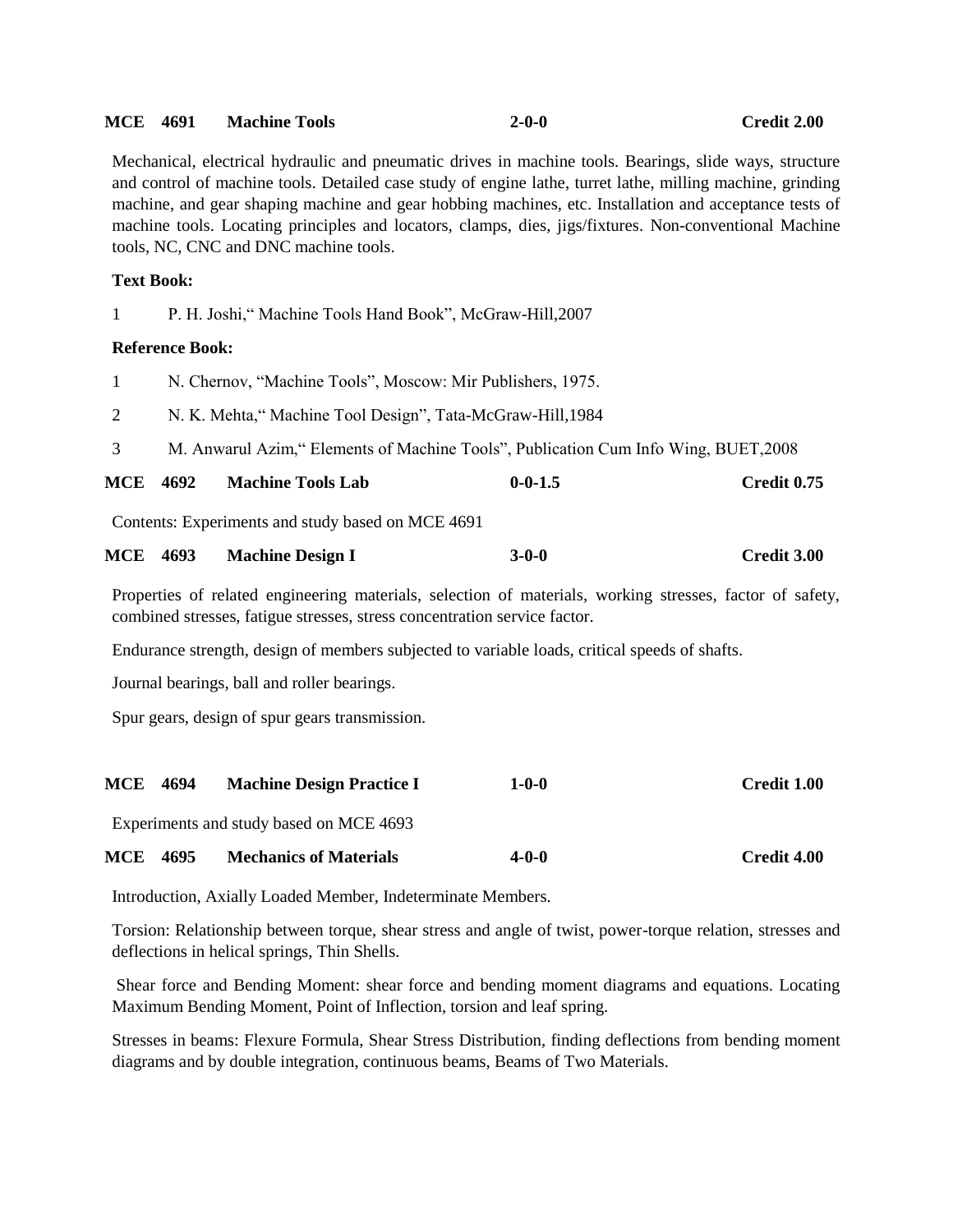Columns and Struts: critical load conditions, influence of end conditions. Euler's theory, other empirical formulae.

Combined Stresses: combined loading, principal planes, principal stresses, maximum shear stress, Mohr's circle for determining principal stresses. Strain Energy. Combination of different loads.

Theories of failures: Fatigue strength, Endurance limits, design stress, stress concentration, service factor. Impact loads.

Thick walled cylinders: Compound cylinders, stresses in thick walled cylinders. Experimental Stress Analysis: Welded and Riveted Joint

#### **Text Book:**

1. E.J. Hearn, "Mechanics of Materials", Butterworth & Heinemann, 1997.

## **Reference Book:**

1. A. Pytel & F.L. Singer, "Strength of Materials", Pearson, 4th.

2. R.S. Khurmi, "Strength of Materials", S. Chand, 2004.

| MCE<br>$0 - 0 - 1.5$<br>-4696<br><b>Mechanics of Materials Lab</b> | Credit 0.75 |
|--------------------------------------------------------------------|-------------|
|--------------------------------------------------------------------|-------------|

Contents: Experiments and study based on MCE 4695.

# **3 rd Semester**

| <b>MCE 4700</b> | <b>Project and Thesis I</b> | $3-0-0$ | <b>Credit 3.00</b> |
|-----------------|-----------------------------|---------|--------------------|
|                 |                             |         |                    |

The students are required to undertake a major project in the field of mechanical engineering. The objective is to provide an opportunity to the students to develop initiative, creative ability, confidence and engineering judgment. The results of the work should be submitted in the form of a report which should include appropriate drawings, charts, tables, references etc. together with product(s), if any.

#### **MCE 4791 Applied Thermodynamics 3-0-0 Credit 3.00**

Review of thermodynamic definitions, heat and work.

First Law of Thermodynamics. Stored energy. Application to closed, steady-flow, and non-steady flow systems. Limitations of the First Law.

Second Law of Thermodynamics -Kelvin-Planck and Classius's statements. Entropy - a property of the system. Clausius's Inequality. Boltzmann's concept of entropy. Principles of entropy increase. Calculations of entropy changes of steam and ideal gases for various processes.

Third Law of Thermodynamics.

Availability. Equation for maximum available energy. Helmholtz Function and Gibb's Function. Exergy and Energy.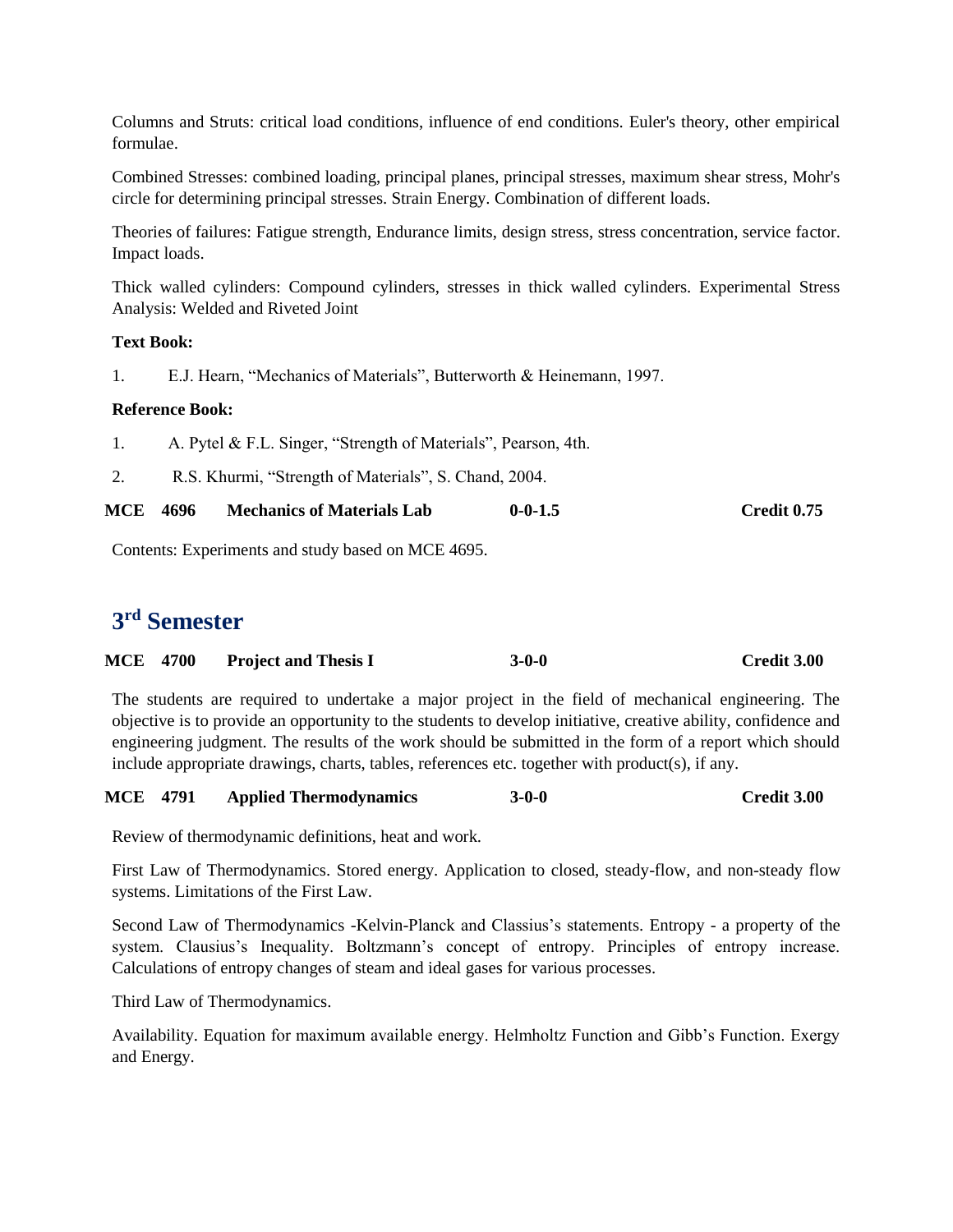Gas power cycles. Comparison of Otto, Diesel and Dual cycles. Stirling and Ericsson cycles. Brayton cycle and its analysis for maximum work output, and optimum thermal efficiency.

Fuels and combustion. Fleat of Formation. Combustion processes at constant volume and at constant pressure. Heats of Reaction. Adiabatic Flame Temperature - its calculations

Pure substances. Phase diagrams. P-v-T surfaces. Critical point and Triple point. Compression of liquids. Clausius -Clapegron equation. Compressibility Factor for gases. Real gases.

Vapour power cycles. Rankine cycle with superheat, reheat and 6 regeneration. Cycle efficiencies. Combined power cycles. Binary vapour power cycles.

#### **Text Book:**

1. P.K. Nag, "Engineering Thermodynamics", McGraw-Hill Company, 2008.

#### **Reference Book:**

1. J.B. Jones, G.A. Hawkins, "Engineering Thermodynamics", John Wiley & Sons Inc., 1986 .

2. J.P. Holman, "Thermodynamics", McGraw-Hill Book Co., Latest Edition.

#### **MCE 4792 Applied Thermodynamics Lab 0-0-1.5 Credit 0.75**

Contents: Experiments and study based on MCE 4791

#### **MCE 4793 Production and Operations Management 3-0-0 Credit 3.00**

Integrated purchase-production-marketing system, production systems, product /service life cycle, forecasting models, bill of materials. Material and inventory management: ABC analysis, coding and standardization, inventory models. Aggregate planning, Master production schedule (MPS), Material requirements planning (MRP), Manufacturing resource planning (MRPII), Enterprise resource planning (ERP), Capacity planning and Operation scheduling. Machine loading and line balancing. Plant layout.

Work study: Method study, time study, predetermined motion time systems (PMTS) and work sampling.

New frontiers: Supply chain management, optimized production technology, group technology, Total quality control (TQC), Just-in-time (JIT). Maintenance management.

#### **MCE 4795 Vibration and System Dynamics 3-0-0 Credit 3.00**

Vibration: Spring-mass elastic system, expression for motion, natural frequency, Cycle, Resonance, free and forced vibration, Damped and Undamped vibration, Single degree and two degrees of freedom, Longitudinal and Transverse Vibrations, torsional vibration; natural frequency of One rotor, two rotor and three rotor and geared systems, steady-state vibration and analysis, Lagrange's equation, energy methods, Rayleigh's method, Vibration Absorber, Modes of Vibrating System, Active and Passive Vibration Control, Nonlinear Vibration..

System Dynamics: Gyroscopic Couple and its effects on body, Balancing of reciprocating masses, Multicylinder inline and V engines, radial engines, direct and reverse crank. Rotating Unbalance, Solution methods for dynamical models; response types and stability, Laplace transformation method, Partial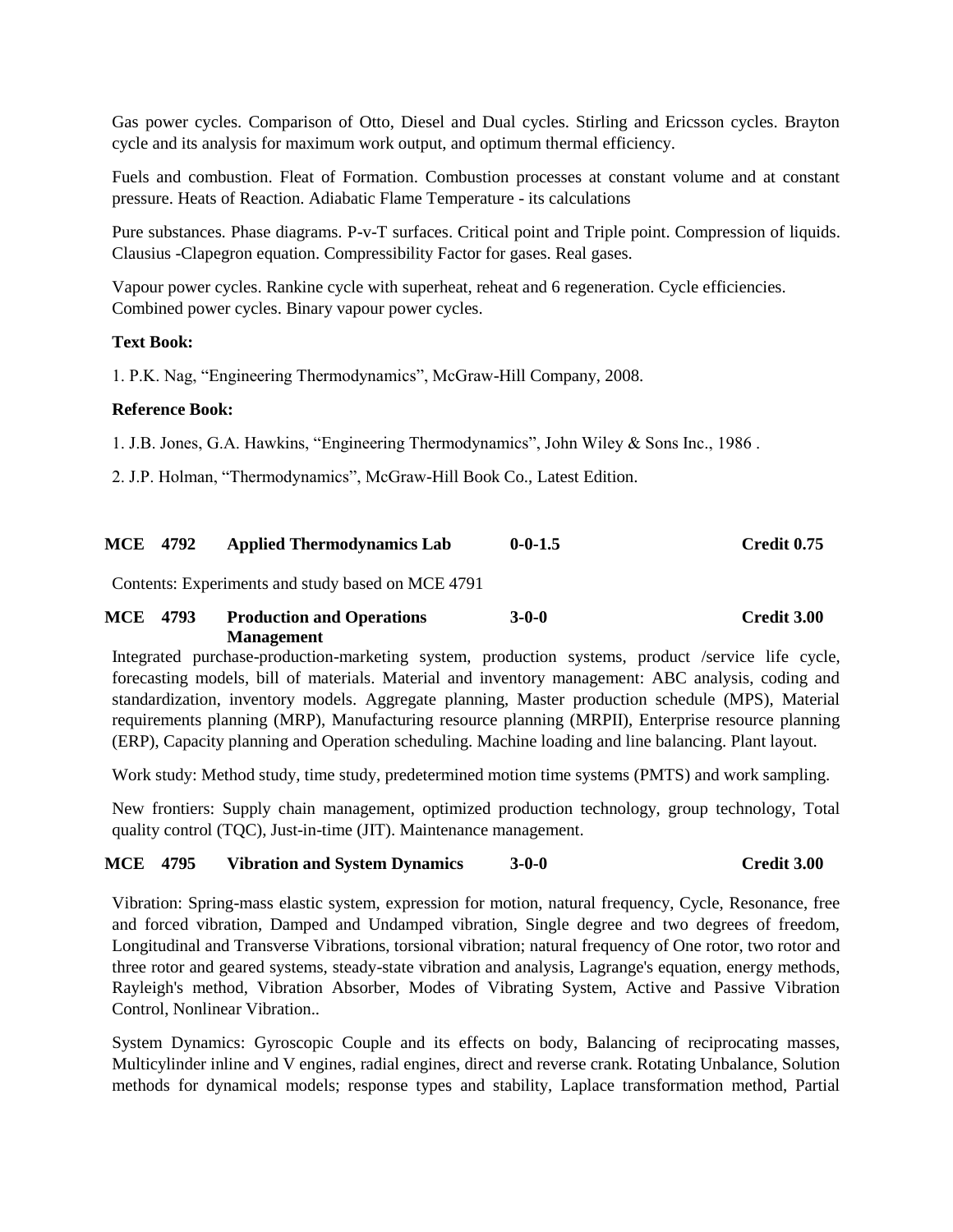fraction expansion, etc., State variable models and simulation methods for dynamical systems; state variable models, state variable models with Matlab, Matlab ODE funtions, Simulink and linear models.

#### **Text Book:**

1. S. Rao, "Mechanical Vibration", Pearson.

#### **Reference Book:**

1. William W. Seto, "Mechanical Vibration", McGrowHill, Schaum,s Series.

- 2. William J. Plam, "Sytem Dynamics", McGraw Hill, 2nd.
- 3. R.S. Khurmi, "Theory of Machines", S. Chand, 2008.

| <b>MCE 4797</b> | <b>Machine Design II</b> | $3-0-0$ | Credit 3.00 |
|-----------------|--------------------------|---------|-------------|
|                 |                          |         |             |

Design of Machine Elements: Threaded fasteners, bolted members, power screws, riveted joints, welding, helical springs, leaf springs. Design of shafts, keys and splines, coupling, clutches brakes, flat belts and vbelts, chains, wire ropes Design of helical gears, bevel gears, and worm gears.

| Credit 1.5  | $0 - 0 - 3$ | <b>Machine Design Practice II</b>                    |      | <b>MCE</b> 4798 |
|-------------|-------------|------------------------------------------------------|------|-----------------|
|             |             | Experiments and study based on MCE 4709              |      |                 |
| Credit 3.00 | $3-0-0$     | <b>Manufacturing System and</b><br><b>Automation</b> | 4799 | MCE             |

Type of production, type of automation, transfer machines, handling of components in Batch production and mass production,. Computer numerically controlled bending, cutting, grinding and plastic moulding. Manufacturing aid and systems, Flexible manufacturing system. Advanced Manufacturing technology. Computer aided management and quality control. Programming and control of CNC machine and Robot.

# **4 th Semester**

| <b>MCE 4800</b> |  | <b>Project and Thesis II</b> | $3-0-0$ | Credit 3.00 |
|-----------------|--|------------------------------|---------|-------------|
|-----------------|--|------------------------------|---------|-------------|

Continuation of the project.

**MCE 4891 Advanced Fluid Mechanics 3-0-0 Credit 3.00**

Flow of compressible ideal fluid, relations for gases, energy equation, Mach number, stagnation point, Convergent nozzle, convergent divergent nozzle. Compressible fluid flow through pipes - adiabatic flow with friction, adiabatic flow without friction, and isothermal flow with friction. Normal and oblique shock. Lubrication of bearings, thin film lubrication, properties of petroleum lubricating oils.

Flow of incompressible fluids around immersed bodies, boundary layer concept, Dimensional analysis. Laminar and turbulent flow through pipes, eddy viscosity, mixing length, Reynolds stress, universal velocity distribution, seventh-root law laminar sub-layer, hydraulically smooth and rough pipes.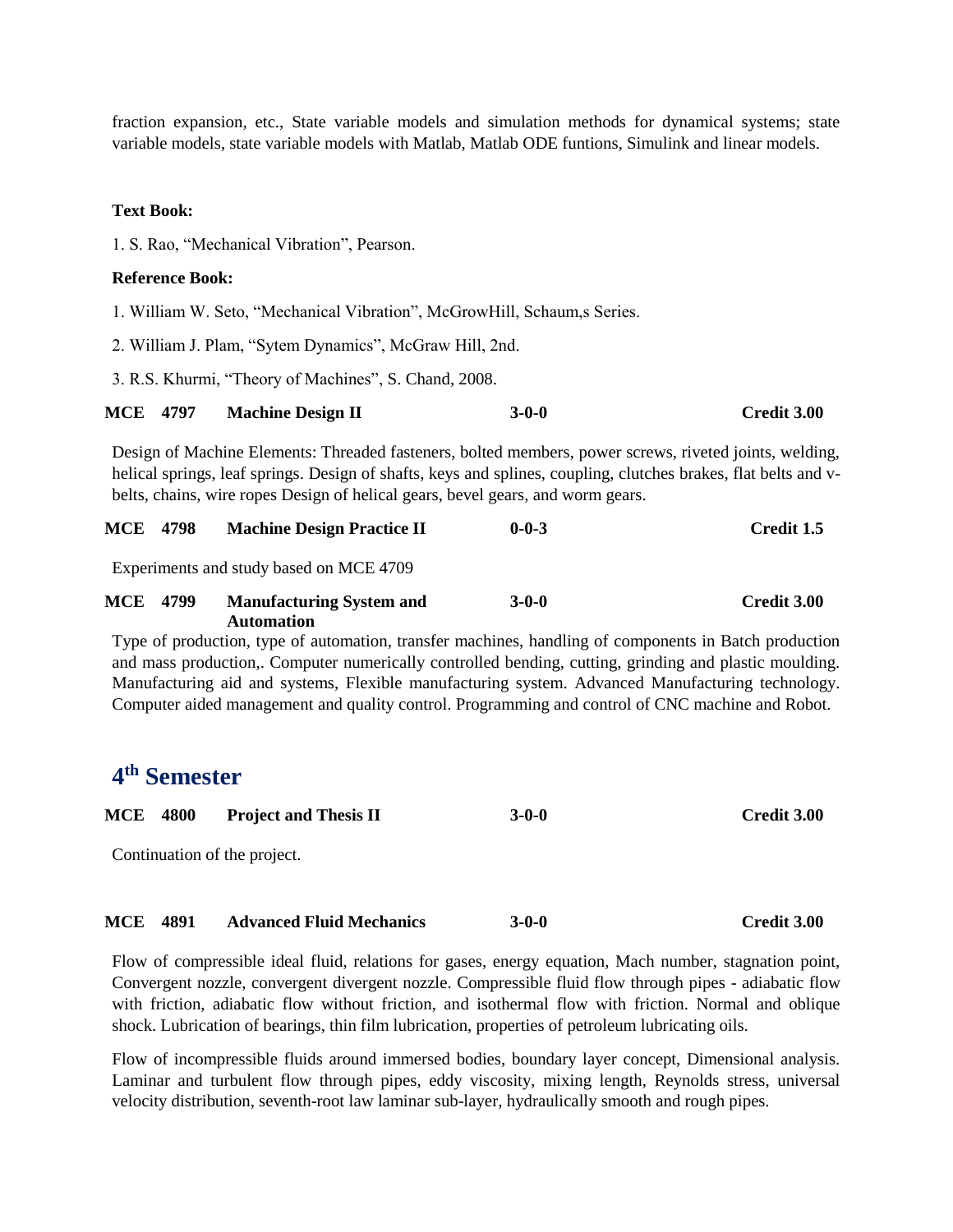Introduction to inviscid incompressible flow, velocity potential, stream function.

### **Text Book:**

1 Frank M White, "Fluid Mechanics", TATA McGRAW HILL, 2010.

### **Reference Book:**

- 1 Yunus A Cengel, John M Cimbala, "Fluid Mechanics", McGRAW HILL, 2010.
- 2. Robert W. Fox, Alan T. McDonald, Philip J. Pritchard, John W. Mitchell, "Fluid Mechanics", Wiley, 2015.

## **MCE 4893 Power Plant Engineering 3-0-0 Credit 3.00**

Power plants, hydraulic and thermal power plants, types of thermal power plants. Demand and supply of electrical power.

Steam power plants: Fuels, coal, oil, natural gas, fuel-bed firing, suspension firing. Boilers, superheaters, reheaters, economisers, air-preheaters. Draft system. Steam prime movers and their controls, condensers, cooling towers, feed water heaters, reheat and regenerative power cycles, feed-water treatment.

Gas turbine power plants: Gas turbines, basic components, practical cycle, intercooler, reheater and heat exchangers, characteristics. Combined gas turbine and steam plant

Diesel engine power plants. Diesel engines, their auxiliaries, fuel system, performance characteristics.

Introduction to nuclear power plants. Power plant economics, load curves, load curve analysis, selection of units, plant performance and operating characteristics, factors effecting cost of electrical energy, energy rates.

## **Text Book:**

1. P.K. Nag,"Power Plant Engineering", McGraw-Hill (India) Book Co., 2008.

Reference Book:

1. J. Weisman, R. Eckart,"Modern Power Plant Engineering by Prentice-Hall (India) Pvt. Ltd", Latest Edition.

2. Vopat, Strotosky, "Power Stations", Latest Editon.(1986).

## **MCE 4895 Mechanics 3-0-0 Credit 3.00**

Introduction; Review of Mechanical, hydraulic and numeric control. Review of Electric Circuits; Review of Semiconductor Electronics; Analogue Signal Processing: Digital Signal Processing; Data Acquisition; Sensors; Actuators; Modeling, System Response, and Feedback Systems for Mechatronics; Microcontroller: Architecture and organisation, Instruction set and Assembly Language of Micro-controller. Micro-controller Applications Examples PLCs, Basics of PLC Programming, PLC Wiring Diagrams, PLC Components; Mechatronic Systems – Control Architectures.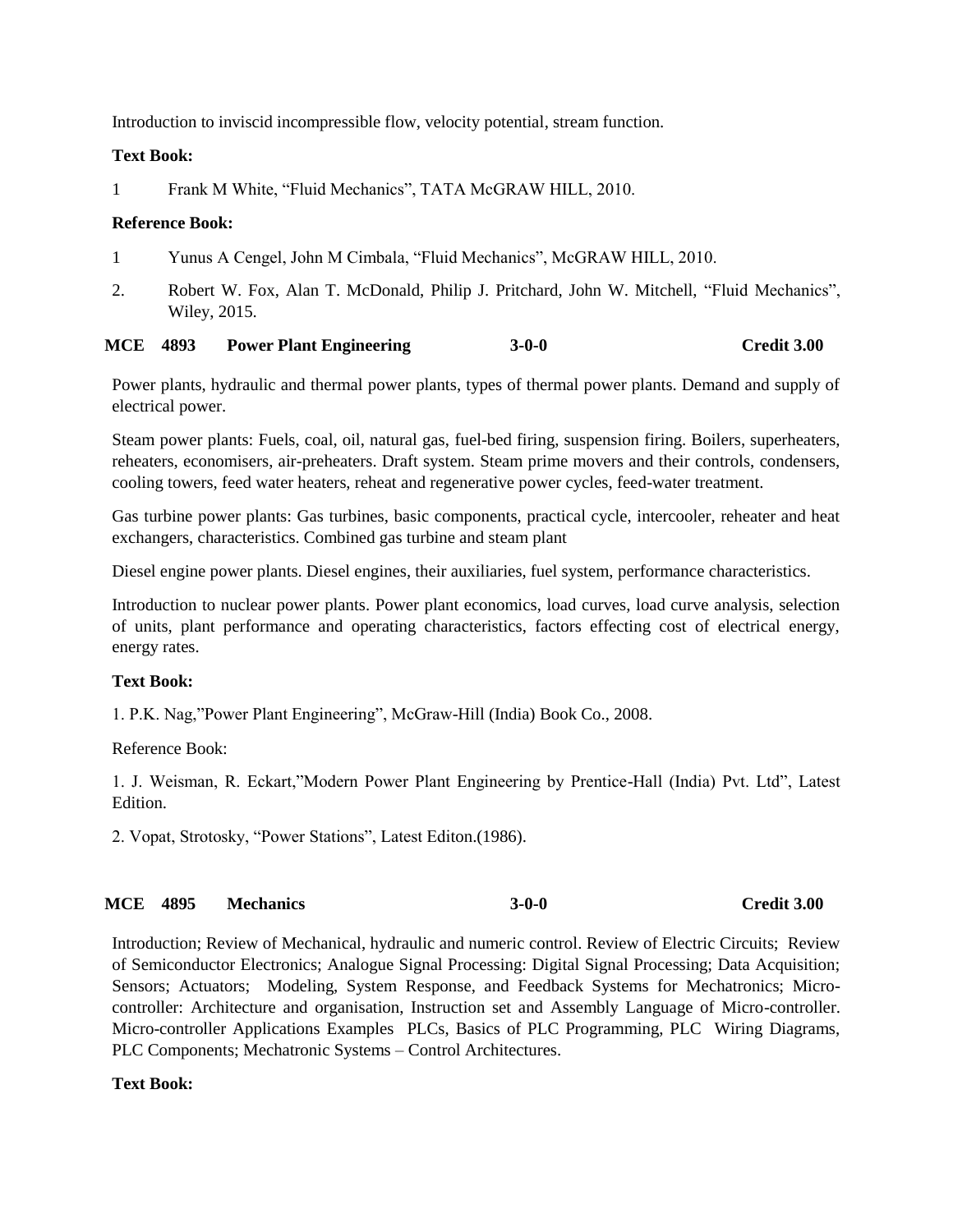1. David G. Alciatore, Michael B. Histand ," Introduction to Mechatronics and Measurem,ent systems", McGrawHill, 2007

#### **Reference Book:**

- 1. Frank D. Petruzella, "Programmable logic Controllers", McGrawHill, 2005
- 2. Bolton, "Mechatronics", Prentice Hall ,2008

| <b>MCE 4896</b> | <b>Mechanics Lab</b> | $0 - 0 - 1.5$ | Credit 0.75 |
|-----------------|----------------------|---------------|-------------|
|                 |                      |               |             |

Experiments and study based on MCE 4895

| <b>MCE 4897</b> | <b>Solar Energy Conversion</b> | $3-0-0$ | Credit 3.00 |
|-----------------|--------------------------------|---------|-------------|
|                 |                                |         |             |

Solar thermal systems, flat plate collectors, concentrating collectors, storage, water heaters, air heaters, dryers, stills, pumps, engines, furnaces.

Solar photovoltaic systems, flat plate collectors, concentrating collectors, storage, water heaters, air heaters, dryers, stills, pumps, engines, furnaces.

Solar photovoltaic systems, silicon solar cells, cell efficiency, cell construction, modules and arrays, power conditioning, storage; thin film cells; applications for lifting water, lighting, telecommunication, cooling, etc.

#### **MCE 4899 Heat and Mass Transfer 3-0-0 Credit 3.00**

Heat Transfer: Basic modes of heat transfer.

General heat conduction equation: Steady-state one-dimensional conduction, variable thermal conductivity, uniform heat generation, fins of uniform cross-section, steady-state two dimensional heat conduction, unsteady-state one-dimensional heat conduction.

Radiation: blackbody laws, radiation intensity, Kirchhaff's law, radiosity, angle factor, radiation exchange by network method. Solar radiation, solar radiation scattering and absorption by earth's atmosphere, greenhouse effect.

Forced convection: forced convection inside ducts, analogy between heat and momentum transfer, forced convection over a flat plate, boundary layer, analysis by integral method. Heat transfer with change of phase, laminar film condensation on flat plates and horizontal cylinders, analysis by Nusselt method, condensation number, correlation of boiling heat transfer.

Mass Transfer: Introduction, mass transfer by molecular diffusion, Fick's law of diffusion, mass transfer coefficient, simultaneous heat and mass transfer, mass transfer equipment.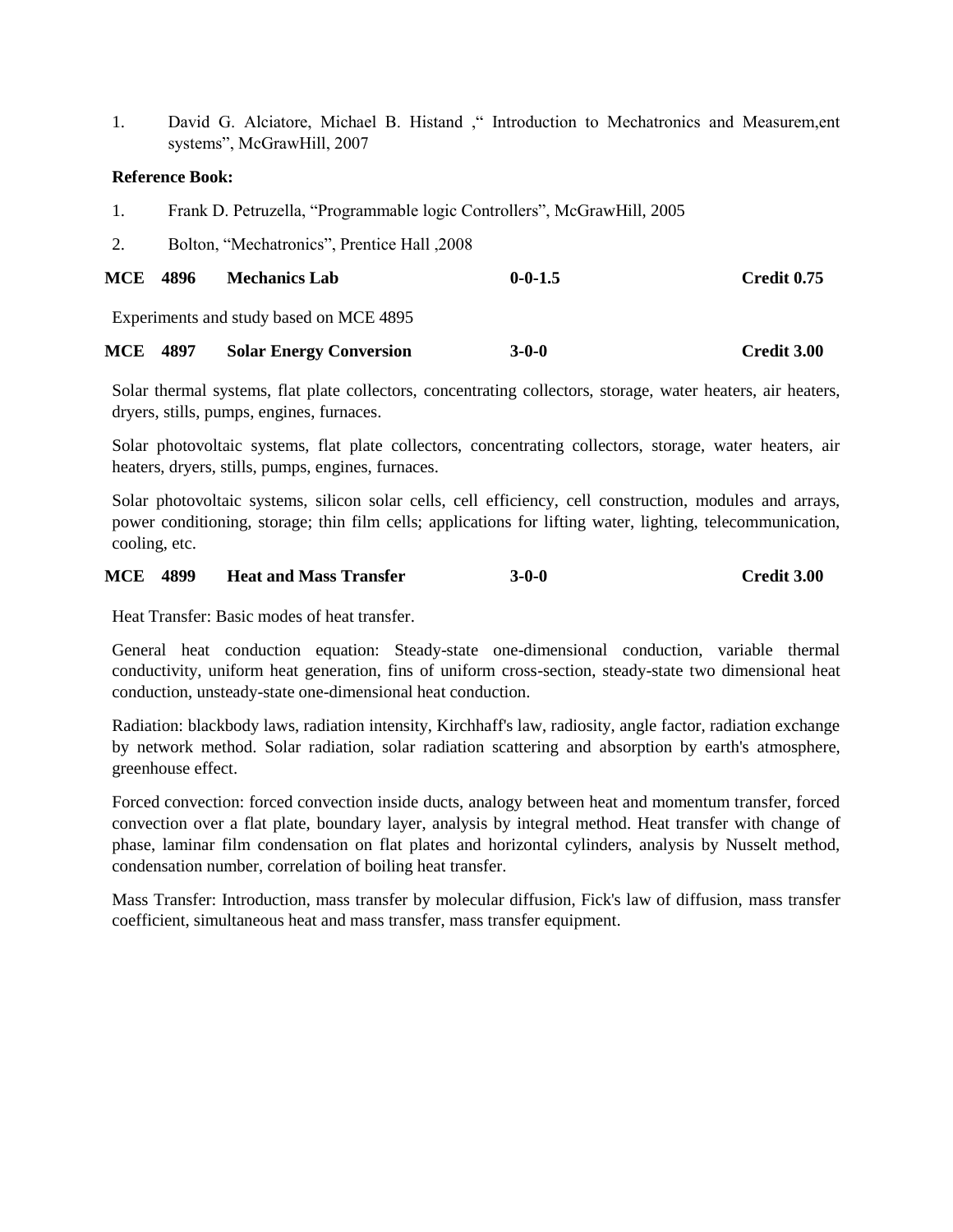# **EEE courses for TVE Students**

**Bachelor of Science in Technical Education (B.Sc.T.E.) 2 Years Programme (DTE Stream)**

## **Specialization: Electrical and Electronic Engineering**

## **First Semester**

| $T = Tutorial$<br>$L =$ Lecture. $P =$ Practical / Workshop |                                          |                 |               |  |
|-------------------------------------------------------------|------------------------------------------|-----------------|---------------|--|
| <b>Course</b>                                               | <b>Course</b>                            | <b>Contract</b> | <b>Credit</b> |  |
| <b>Number</b>                                               | <b>Title</b>                             | <b>Hours</b>    | <b>Hours</b>  |  |
|                                                             |                                          | $L-T - P$       |               |  |
| <b>Math 4529</b>                                            | <b>Engineering Mathematics I</b>         | $3-0-0$         | 3.00          |  |
| <b>EEE 4599</b>                                             | Power System I                           | $3-0-0$         | 3.00          |  |
| <b>EEE 4591</b>                                             | <b>Industrial Electronics I</b>          | $3-0-0$         | 3.00          |  |
| <b>EEE 4592</b>                                             | Industrial Electronics I Lab             | $0 - 0 - 1.5$   | 0.75          |  |
| <b>EEE 4595</b>                                             | Switchgear & Control Equipment I         | $3-0-0$         | 3.00          |  |
| <b>EEE 4596</b>                                             | Switchgear & Control Equipment I Lab     | $0 - 0 - 1.5$   | 0.75          |  |
| <b>EEE 4593</b>                                             | <b>Instrumentation Engineering I</b>     | $3-0-0$         | 3.00          |  |
| <b>EEE 4594</b>                                             | <b>Instrumentation Engineering I Lab</b> | $0 - 0 - 1.5$   | 0.75          |  |
| <b>EEE 4597</b>                                             | <b>Telecommunication Principles</b>      | $3-0-0$         | 3.00          |  |
| <b>EEE 4598</b>                                             | Telecommunication Principles Lab         | $0 - 0 - 1.5$   | 0.75          |  |

Note: Any four technical courses will be taken from above list for each semester.

## **Second Semester**

| <b>Course</b>    | <b>Course Title</b>                         | <b>Contract</b> | <b>Credit</b> |
|------------------|---------------------------------------------|-----------------|---------------|
| <b>Number</b>    |                                             | <b>Hours</b>    | <b>Hours</b>  |
|                  |                                             | $L - P - L$     |               |
| <b>Math 4629</b> | <b>Engineering Mathematics II</b>           | $3-0-0$         | 3.00          |
| <b>EEE 4691</b>  | <b>Industrial Electronics II</b>            | $3-0-0$         | 3.00          |
| <b>EEE 4692</b>  | <b>Industrial Electronics II Lab</b>        | $0-0-1.5$       | 0.75          |
| <b>EEE 4695</b>  | Switchgear & Control Equipment II           | $3-0-0$         | 3.00          |
| <b>EEE 4696</b>  | Switchgear & Control Equipment II Lab       | $0 - 0 - 1.5$   | 0.75          |
| <b>EEE 4699</b>  | Power System II                             | $3-0-0$         | 3.00          |
| <b>EEE 4693</b>  | <b>Instrumentation Engineering II</b>       | $3-0-0$         | 3.00          |
| <b>EEE 4694</b>  | <b>Instrumentation Engineering II Lab</b>   | $0 - 0 - 1.5$   | 0.75          |
| <b>EEE 4697</b>  | Radio Frequency Engineering                 | $3-0-0$         | 3.00          |
| <b>EEE 4697</b>  | Radio Frequency Engineering Lab             | $0 - 0 - 1.5$   | 0.75          |
| <b>EEE 4689</b>  | Peripherals and Microprocessor Based Design | $3-0-0$         | 3.00          |
| <b>EEE 4690</b>  | Peripherals and Microprocessor Based Design | $0 - 0 - 1.5$   | 0.75          |

Note: Any four technical courses will be taken from above list for each semester.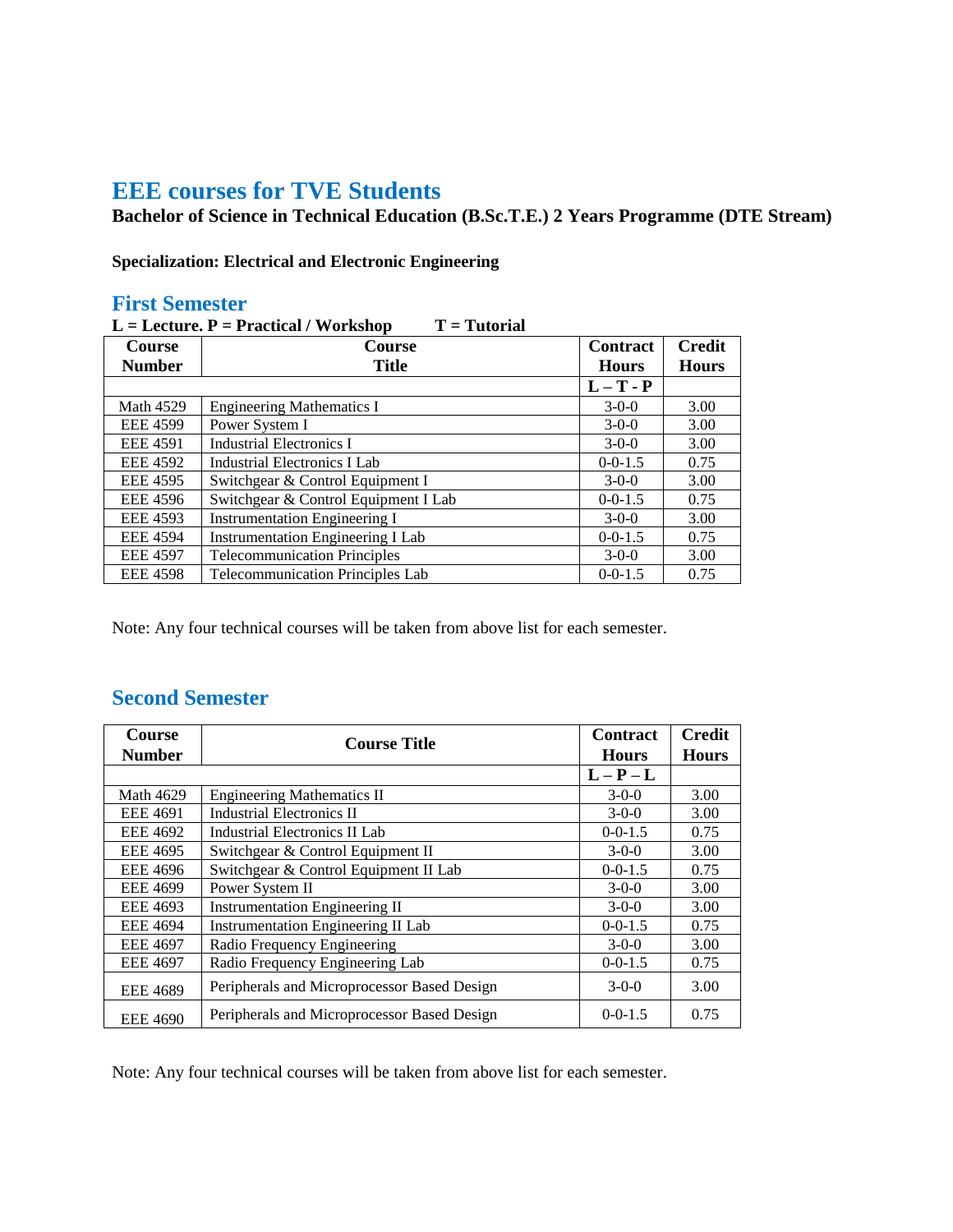## **Third Semester (2 Yr) & first Semester (1 Yr)**

| <b>Course</b><br><b>Number</b> | <b>Course</b><br><b>Title</b>      | <b>Contract</b><br><b>Hours</b> | <b>Credit</b><br><b>Hours</b> |
|--------------------------------|------------------------------------|---------------------------------|-------------------------------|
|                                |                                    | $L - P - L$                     |                               |
| <b>EEE 4700</b>                | Project & Thesis                   | $0 - 0 - 6$                     | 3.00                          |
| <b>EEE 4791</b>                | Control System Engineering         | $3-0-0$                         | 3.00                          |
| <b>EEE 4792</b>                | Control System Engineering Lab     | $0 - 0 - 1.5$                   | 0.75                          |
| <b>EEE 4797</b>                | Power System Protection I          | $3-0-0$                         | 3.00                          |
| <b>EEE 4798</b>                | Power System Protection II Lab     | $0 - 0 - 1.5$                   | 0.75                          |
| <b>EEE 4799</b>                | Power System Engineering I         | $3-0-0$                         | 3.00                          |
| <b>EEE 4799</b>                | <b>Advanced Electronics I</b>      | $3-0-0$                         | 3.00                          |
| <b>EEE 4794</b>                | <b>Advanced Electronics II Lab</b> | $0 - 0 - 1.5$                   | 0.75                          |
| <b>EEE 4795</b>                | Microwave Theory & Tech I          | $3-0-0$                         | 3.00                          |
| <b>EEE 4796</b>                | Microwave Theory & Tech I Lab      | $0 - 0 - 1.5$                   | 0.75                          |

### L = Lecture. P = Practical / Workshop T = Tutorial

Note: Any two technical courses will be taken from above list for each semester.

## **Forth Semester (2-Yr) & second Semester (1-Yr)**

| Course          | Course Title                                  | Contract      | Credit |
|-----------------|-----------------------------------------------|---------------|--------|
| Number          |                                               | <b>Hours</b>  | Hours  |
|                 |                                               | $L - P - L$   |        |
| <b>EEE 4800</b> | Project & Thesis                              | $0 - 0 - 6$   | 3.00   |
| <b>EEE 4895</b> | <b>Power Station</b>                          | $3-0-0$       | 3.00   |
| <b>EEE 4899</b> | <b>Power System Protection II</b>             | $3-0-0$       | 3.00   |
| <b>EEE 4893</b> | <b>Advanced Electronics II</b>                | $3-0-0$       | 3.00   |
| <b>EEE 4894</b> | Advanced Electronics II Lab                   | $0 - 0 - 1.5$ | 0.75   |
| <b>EEE 4891</b> | <b>Medical Electronics</b>                    | $3-0-0$       | 3.00   |
| <b>EEE 4892</b> | <b>Medical Electronics Lab</b>                | $0-0-1.5$     | 0.75   |
| <b>EEE 4897</b> | Microwave Theory & Tech II                    | $3-0-0$       | 3.00   |
| <b>EEE 4897</b> | Microwave Theory & Tech II Lab                | $0 - 0 - 1.5$ | 0.75   |
| <b>EEE 4889</b> | <b>Energy Conversion and Special Machines</b> | $3-0-0$       | 3.00   |

Note: Any two technical courses will be taken from above list for each semester

# **EEE Course Contents for B.Sc.T.E. (2-Yr) 1 st Semester**

#### **Math 4529 Engineering Mathematics I 3-0-0 Credit 3.00**

Vector analysis: Tripe products, their geometric interpretation and application. Differentiation and integration of vectors Line, surface, and volume integrals. Gradient, divergence, curl, and their physical significance. Green's theorem, Stoke's theorem. Divergence theorem and their applications.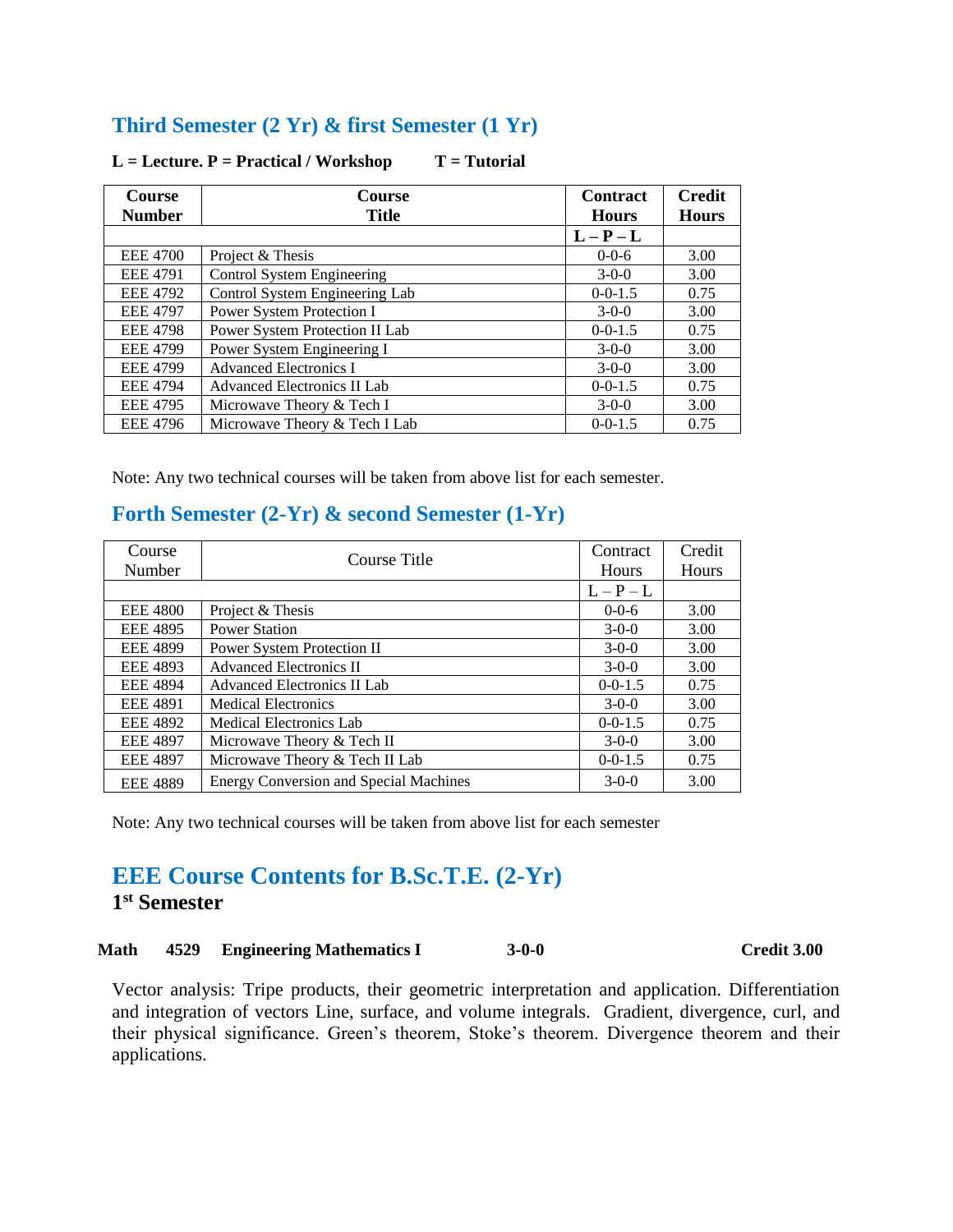Statistics and elementary quality control: Correlation. Regression, Elementary probability theory. Binomial, Poission and Normal distribution. Tests of hypothesis. Application of elementary quality control to practical problems.

Laplace Transform: Definition, elementary transformation and properties. Solution of differential and integro-diffenrential equatiosn using Laplace transformation and simple applications to circuit problems.

## **EEE 4599 Power System 1 3-0-0 Credit 3.00**

Representation of power systems, single line diagrams, impedance and reactance diagrams, perunit system of calculations. Reactances of synchronous generators and its equivalent circuits, Symmetrical fault calculations, limitation of short circuit current using reactors.

Symmetrical components, positive, negative and zero sequence network of generators, transformers and lines, Unsymmetrical fault calculations.

Power and reactive power flow calculations of simple systems, load flow studies of large systems, control of voltage, power and reactive power.

## **Text Books:**

- 1. Elements of power system analysis by Willium D. Stevenson
- 2. Modern power system analysis by D P Kothari and I J Nagrath
- 3. Electrical Power Systems by Ashfaq Husain

## **EEE 4591 Industrial Electronics I 3-0-0 Credit 3.00**

Brief review of (i) Junction Diode, (ii) Schottky Diode, (iii) Zener Diode. Introduction to thyristors: (i) SCR and (ii) TRIAC. Introduction to trigger devices: (i) UJT, (ii) PUT, (iii) Schottky diode, (iv) Silicon Unilateral Switch (SUS), (v) Diac; (vi) Silicon Bilateral Switch (SBS); (vii) Asymmetrical AC Trigger Devices. SCR power control circuits for DC and AC. TRIAC power control circuits for AC. Stabilized power supplies. Controlled Rectification: with SCRs for resistive and inductive loads, Single phase half-wave and full-wave rectification. Switch -mode power supplies. Magnetic Amplifiers, Induction Heating, Dielectric Heating and Microwave Heating.

## **Texts Books:**

- 1. Power Electronics: Circuits, Devices and Applications : Circuits, Devices and Applications by Muhammad H. Rashid.
- 2. Power Electronics: Converters, Applications and Design, Media Enhanced by Mohan, undulant, robins.

| EEE | 4592 | <b>Industrial Electronics I Lab</b> | $0 - 0 - 1.5$ | Credit 0.75 |
|-----|------|-------------------------------------|---------------|-------------|
|-----|------|-------------------------------------|---------------|-------------|

Experiments based on EEE 4591 **Text Books:**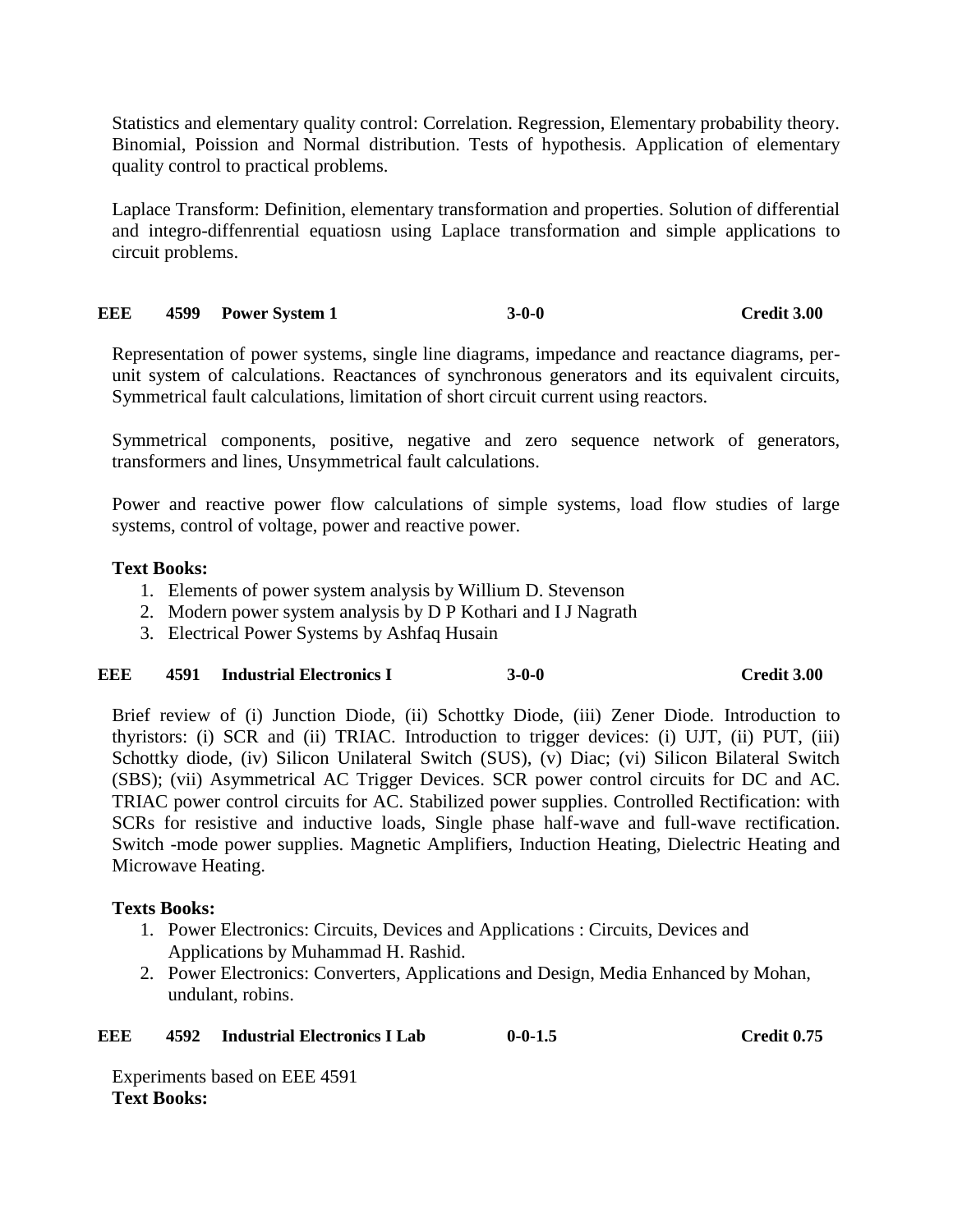- 1. Power Electronics: Circuits, Devices and Applications : Circuits, Devices and Applications by Muhammad H. Rashid.
- 2. Power Electronics: Converters, Applications and Design, Media Enhanced by Mohan, undeland, robbins

### **EEE 4595 Switchgear & Control Eq. I 3-0-0 Credit 3.00**

Fundamentals of fault clearing, current interruption in A.C. circuit breakers, recovery voltage and Restriping voltage transients, switching of capacitor banks and unloaded lines, rated characteristics of circuit breakers arc extinction, arc interruption, arc extinction in different types of circuit breakers, arc-extinction devices, operating mechanism, control apparatus. Air break circuit breakers, bulk oil circuit breakers, minimum oil circuit breakers, Sulphur Hexafluoride (SF-6) circuit breakers, air blast circuit breakers, vacuum circuit breakers and their comparative study Control panels, basic control circuit devices. Alternator switchgear and control panels, automatic voltage control equipment. Apparatus for automatic voltage control equipment. Apparatus for automatic synchronization control. Transformer tap changing control equipment. Automatic reclosing control of circuit breakers and oil circuit reclosers (OCRS).

### **Text Books:**

- 1. Switchgear Protection and Power Systems by Sunil S Rao
- 2. Handbook of Switchgears by Bharat Heavy Electricals Limited

| EEE | 4596 Switchgear & Control I Lab | $0 - 0 - 1.5$ | Credit 0.75 |
|-----|---------------------------------|---------------|-------------|
|     |                                 |               |             |

Experiments based on EEE 4595

#### **Text Books:**

- 1. Switchgear Protection and Power Systems by Sunil S Rao
- 2. Handbook of Switchgears by Bharat Heavy Electricals Limited

#### **EEE 4593 Instrumentation Engineering I 3-0-0 Credit 3.00**

Contents: Introduction to Instrumentation: Review of Conversion of non- electrical signals into electrical signals. Linear wave shaping Technique. Switching circuits, pulse Transfers and its uses into instrumentation. Pulse Generations: Generation of monostable, bistable and astable pulses. Schmitt Trigger, Blocking Oscillators.

Timing Circuits: Ramps Circuits - Constant-current ramps, Boot strap ramps, Auto generation of CRT sweeps. Use of logic Gates in Timing Circuits.

Analog to Digital Converts (A/D), and Digital to Analog Convert (D/A) and their uses in Instrumentation.

#### **Text Books:**

1. Electronics Measurements and Instrumentation by J.B. Gupta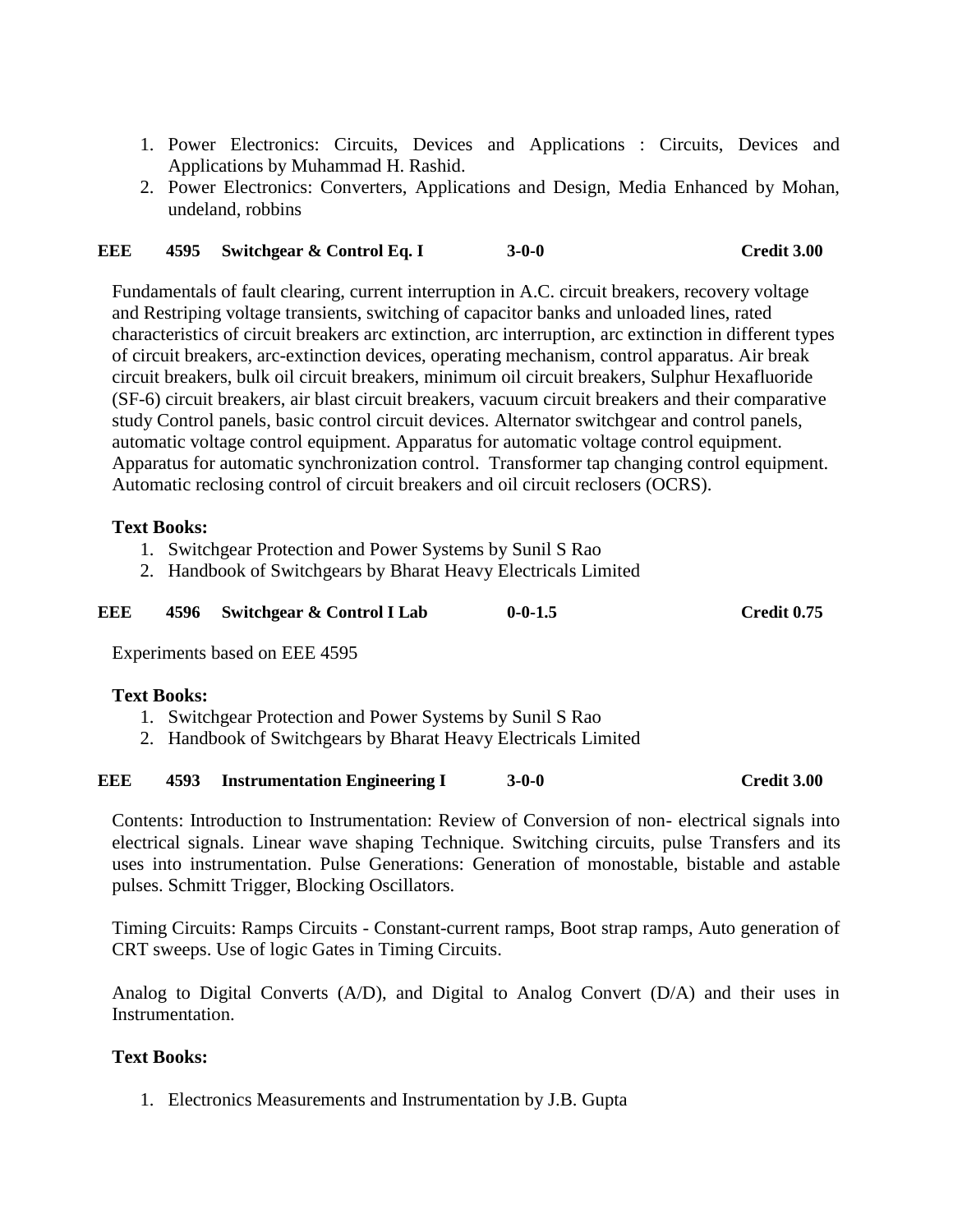- 2. Digital Fundamentals by Floyd
- 3. Measurement, Instrumentation and Experiment Design in Physics and Engineering by Michael Sayer and Abhai Mansingh

**EEE 4594 Instrumentation Engineer I Lab 0-0-1.5 Credit 0.75**

Experiments based on EEE 4593.

### **Text Books:**

- 1. Microelectronic Circuit by A. S. Sedra, K.C. Smith
- 2. Operational and linear circuits by Ramakant A. Gayakward
- 3. Power Electronics by Muhammad Harunur Rashid

### **EEE 4597 Telecommunication Principles 3-0-0 Credit 3.00**

Introduction to communication systems: Fundamental elements, various signals and tones, different types of telephone instruments, different types of transmission media, bandwidth requirements, signal to noise ratio and rate of communication.

Information theory: Measure of information, error free communication over a noisy channel, channel capacity.

Noise: External noise, internal noise, noise calculations and noise figure.

Modulation and demodulation: Baseband and carrier transmission. Amplitude modulation: SSB, DSB, VSB. Angle modulation: bandwidth of angle modulated wave, demodulation of AM and angle modulated waves.

Sampling and PCM: Sampling theorem, signal reconstruction, aliasing, quantization, PCM, DPCM, Companding.

Principles of digital data transmission: Simple digital communication system, line coding, pulse shaping, scrambling.

Multiplexing: FDM, FDM hierarchy. TDM, digital hierarchy (T1 carrier system) Traffic analysis: Network traffic load and parameters, GOS, blocking parameters.

## **Text Books:**

- 1. Modern digital & analog communication systems by B.P. Lathi, Zhi Ding
- 2. Digital & analog communication systems by Leon W. Couch.

#### **EEE 4598 Telecommunication Principles Lab 0-0-1.5 Credit 0.75**

Experiments based on EEE 4597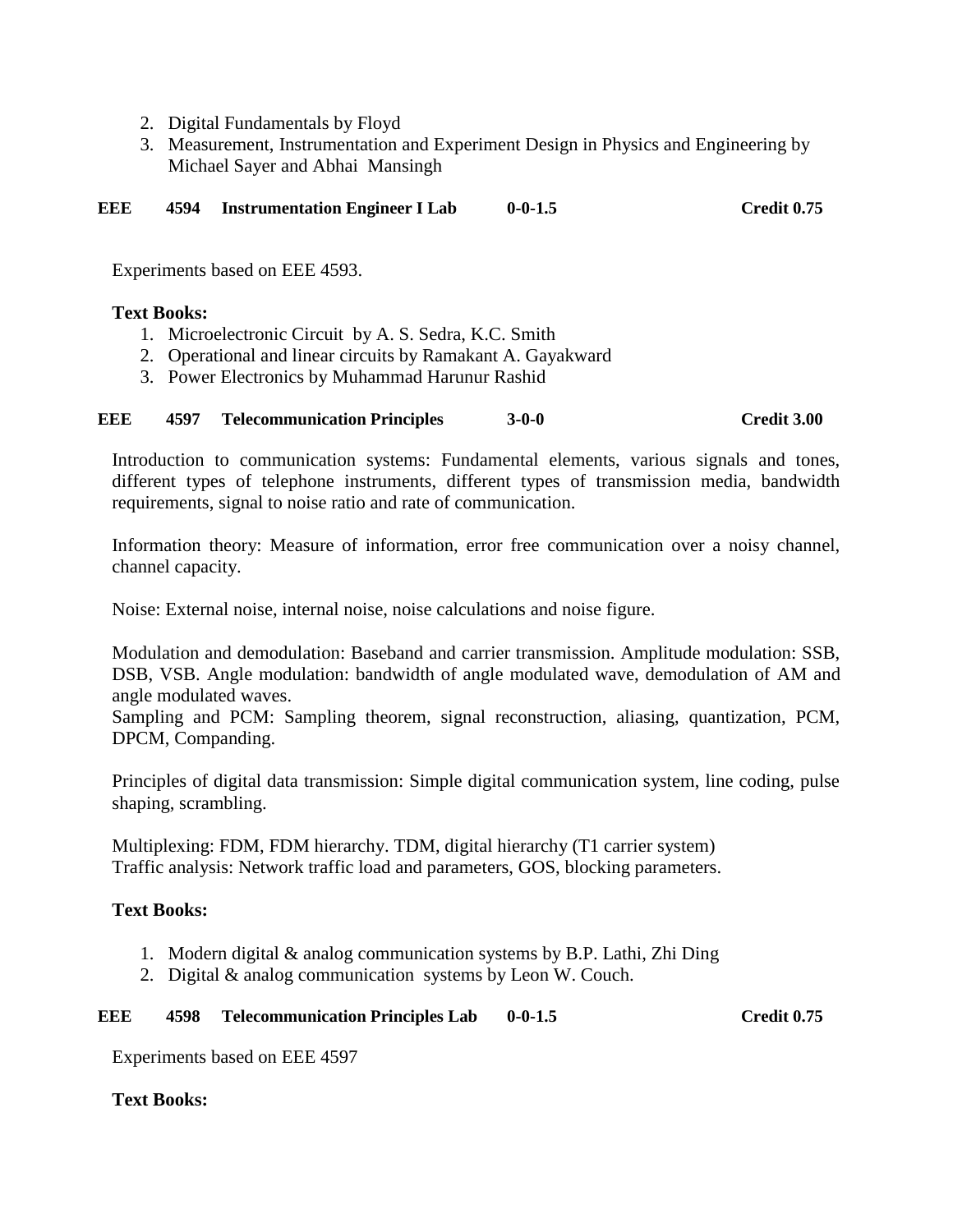- 1. Modern digital & analog communication systems by B.P. Lathi, Zhi Ding
- 2. Digital & analog communication systems by Leon W. Couch.

# **2 nd Semester**

**Math 4629 Engineering Mathematics II 3-0-0 Credit 3.00**

Contents: Complex Variable: Introduction to complex variable. Complex differentiation and integration. Calculus of residues. Contour integration and conformal mapping.

Fourier Series: Fourier series expansion, evaluation of Fourier co-efficients, full range and half range series. Odd and even functions, harmonic analysis.

Numerical Analysis: Solution of polynomial equation and equation involving transcendental functions. Newton's forward and backward interpolation formulas. Runge-Kutta method. Numerical integration, Simpson's rule and trapezoidal rule. Advanced programming and numerical techniques and their application to engineering problems.

## **EEE 4691 Industrial Electronics II 3-0-0 Credit 3.00**

Different types of transducers and their principle of operations: (i) Position and Displacement Transducers (a) Potentiometer, (b) Linear Variable Differential Transformers (LVDT), (ii) Pressure Transducer; (iii) Temperature Transducer; (iv) Optical Transducer; (v) Flow Transducer; (vi) Strain gauge Transducer; (vii) Ultrasonic Transducer; (viii) Humidity Transducer; (ix) Hall-Effect Transducer; (x) Speed Transducer.

Voltage Multipliers. Electronic Timers: using (i) UJT, (ii) PUT, (iii) IC 555 (iv) IC XR 2240. DC Motor Controls: (i) DC Motor braking and plugging circuits, (ii) Speed Control of PM/Shunt Motors: Electronic speed control using armature voltage control method, solid state motor speed controllers SCR speed control circuits for PM/shunt motor: (a) simple SCR circuit, (b) SCR plus UJT circuit: Variation of a pulse-width modulation (PWM) speed control circuit. (iii) Speed control of series/Universal motor: circuits using (a) SCR (half-wave control), (b) TRIAC and DIAC (full-wave control). TRIAC control with hysteresis compensation. (iv) DC Motor Reversing Control: Balanced bridge reversing drive for PM or Shunt motors, Reversing Control Circuit for Series DC Motors. AC Motor Controls: (i) AC motor braking, (ii) Speed control of AC Motors: Introduction to variable frequency converter. A simple single phase inverter using (i) transistors. A simple single phase inverter using SCRs (McMurray Bedford commutation circuit). A simple Three-phase six-step Inverter circuit. A simplified single phase cycloconverter. Amplifiers in Industrial Electronics: DC Amplifiers, Balanced Push-pull DC amplifier, Chopper and Chopper Amplifier, Chopper stabilized DC Amplifier. Introduction to semiconductor Laser.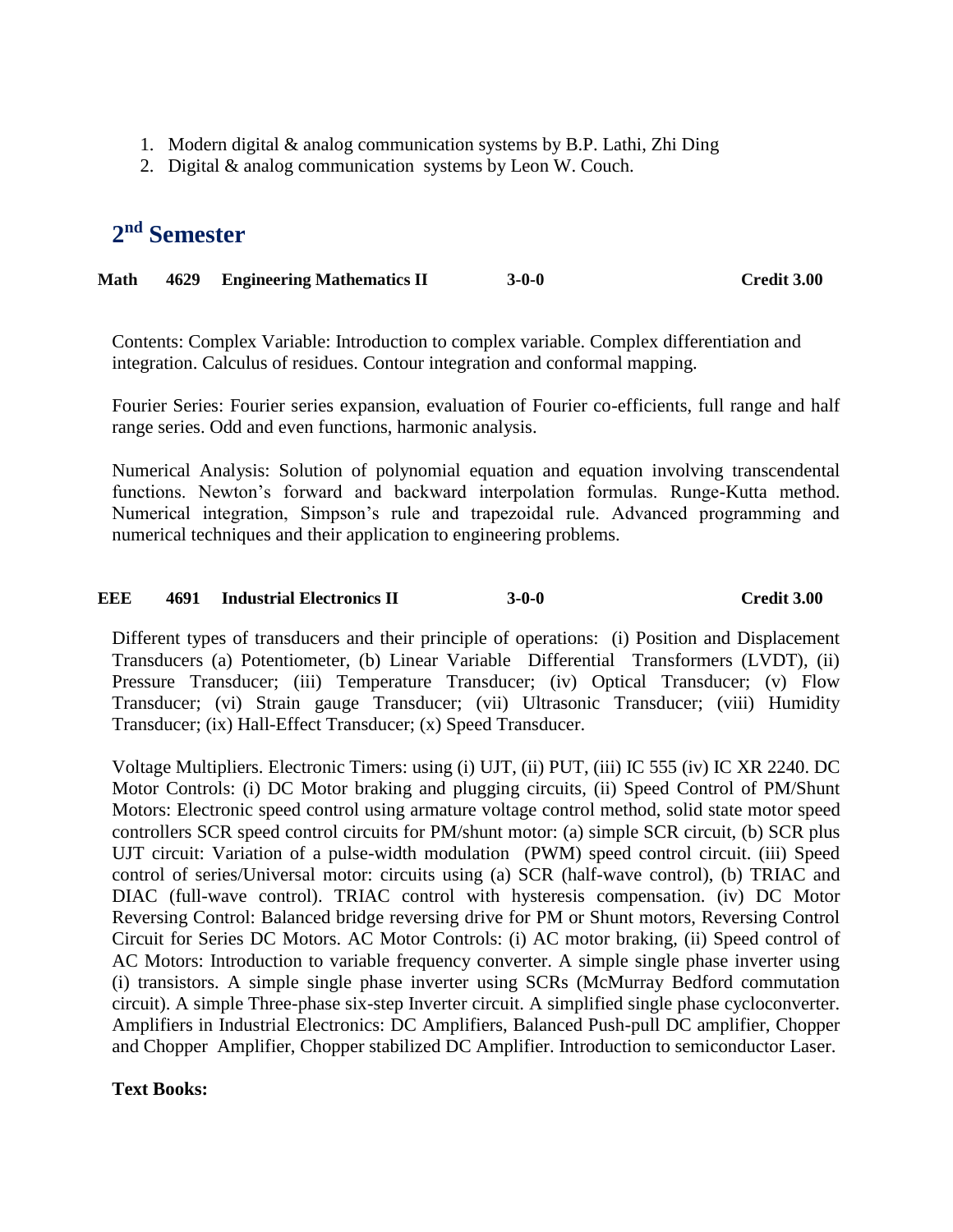- 1. Power Electronics: Circuits, Devices and Applications : Circuits, Devices and Applications by Muhammad H. Rashid.
- 2. Power Electronics: Converters, Applications and Design, Media Enhanced by Mohan, undeland, robbins

### **EEE 4692 Industrial Electronics II Lab 0-0-1.5 Credit 0.75**

Experiments based on EEE 4691

## **Text Books:**

- 1. Power Electronics: Circuits, Devices and Applications : Circuits, Devices and Applications by Muhammad H. Rashid.
- 2. Power Electronics: Converters, Applications and Design, Media Enhanced by Mohan, undeland, robbins

## **EEE 4695 Switchgear & Control Eq. II 3-0-0 Credit 3.00**

Circuit breaker testing, type tests, routine tests, short circuit testing of circuit breakers, short circuit testing plants, insulation requirement and high voltage testing of circuit breakers, H.R.C. fuses and their applications, indoor switchgear, metalclad switchgear, low voltage control gear, contractors, low voltage circuit breakers, moulded case circuit breakers, isolators and earthing switches. Schemes of electrical layout and bus bar designs in different types of stations and substations. Control of power by reactance, automatic supervisory control equipment. Automatic Control Equipment for stand by supply.

## **Text Books:**

- 1. Switchgear Protection and Power Systems by Sunil S Rao
- 2. Handbook of Switchgears by Bharat Heavy Electricals Limited

**EEE 4696 Switchgear & Control Eq II Lab 0-0-1.5 Credit 0.75**

## **Text Books:**

- 1. Switchgear Protection and Power Systems by Sunil S Rao
- 2. Handbook of Switchgears by Bharat Heavy Electricals Limited

## **EEE 4699 Power System II 3-0-0 Credit 3.00**

Power system stability involving two-machine systems, swing equation. Equal-area criterion of stability and its applications, solution of swing equation, factors affecting transient stability. Economic operation of power systems: Distribution of load between units within a plant, Transmission loss as a function of plant Generation, Distribution of load between plants.Types of bus systems and their layout, current limiting reactors. Over-voltage in power systems, Lightning surges, switching surges, surge diverters.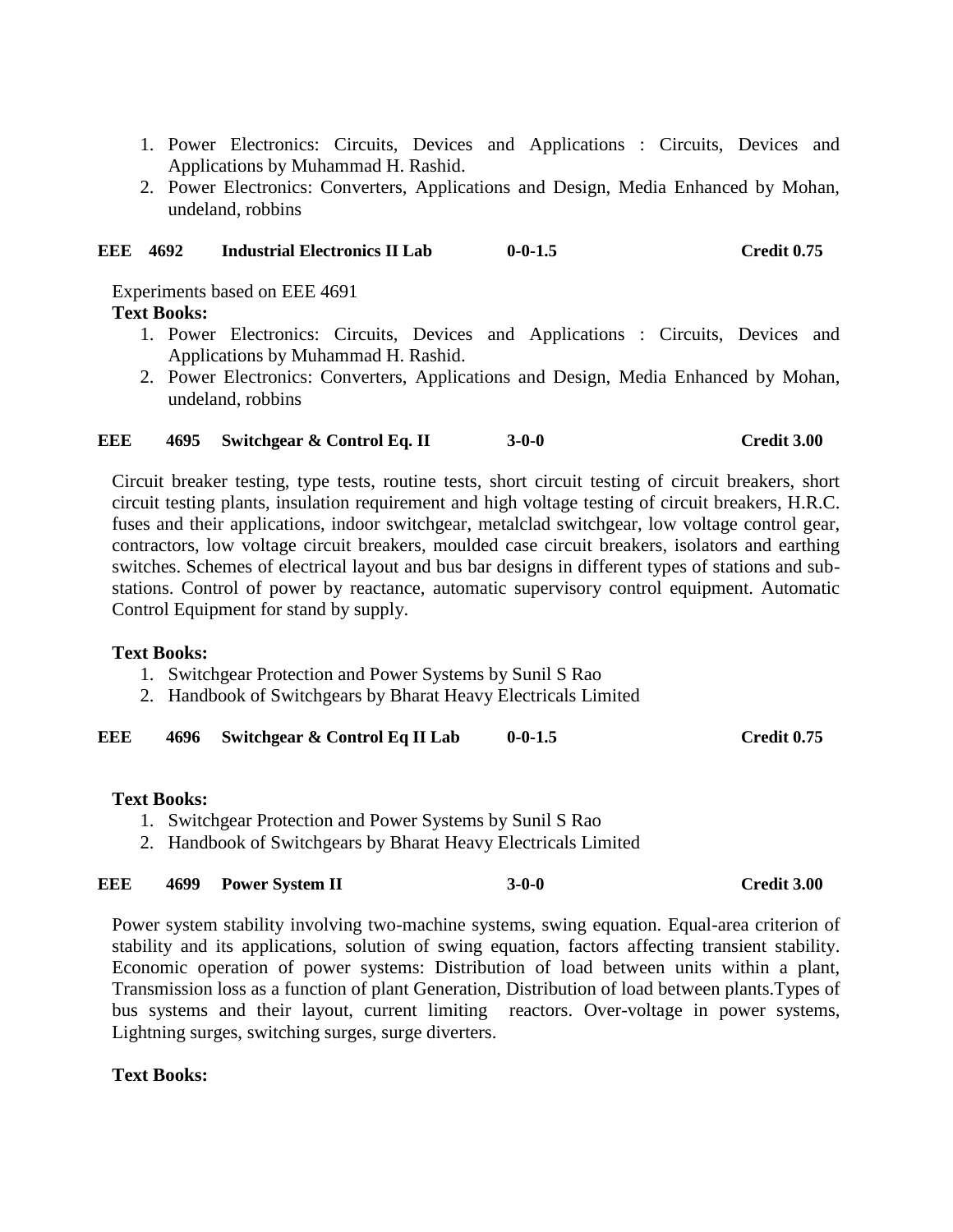- 1. Elements of power system analysis by Willium D. Stevenson
- 2. Modern power system analysis by D P Kothari and I J Nagrath
- 3. Electrical Power Systems by Ashfaq Husain.

### **EEE 4693 Instrumentation Engineering II 3-0-0 Credit 3.00**

General instrumentation of plants: Operational amplifiers and their uses in instrumentation techniques. Digital instrumentation, Pneumatic instrumentation, signal conditioning. Data transmission. Indicating, recording and display systems. Case studies of instrumentation of a Chemical processing plant.

## **Text Books**:

- 1. Electronics Measurements and Instrumentation by J.B. Gupta.
- 2. Measurement, Instrumentation and Experiment Design in Physics and Engineering by Michael Sayer and Abhai Mansingh.
- 3. Operational Amplifiers and Linear Integrated Circuits 4e by Robert F. Coughlin, Frederick F. Driscoll

#### **EEE 4694 Instrumentation Engineering II Lab 0-0-1.5 Credit 0.75**

Experiments based on EEE 4693

## **Text Books:**

- 1. Electrical and Electronic Measurements and Instrumentation by A.K. Sawhney.
- 2. Electronics Measurements and Instrumentation by J.B. Gupta

#### **EEE 4697 Radio Frequency Engineering 3-0-0 Credit 3.00**

Introduction to radio communication, Radio frequency management. Radio wave propagation and modeling, Free space propagation model, Radio wave reflections: Ground reflection model. Diffractions: Knife-Edge Diffraction Geometry, Fresnel Zones. Scattering: Rayleigh Criterion, Radar Cross Section Model. Log-Normal Shadowing. Outdoor Propagation Models: Okumura Model, Hata Model. Indoor Propagation Models: Attenuation Factor Model, Partition Losses.

Radio channel modeling, time-invariant and time varying channels. Stochastic and deterministic channel models. Frequency and time domain characterization of the radio channel. Small Scale Fading: Multipath channel characteristics, Delay spread, Coherence Bandwidth. Doppler Spread, Coherence time, Flat and Frequency Selective Fading, Slow and Fast Fading.

Radio planning for cellular mobile communication systems: Concept of frequency reuse and Cochannel reuse ratio. Co-channel and adjacent channel interference, cluster size and cell size, Sectoring, Cell splitting.

Link budget calculations for mobile communication.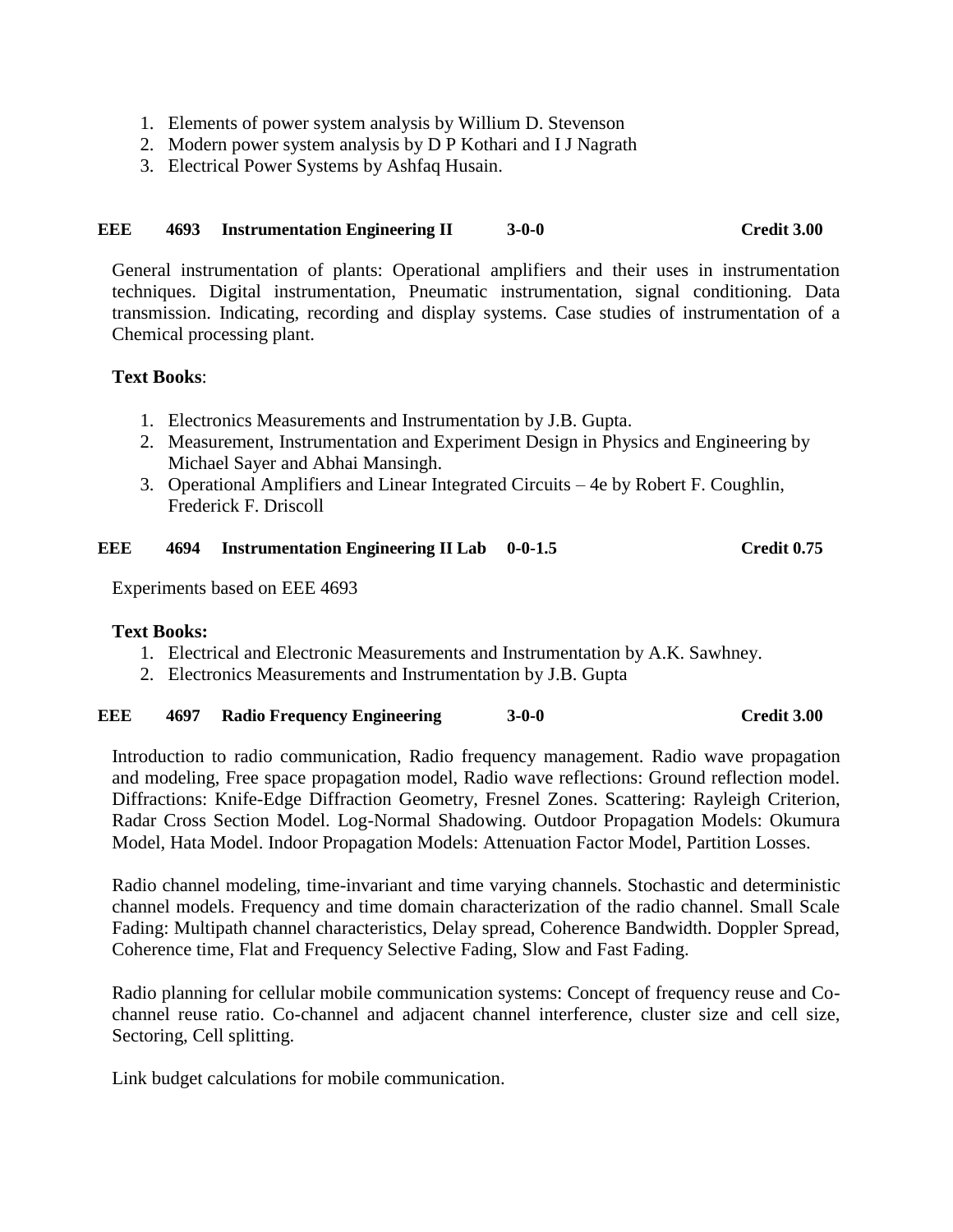Radio Frequency parameters for TDMA and CDMA systems: RxLev, RxQual. Spreading and Scrambling, OVSF codes, Primary and Secondary Scrambling Codes. Control and traffic channels for GSM and UMTS. Radio interface protocols for call set up and handover.

Radio Antennas: dipole, folded dipole, yagi arrays, transmission loss, radiation pattern, gain, directivity of antennas, antenna matching.

### **Text Books:**

- 1. Wireless Communications: Principles and Practice by Theodore S. Rappaport
- 2. Wireless Communications and Networking by Vijay K. Garg

#### **EEE 4698 Radio Frequency Engineering Lab 0-0-1.5 Credit 0.75**

Experiments based on EEE 4697

### **Text Books:**

- 1. Wireless Communications: Principles and Practice by Theodore S. Rappaport
- 2. Wireless Communications and Networking by Vijay K. Garg.

| EEE | 4689 | <b>Peripherals and Microprocessor</b><br><b>Based Design</b> | $3 - 0 - 0$ | Credit 3.00 |
|-----|------|--------------------------------------------------------------|-------------|-------------|
| EEE | 4619 | <b>Peripherals and Microprocessor</b><br><b>Based Design</b> | $3-0-0$     | Credit 3.00 |

Design of Simple-As-Possible Computers: Concepts of parallel bus, tri-state buffers, registerregister transfer; design of SAP-1, SAP-1 instruction set, programming of SAP-1, instruction cycles, improvement of SAP-1 using microprogramming and variable machine cycle; SAP-2 architecture, memory-reference instructions and register instructions, JUMP and CALL, examples of SAP-2 programs; SAP-3, stack instructions, extended-register instructions, the data pointer, PUSH and POP.

Different types of I/O devices: characteristics of different I/O devices; Programmed, Interruptdriven, unconditional, conditional, standard and memory-mapped I/Os, Direct Memory Access (DMA); examples of different types of I/O devices. Methods of parallel data transfer: Simple input and Output, strobed I/O, handshake I/O. Programmable Parallel Port devices: The 8255 (or other devices), block diagram, modes of operation and initialization; design problems involving parallel interfacing using different modes of the PPI for controlling stepper motors, key matrices, ADCs, etc. Interrupts: the purpose of interrupts, software and hardware interrupts in the 80x86 family of microprocessors, interrupt vectors and vector tables, interrupt instructions, the Interrupt Service Routine, description of some software and hardware interrupts, sequence of operation on account of interrupt reception, interrupt flag bits, the sending of interrupt type number by interrupting device, expanding the interrupt structure. Programmable interrupt controller (PIC): The 8259 (or other devices), general description and block diagram, system connections, cascading of multiple 8259s, initializing the PIC– initialization command words and operational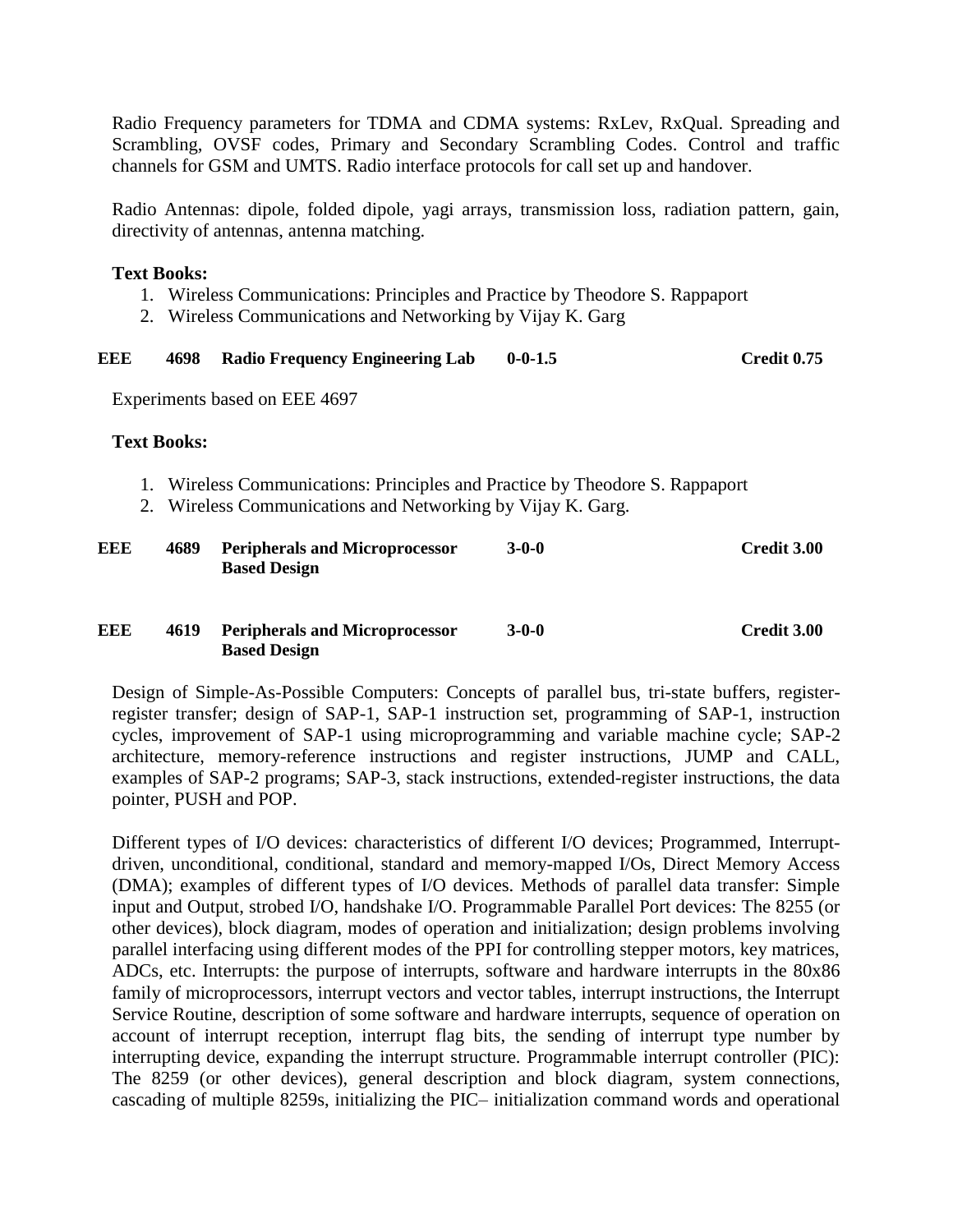command words. Programmable interval timer: The 8254 (or other devices), block diagram and system connections, modes and control words, interval timer applications.

Keyboard/Display Controller: The 8279 (or other devices), block diagram, initialization. **Text Books:**

- 1. Microprocessors and Interfacing: Programming and Hardware by Douglas V. Hall.
- 2. The 8051 Microcontroller and Embedded Systems: Using Assembly and C by Muhammad Ali Mazidi, Janice G. Mazidi, Rolin D. McKinlay.

#### **EEE 4620 Peripherals and Microprocessor Based Design Lab 0-0-1.5 Credit 0.75**

Experiments based on EEE 4619

#### **Text Books:**

- 1. Microprocessors and Interfacing: Programming and Hardware by Douglas V. Hall
- 2. The 8051 Microcontroller and Embedded Systems: Using Assembly and C by Muhammad Ali Mazidi, Janice G. Mazidi, Rolin D. McKinlay.

## **3 rd Semester (2-Yr) & 1st Semester (1-Yr)**

| <b>EEE 4700*</b> | <b>Project and Thesis-I</b> | $3 - 0 - 0$ | Credit 3.00 |
|------------------|-----------------------------|-------------|-------------|
|------------------|-----------------------------|-------------|-------------|

The students are required to undertake a project in the related field of Electrical and Electronic Engineering. The results of the work should be submitted in the form of a report.

## **EEE 4791 Control System Engineering 3-0-0 Credit 3.00** Concepts of an Engineering System and its representation. Dynamical System, their characterizations: mathematical models of physical systems; transfer function, signal flow diagrams. Steady state and transient response using place transform method; pole- zero concepts; error analysis. Stability analysis-Routh, Nyquist and Bode diagrams: Stability margins; M and N circles; Nichols chart; experimental determination for transfer functions. Root- locus method-plot and analysis. Design and compensation techniques, perform specifications, introduction to system compensation design with examples of lead and lag compensation.

| <b>EEE 4792</b> | <b>Control System Engineering Lab</b> | $0 - 0 - 1.5$ | Credit 0.75 |
|-----------------|---------------------------------------|---------------|-------------|
|                 | Experiments based on EEE 4791.        |               |             |
| <b>EEE 4797</b> | <b>Power System Protection I</b>      | $3-0-0$       | Credit 3.00 |

Introduction to power system protection, Explanation of the

protective terms, Current transformers, HRC fuses, Electromechanical Relays, Over current relays, IDMT relays, Reverse power relays, Under frequency relays, Differential relays, Impedance, reactance and other types of distance relays, Static relays, Testing and maintenance of relays.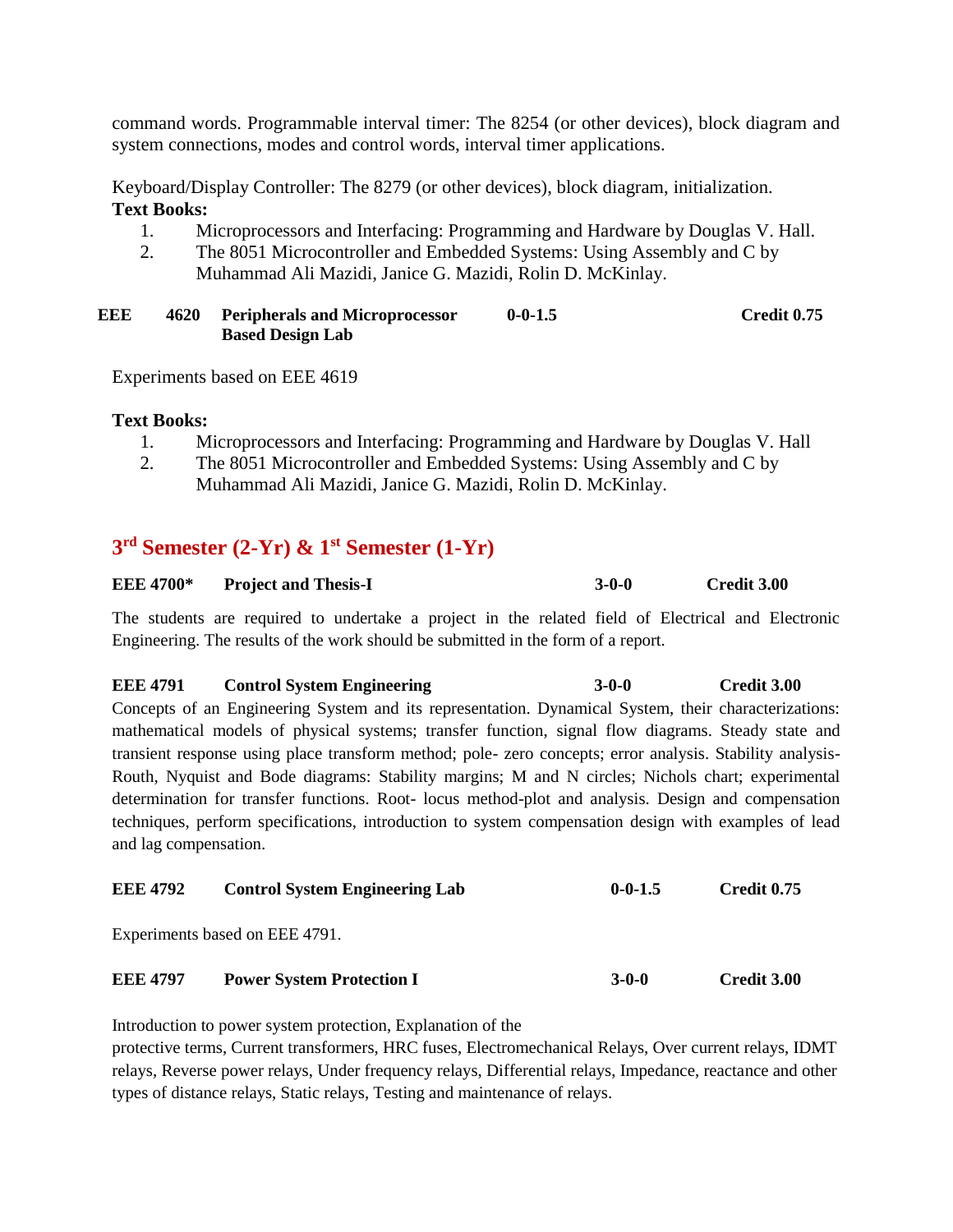Non-directional and directional time graded system or feeder protection, Over current and earth fault protection of lines, Distance protection, Pilot wire protection, Carrier current protection, Protection of bus-bars, generators, transformers and motors.

Different types of surge protection, diverters and their selection. Performance of transmission lines with respect to lightning phenomena and stroke currents.

Different types of neutral and equipment grounding of power systems and selection. Earth resistance and their measurements.

### **EEE 4798 Power System Protection I Lab 0-0-1.5 Credit 0.75**

Experiments based on EEE 4797.

#### **EEE 4799 Power System Engg. I** 3-0-0 **Credit 3.00**

Representation of power systems, single line diagrams, impedance and reactance diagrams, per-unit system of calculations. Reactances of synchronous generators and its equivalent circuits, Symmetrical fault calculations, limitation of short circuit current using reactors. Symmetrical components, positive, negative and zero sequence network of generators, transformers and lines, Unsymmetrical fault calculations. Power and reactive power flow calculations of simple systems, load flow studies of large systems, control of voltage, power and reactive power.

**EEE 4793 Advanced Electronics I 3-0-0 Credit 3.00** Excess carriers in semiconductors, carrier lifetime, diffusion of carriers. Optical process in semiconductors: Radiative and non-radiative recombination, optical absorption, luminescence. Light Emitting Diodes: Visible and infrared LED, principle, material, construction. Photodetectors: photoconductor, junction photodiode, p-I-n photodiode, avalanche photodiode, phototransistor: Solar cell; Silicon solar cell, thin film solar cell, heterostructural solar cell, IC fabrication technology: Monolithic and hybird circuits, device elements, charge transfer devices, LSI, VLSI, and ULSI techniques.

| <b>EEE 4794</b> | <b>Advanced Electronics I Lab</b> | $0 - 0 - 1.5$ | Credit 0.75 |
|-----------------|-----------------------------------|---------------|-------------|
|                 | Experiments based on EEE 4793     |               |             |

#### **EEE 4795 Microwave Theory & Tech I 3-0-0 Credit 3.00**

H.F. Transmission lines, Smith chart. Impedance matching and applications. E.M. wave propagation. Reflection and refraction. Wave guides: Parallel Plane, rectangular, coaxial wave guides.

Transit time effects: velocity modulation, space charge wave; Microwave tubes, Klystron, Magnetron, Traveling wave Tube Amplifier. Wave guide components. Cavity resonators. Antennas and radiation. Hertzian dipole. Long antenna analysis, Radiation patterns, Rhombic and slot antenna. Antenna arrays. Introduction to antenna array design.

#### **EEE 4796 Microwave Theory & Tech I Lab. 0-0-1.5** Credit 0.75 Experiments based on EEE 4795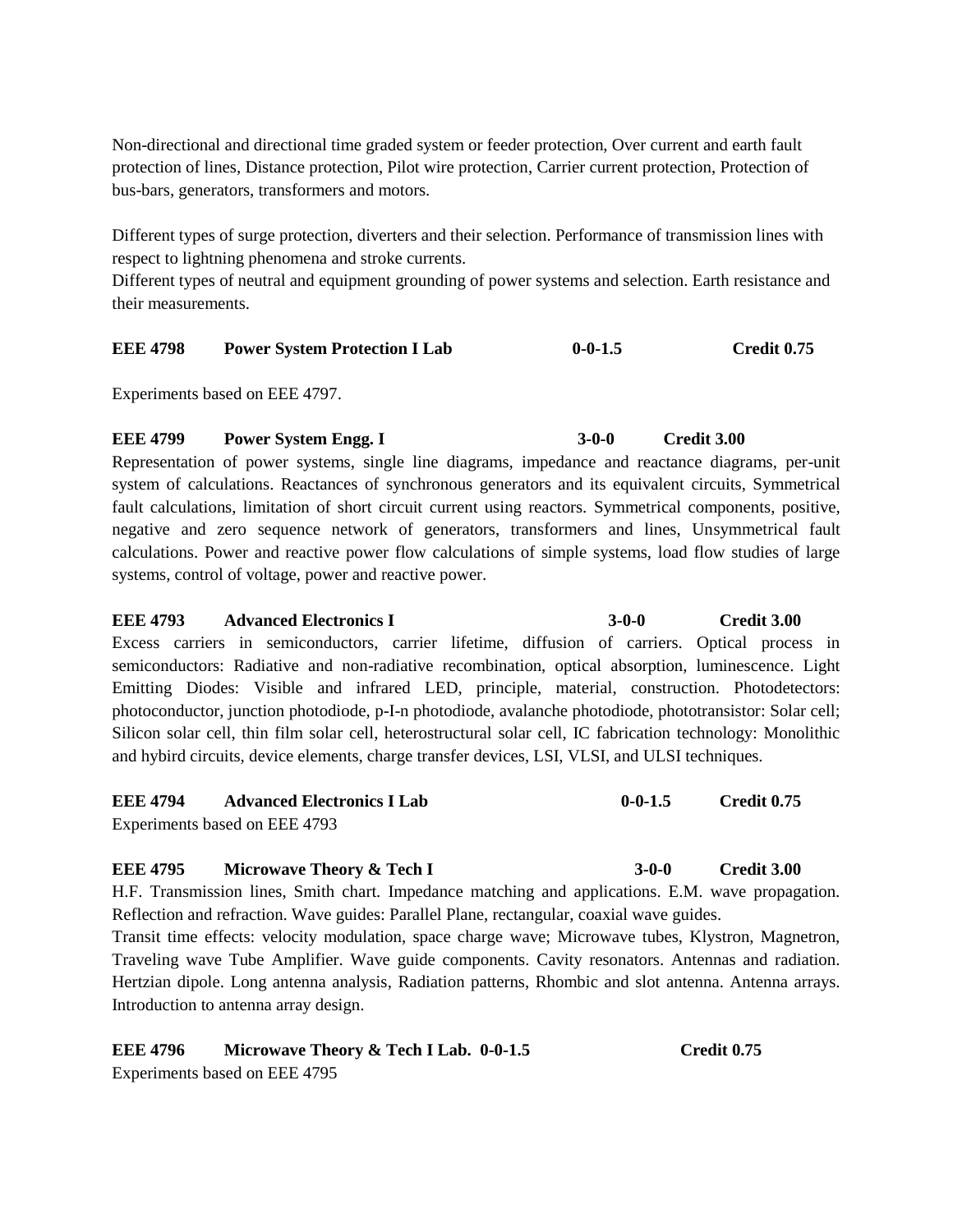## **4 th Semester (2-Yr) & 2nd Semester (1-Yr)**

#### **EEE 4800T** Related Project & Report 3-0-0 Credit 3.00

The students are required to undertake a project in the related field of Electrical and Electronic Engineering. The results of the work should be submitted in the form of a report.

#### **EEE 4895 Power Station 3-0-0 Credit 3.00**

Energy sources: Fossil fuels, nuclear fission; renewable sources - hydro, biomass, solar, wind, geothermal; pumped storage hydro. Power Plant performance; connected load, demand factor, diversity factor, load factor, plant factor, utilization factor. Plant performance and operating characteristics, efficiency, heat rate, incremental rate method, Station performance characteristics, Station incremental rate, capacity scheduling, Base load and peak load, Load division between steam and hydro stations, choice of power station and units. Interconnected System: Capacity savings, power sharing amongst units for economic allocation. Private generation: industrial co-generation, capacity generation. Site selection of Power Station. Hydro - power stations and equipment, plant auxiliaries, plant operation. Nuclear power stations - chain reactions, Moderators, types of reactors, shielding.

#### **EEE 4899 Power System Protection II 3-0-0 Credit 3.00**

Application of CT's and PT's for Protective Relays. Methods of analyzing generalizing and visualizing protective relay response: Superimposing Relay and System characteristics on R-X Diagram. Power Swings and Loss of Synchronism, Effect on Distance Relays of Power Swing and Loss of Synchronism; Response of polyphase and single phase Directional Relays under different System conditions. Application of Protective Relays for Bus Zone protection.

#### **EEE 4893** • **Advanced Electronics II** 3-0-0 • Credit 3.00

Metal-semiconductor junctions: Schottky and ohmic contacts. Semiconductor heterojunctions: structure, band alignment. Negative conductance microwave devices: Transit time devices, Gunn effect and related devices. Spontaneous and stimulated emission, Einstein relationship, threshold conditions, pumping methods. Semiconductor Laser: population inversion, confinement, turn-on delay, emission power, materials Biomedical electronics: active and rest potentials, electrocardiograph (ECG), pacemaker

| <b>EEE 4894</b> | <b>Advanced Electronics II Lab</b>       | $0 - 0 - 1.5$ | Credit 0.75 |
|-----------------|------------------------------------------|---------------|-------------|
|                 | Laboratory Experiments based on EEE 4893 |               |             |

#### **EEE 4891 Medical Electronics 3-0-0 Credit 3.00**

Scope of Medical Electronics, Introductory concepts on basic body functions; Membrane potential - Nerve Action potential, Nerve Conduction Velocity (NCV), electrical RC equivalent circuit of nerve fiber.

Bioelectrical signal measurement, signal size and frequency content of different bio-electrical signals: Electromyogram(EMG), Electrocardiograph (ECG), Electroencephalogram (EEG), Evoked nerve, muscle and brain potentials. Noise and interference, and their elimination. Bioelectrical amplifier design, analysis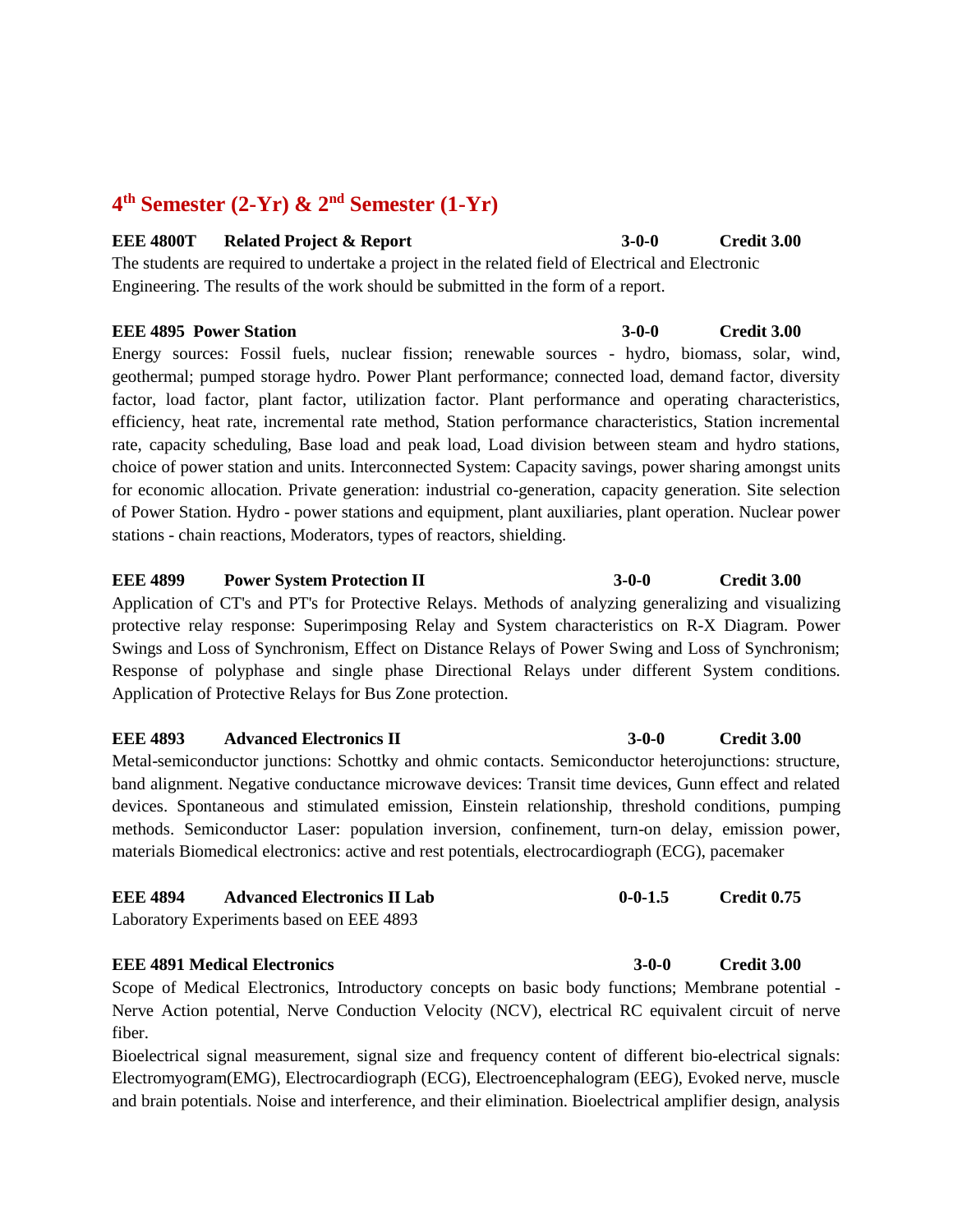for gain, input and output impedance, Common Mode Rejection Ratio, Patient safety, Microshock and electrical Isolation; Measurement of sensory and motor NCV through evoked action potentials, Electrical Nerve Stimulation, Design of a nerve stimulator. Transducers: Electrode as transducer, electrical activity at electrode-body interface, electrode equivalent circuit, electrode impedance.

Heart conduction block and artificial pacemaker, Heart fibrillation and Defibrillator; Temperature, flow and velocity sensors as needed in Thermometry, and blood flow measurement; Blood Pressure measurement and monitoring, Blood Cell counters; Pulse beat monitor, Electronic Stethoscope, Focused Impedance Measurement, application ideas.

Ultrasound scanning techniques: A, B and M scans and applications, Use of LASER in medicine; Radioactivity and Radiotherapy; Hearing test, Correction of hearing; Basic concepts on Infrared heating, radio-frequency heating, Ultrasound heating, Bio-telemetry, Telemedicine; Basics of Clinical X-ray equipment, Fluoroscopy, Digital X-ray, CT scanner; Basics of Gamma Camera, SPECT, MRI and PET

| <b>EEE 4892 Medical Electronics Lab</b>  | $0 - 0 - 1.5$ | Credit 0.75 |
|------------------------------------------|---------------|-------------|
| Laboratory Experiments based on EEE 4891 |               |             |

**EEE 4897 Microwave Theory & Tech II** 3-0-0 **Credit 3.00** 

Microwave oscillators and amplifiers: Principles of generation of millimeter and sub-millimeter waves; detailed analysis of Klystrons, Magnetrons and TWT amplifiers and backward wave oscillators. Harmonic generators, Gun-effect devices. Microwave circuits; Microwave network analysis and synthesis. Matrix representation and scattering matrix. Analysis of waveguide discontinuation of obstacles, junctions and cavities and strip lines. Methods of microwave precision measurements.

| <b>EEE 4898 Microwave Theory &amp; Tech II Lab</b> |                                               | $0 - 0 - 1.5$ | <b>Credit 0.75</b> |  |
|----------------------------------------------------|-----------------------------------------------|---------------|--------------------|--|
|                                                    | Laboratory Experiments based on EEE 4897      |               |                    |  |
| <b>EEE 4881</b>                                    | <b>Energy Conversion and Special Machines</b> | $3-0-0$       | Credit 3.00        |  |

Contents:

Comments: New Course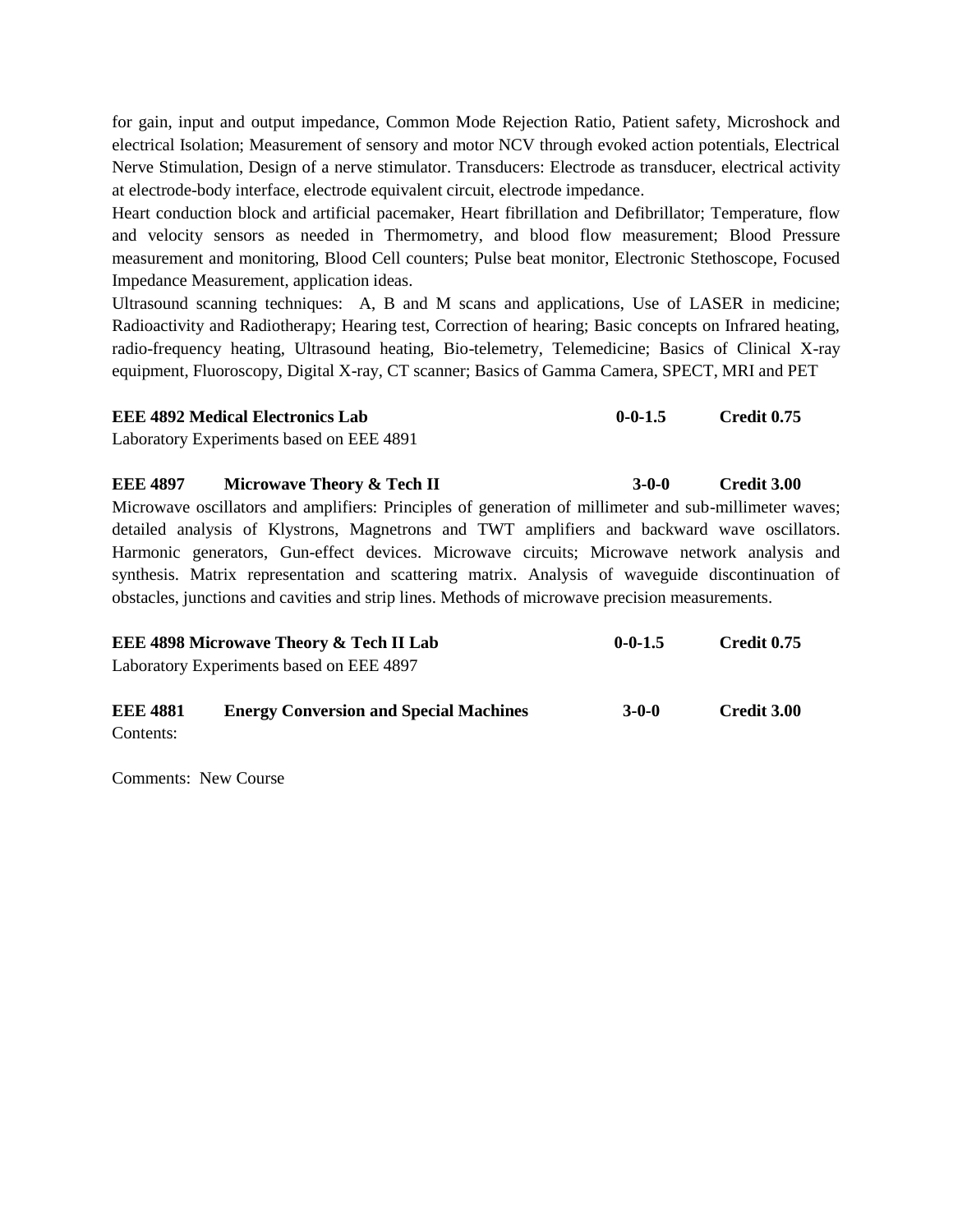# **CSE courses for B.Sc.T.E. (2-Yr)**

**Bachelor of Science in Technical Education (B.Sc.T.E.) 2-Yr Programme (DTE Stream)**

**Specialization: Computer Science and Engineering (CSE)**

## **1 st Semester**

| $L =$ Lecture. $P =$ Practical / Workshop<br>$T = Tutorial$ |                                                         |                                 |                               |  |
|-------------------------------------------------------------|---------------------------------------------------------|---------------------------------|-------------------------------|--|
| <b>Course</b><br><b>Number</b>                              | <b>Course</b><br><b>Title</b>                           | <b>Contract</b><br><b>Hours</b> | <b>Credit</b><br><b>Hours</b> |  |
|                                                             |                                                         | $L-T - P$                       |                               |  |
| <b>Math 4529</b>                                            | <b>Engineering Mathematics I</b>                        | $3-0-0$                         | 3.00                          |  |
| <b>CSE 4573</b>                                             | Microprocessor and Assembly Language Programming        | $3-0-0$                         | 3.00                          |  |
| <b>CSE 4574</b>                                             | Microprocessor and Assembly Language Programming<br>Lab | $0-0-1.5$                       | 0.75                          |  |
| <b>CSE 4581</b>                                             | Web Programming                                         | $3-0-0$                         | 3.00                          |  |
| <b>CSE 4582</b>                                             | Web Programming Lab                                     | $0 - 0 - 1.5$                   | 0.75                          |  |
| <b>CSE 4583</b>                                             | <b>Relational Database Concepts</b>                     | $3-0-0$                         | 3.00                          |  |
| <b>CSE 4584</b>                                             | Relational Database Concepts Lab                        | $0 - 0 - 1.5$                   | 0.75                          |  |
| <b>CSE 4585</b>                                             | <b>Computer Networks</b>                                | $3-0-0$                         | 3.00                          |  |
| <b>CSE 4586</b>                                             | <b>Computer Networks Lab</b>                            | $0 - 0 - 1.5$                   | 0.75                          |  |

## **2 nd Semester**

|                  | $L =$ Lecture. $P =$ Practical / Workshop<br>$T = Tutorial$ |                 |              |  |  |
|------------------|-------------------------------------------------------------|-----------------|--------------|--|--|
| <b>Course</b>    | Course                                                      | <b>Contract</b> | Credit       |  |  |
| <b>Number</b>    | <b>Title</b>                                                | <b>Hours</b>    | <b>Hours</b> |  |  |
|                  |                                                             | $L-T - P$       |              |  |  |
| <b>Math 4629</b> | <b>Engineering Mathematics II</b>                           | $3-0-0$         | 3.00         |  |  |
| CSE 4673         | <b>Operating System and System Programming</b>              | $3-0-0$         | 3.00         |  |  |
| <b>CSE 4574</b>  | Operating System and System Programming Lab                 | $0 - 0 - 1.5$   | 0.75         |  |  |
| CSE 4671         | Wireless and Mobile Communication                           | $3-0-0$         | 3.00         |  |  |
| <b>CSE 4572</b>  | Wireless and Mobile Communication Lab                       | $0 - 0 - 1.5$   | 0.75         |  |  |
| CSE 4675         | <b>Mobile Application Development</b>                       | $0 - 0 - 3$     | 3.00         |  |  |
| CSE 4676         | Mobile Application Development Lab                          | $0 - 0 - 1.5$   | 0.75         |  |  |

## **3 rd Semester (2-Yr)**

L = Lecture. P = Practical / Workshop T = Tutorial

| Course<br><b>Number</b> | <b>Course</b><br><b>Title</b>        | Contract<br><b>Hours</b> | <b>Credit</b><br><b>Hours</b> |
|-------------------------|--------------------------------------|--------------------------|-------------------------------|
|                         |                                      | $L-T - P$                |                               |
| <b>CSE 4700</b>         | Project and Thesis                   | $3-0-0$                  | 3.00                          |
| <b>CSE 4773</b>         | <b>Internetworking Protocols</b>     | $3-0-0$                  | 3.00                          |
| <b>CSE 4774</b>         | <b>Internetworking Protocols Lab</b> | $0 - 0 - 1.5$            | 0.75                          |
| <b>CSE 4775</b>         | Introduction to Data Mining          | $0 - 0 - 3$              | 3.00                          |
| <b>CSE 4781</b>         | Geographical Information Systems     | $3-0-0$                  | 3.00                          |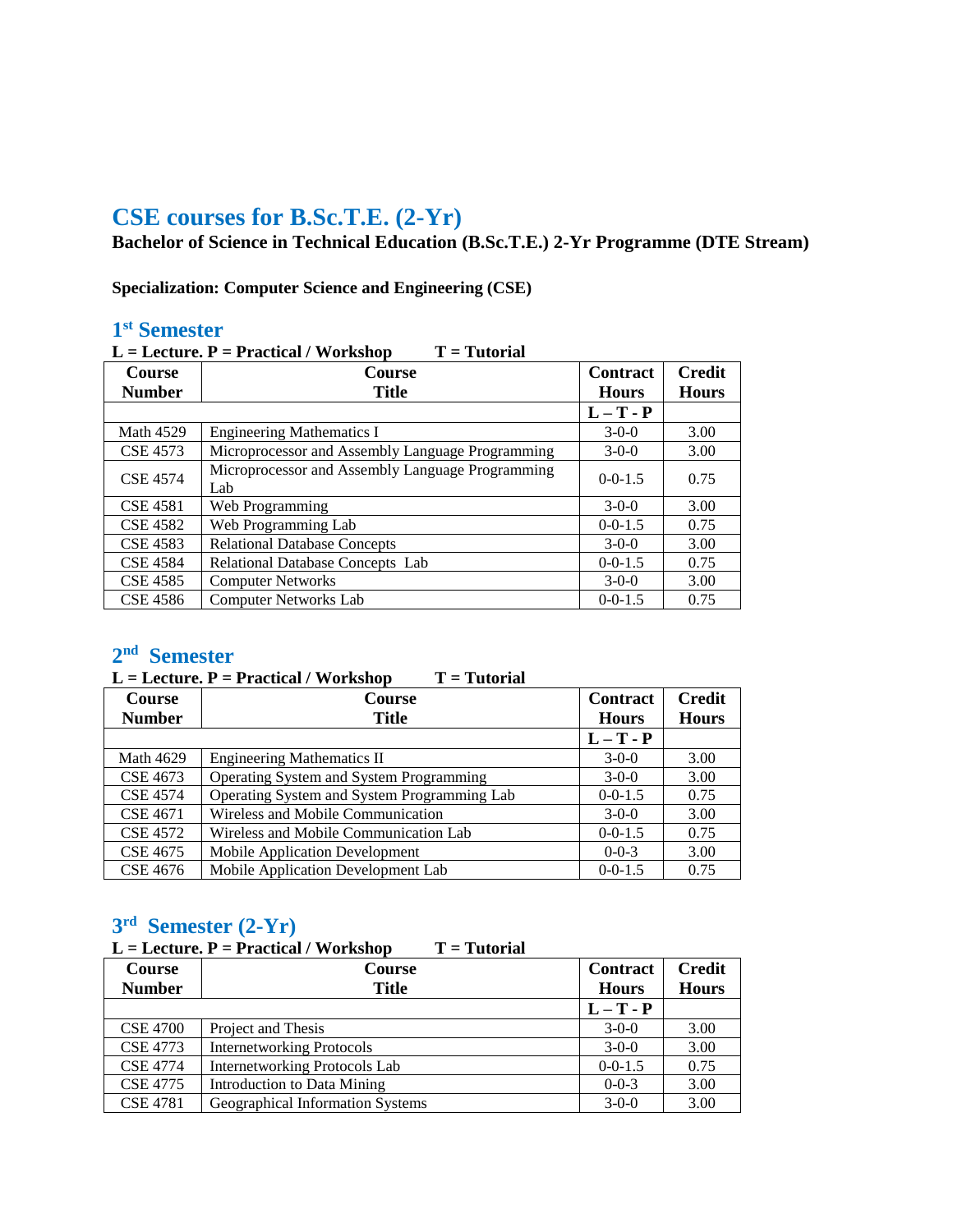| 10<br>Information Systems<br>: ieographical<br>Lab<br>' o∠ | -- | v., |
|------------------------------------------------------------|----|-----|

Note: Any two technical courses will be taken from above list.

## **4 th Semester (2-Yr) & 2 nd Semester (1-Yr)**

|                 | $T = Tutorial$<br>$L =$ Lecture. $P =$ Practical / Workshop |                 |               |
|-----------------|-------------------------------------------------------------|-----------------|---------------|
| Course          | <b>Course</b>                                               | <b>Contract</b> | <b>Credit</b> |
| <b>Number</b>   | <b>Title</b>                                                | <b>Hours</b>    | <b>Hours</b>  |
|                 |                                                             | $L-T - P$       |               |
| <b>CSE 4800</b> | Project and Thesis                                          | $3-0-0$         | 3.00          |
| <b>CSE 4873</b> | <b>IT Project Management</b>                                | $3-0-0$         | 3.00          |
| <b>CSE 4874</b> | IT Project Management Lab                                   | $0 - 0 - 1.5$   | 0.75          |
| <b>CSE 4885</b> | Human Computer Interaction                                  | $0 - 0 - 3$     | 3.00          |
| <b>CSE 4887</b> | <b>Computer Graphics</b>                                    | $3-0-0$         | 3.00          |
| <b>CSE 4788</b> | <b>Computer Graphics Lab</b>                                | $0 - 0 - 1.5$   | 0.75          |

Note: Any two technical courses will be taken from above list.

# **B.Sc.T.E. (1-Yr) Program (HD Stream) 1 st Semester (1-Yr)**

| $L =$ Lecture. $P =$ Practical / Workshop<br>$T = Tutorial$ |                                      |                 |               |  |
|-------------------------------------------------------------|--------------------------------------|-----------------|---------------|--|
| <b>Course</b>                                               | Course                               | <b>Contract</b> | <b>Credit</b> |  |
| <b>Number</b>                                               | <b>Title</b>                         | <b>Hours</b>    | <b>Hours</b>  |  |
|                                                             |                                      | $L-T - P$       |               |  |
| <b>CSE 4700</b>                                             | Project and Thesis                   | $3-0-0$         | 3.00          |  |
| <b>CSE 4777</b>                                             | <b>IT Project Management</b>         | $3-0-0$         | 3.00          |  |
| <b>CSE 4778</b>                                             | <b>IT Project Management Lab</b>     | $0-0-1.5$       | 0.75          |  |
| <b>CSE 4775</b>                                             | AI and Expert Systems                | $0 - 0 - 3$     | 3.00          |  |
| CSE 4776                                                    | AI and Expert Systems Lab            | $0-0-1.5$       | 0.75          |  |
| <b>CSE 4773</b>                                             | <b>Internetworking Protocols</b>     | $3-0-0$         | 3.00          |  |
| <b>CSE 4774</b>                                             | <b>Internetworking Protocols Lab</b> | $0 - 0 - 1.5$   | 0.75          |  |
| <b>CSE 4779</b>                                             | Introduction to Data Mining          | $3-0-0$         | 3.00          |  |
| <b>CSE 4781</b>                                             | Geographical Information System      | $3-0-0$         | 3.00          |  |
| <b>CSE 4782</b>                                             | Geographical Information System Lab  | $0-0-1.5$       | 0.75          |  |

Note: Any two technical courses will be taken from above list.

# **4 th Semester (2-Yr) & 2nd Semester (1-Yr)**

#### L = Lecture. P = Practical / Workshop T = Tutorial

| Course          | <b>Course</b>                | <b>Contract</b> | <b>Credit</b> |
|-----------------|------------------------------|-----------------|---------------|
| <b>Number</b>   | <b>Title</b>                 | <b>Hours</b>    | <b>Hours</b>  |
|                 |                              | $L-T - P$       |               |
| <b>CSE 4800</b> | Project and Thesis           | $3-0-0$         | 3.00          |
| <b>CSE 4873</b> | <b>IT Project Management</b> | $3-0-0$         | 3.00          |
| <b>CSE 4874</b> | IT Project Management Lab    | $0 - 0 - 1.5$   | 0.75          |
| <b>CSE 4885</b> | Human Computer Interaction   | $0 - 0 - 3$     | 3.00          |
| <b>CSE 4887</b> | <b>Computer Graphics</b>     | $3-0-0$         | 3.00          |
| <b>CSE 4788</b> | Computer Graphics Lab        | $0 - 0 - 1.5$   | 0.75          |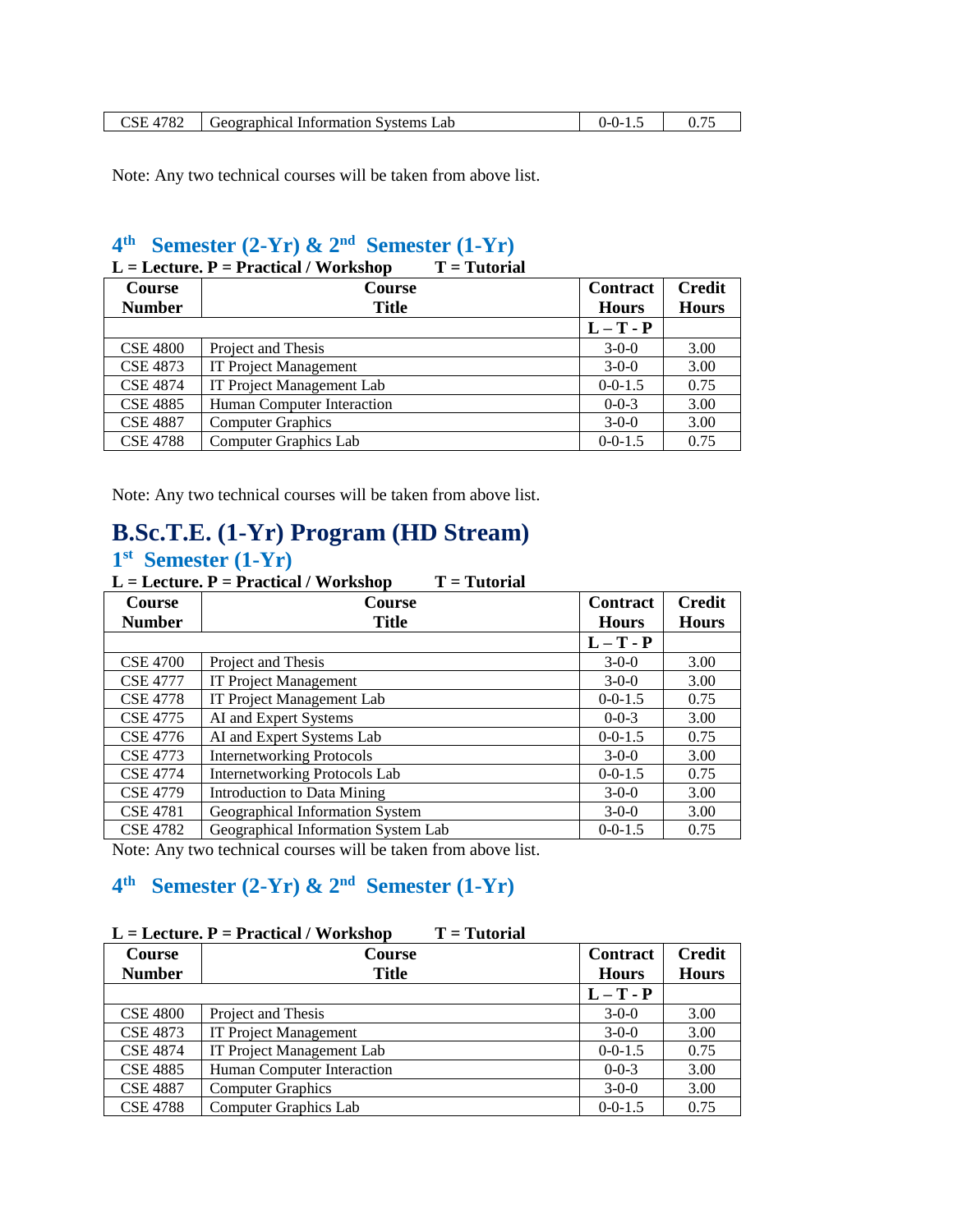Note: Any two technical courses will be taken from above list.

# **CSE Courses for B.Sc.T.E. 2-Yr 1 st Semester**

#### **Math 4529 Engineering Mathematics I 3-0-0 Credit Hours 3.00**

Vector analysis: Tripe products, their geometric interpretation and application. Differentiation and integration of vectors Line, surface, and volume integrals. Gradient, divergence, curl, and their physical significance. Green's theorem, Stoke's theorem. Divergence theorem and their applications.

Statistics and elementary quality control: Correlation. Regression, Elementary probability theory. Binomial, Poission and Normal distribution. Tests of hypothesis. Application of elementary quality control to practical problems.

Laplace Transform: Definition, elementary transformation and properties. Solution of differential and integro-diffenrential equatiosn using Laplace transformation and simple applications to circuit problems.

#### **CSE 4573 Microprocessor and Assembly Language Programming 3-0-0 Credit Hours 3.00**

Microprocessor and Assembly Language: Microprocessors and Microcomputers, Evaluation of Microprocessors Applications, Intel 8086 Microprocessor: internal architecture, register structure, programming model, addressing modes, instruction set, Assembly language programming, Coprocessors. An overview of Intel 80186, 80286, 80386, 80486 and Pentium microprocessors, and RISC processors.

#### **Text book:**

- 1. Intel Microprocessors: Berry B. Brey
- 2. Intel Microprocessors: Douglus V. Hall
- 3. Microprocessor and Assembly Language Programming: Charles E. Marut

#### **CSE 4574 Microprocessor and Assembly Language Programming Lab 0-0-1.5 Credit Hours 0.75**

Sessional works based on CSE 4573

#### **CSE 4581 Web Programming 3-0-0 Credit Hours 3.00**

Introduction: The Internet model, Web browsers, Useful tools, Layers of the Internet World Wide Web, Domain Name Service , Uniform Resource Locator , Overview of Web Applications.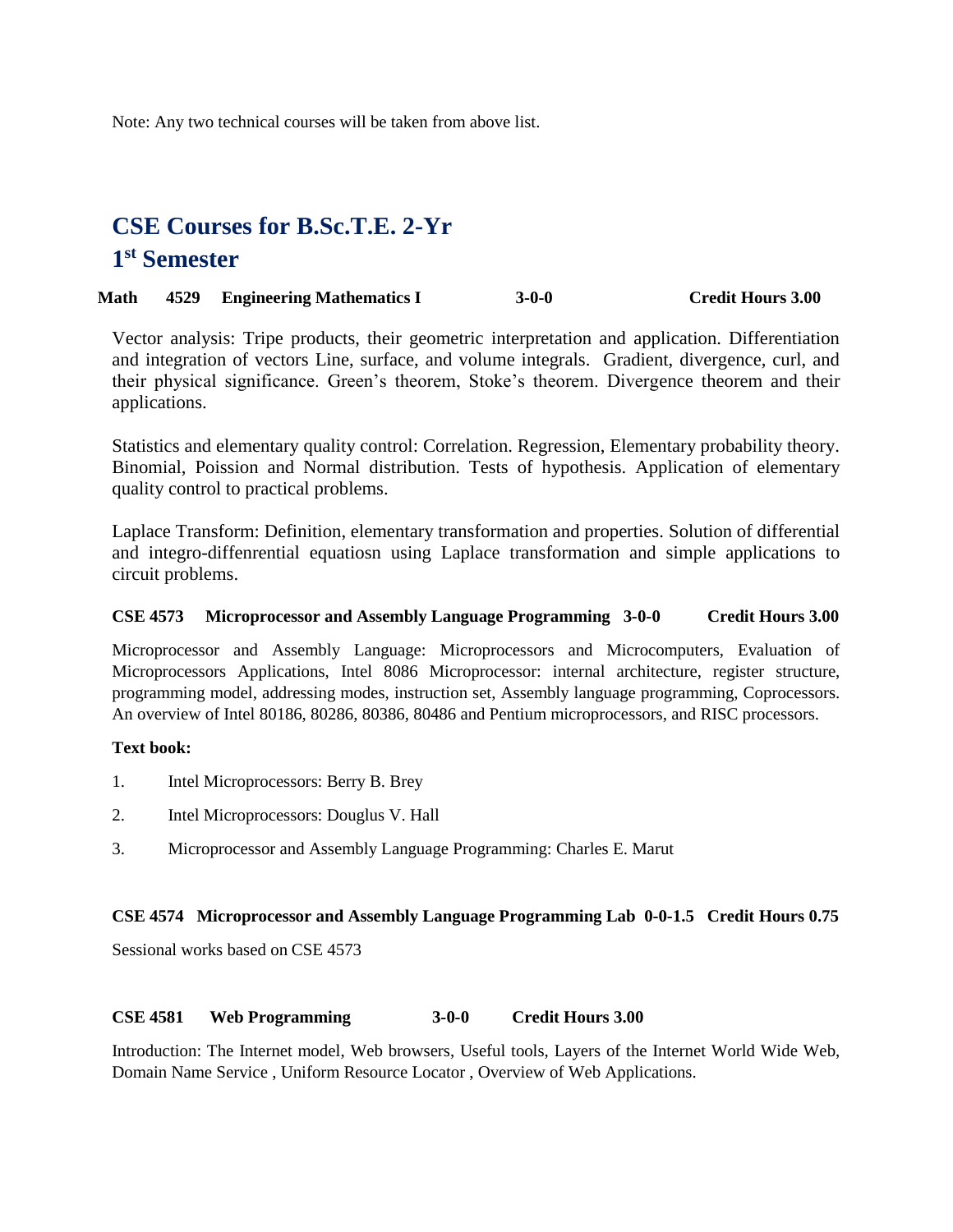Web programming using HTML and xHTML: History of Markup Language, HTML Basics, Tags, Formatting Text, Creating Links, Adding Images, Lists, Tables, Frames, Forms, Cascading Style Sheets (CSS), Graphics.

Javascript: Introduction to javascript, Javascript syntax, Variables, Simple functions.

PHP: Generating HTML Dynamically, Processing Forms, Maintaining State in Web Applications, Cookies, Data Tier, Back-end Database Support, SQL Primer, Database Interface in PHP, Searching in Web Applications, Regular Expressions and Matching, Multimedia and Interactivity, Audio on the Web, Video on the Web

Advanced tools: AJAX, Flash, Flex.

### **Text books:**

- 1. Learning Web Design: A Beginner's Guide to (X)HTML, StyleSheets, and Web Graphics Author: Aaron Gustafson.
- 2. PHP and MySQL Web Development., Author: Laura Thomson.
- 3. Learning JavaScript, Author:Shelley Powers.
- 4. Professional ASP.NET 2.0 AJAX., Author:Dan Wahlin.
- 5. AJAX and PHP: Building Modern Web Applications. Author: Cristian Darie

|  | <b>CSE 4582</b> | <b>Web Programming Lab</b> | $0 - 0 - 1.5$ | <b>Credit Hours 0.75</b> |
|--|-----------------|----------------------------|---------------|--------------------------|
|--|-----------------|----------------------------|---------------|--------------------------|

Sessional works based on CSE 4581

#### **CSE 4583 Relational Database Concepts 3-0-0 Credit Hours 3.00**

DBMS: Introduction, Database features, advantages & disadvantages, data abstraction and data models, database languages, Transaction Management, Storage Management, database administrator, database users E-R Model: Basic concept, Design Issues, Mapping Constraints, Key conception, Strong & Week Entity set.

Relational database: Basic concept, key/mapping constraints, relational algebra.

Relational commercial language: SQL, QUEL.

Integrity constraints: Domain Constraints, Referential integrity, Functional Dependencies.

Relational database design, Storage and file structure: File Organization, Organization of records in files.

### **Text books:**

1. Database Management Systems, Author: Henry F. Korth

**CSE 4584 Relational Database Concepts Lab 0-0-1.5 Credit Hours 0.75**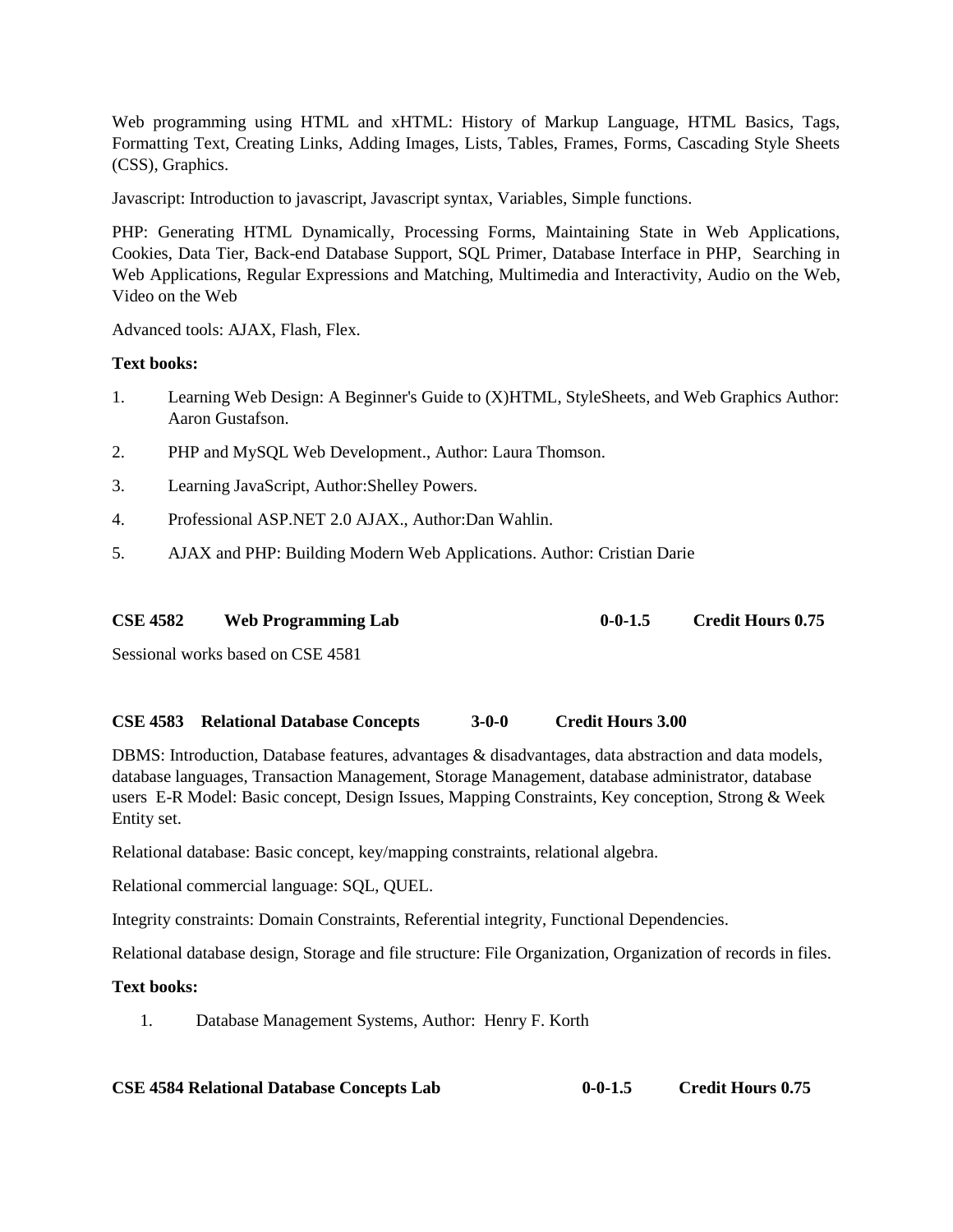Sessional works based on CSE 4583

#### **CSE 4585 Computer Networks 3-0-0 Credit Hours 3.00**

Introduction to computer networks, Uses of computer networks, Network models, Network topology, Layered approach of networking protocols, Design issues of layers, and TCP/IP protocol suite.

Data link layer: Design issues; error control, detection and correction; Logical link control sub-layer, Medium access sub-layer; Multiple access protocols, Medium access mechanisms – ALOHA, slotted ALOHA, CSMA, CSMA/CD, CSMA/CA, WDMA; Medium access protocols – IEEE 802.3: Ethernet, IEEE 802.4: Token bus, IEEE 802.5: Token ring, Introduction to WiFi; High speed LANs, FDDI, Fast Ethernet, and Gigabit Ethernet; LAN extension – Bridges, Switches, and VPN, Network layer: IP addressing, IP packet forwarding, Subnetting, CIDR, Internet protocol, ICMP, ARP, RARP, DHCP, and IPv6 overview; Routing protocols -

Transport layer: Functionalities; User datagram protocol (UDP) – UDP operations and UDP package modules, Transmission control protocol (TCP) – TCP features, TCP Connection establishment and termination, TCP Flow control and error control, Congestion control.

Application layer: DNS, Electronic mail (SMTP, POP, IMAP), FTP, WWW.

#### **Text books:**

- 1. Data Communications and Networking, Author: Behrouz A Forouzan
- 2. Computer Networks a System Approach, Author: Larry L. Peterson and Bruce S. Davie
- 3. Computer Networks, Author: Tanenbaum A S

|  | <b>CSE 4586</b> Computer Networks Lab | $0 - 0 - 1.5$ | <b>Credit Hours 1.5</b> |
|--|---------------------------------------|---------------|-------------------------|
|--|---------------------------------------|---------------|-------------------------|

Sessional works based on CSE 4585

# **2 nd Semester**

| Math |  | 4629 Engineering Mathematics II | $3 - 0 - 0$ | Credit 3.00 |
|------|--|---------------------------------|-------------|-------------|
|------|--|---------------------------------|-------------|-------------|

Contents: Complex Variable: Introduction to complex variable. Complex differentiation and integration. Calculus of residues. Contour integration and conformal mapping.

Fourier Series: Fourier series expansion, evaluation of Fourier co-efficients, full range and half range series. Odd and even functions, harmonic analysis.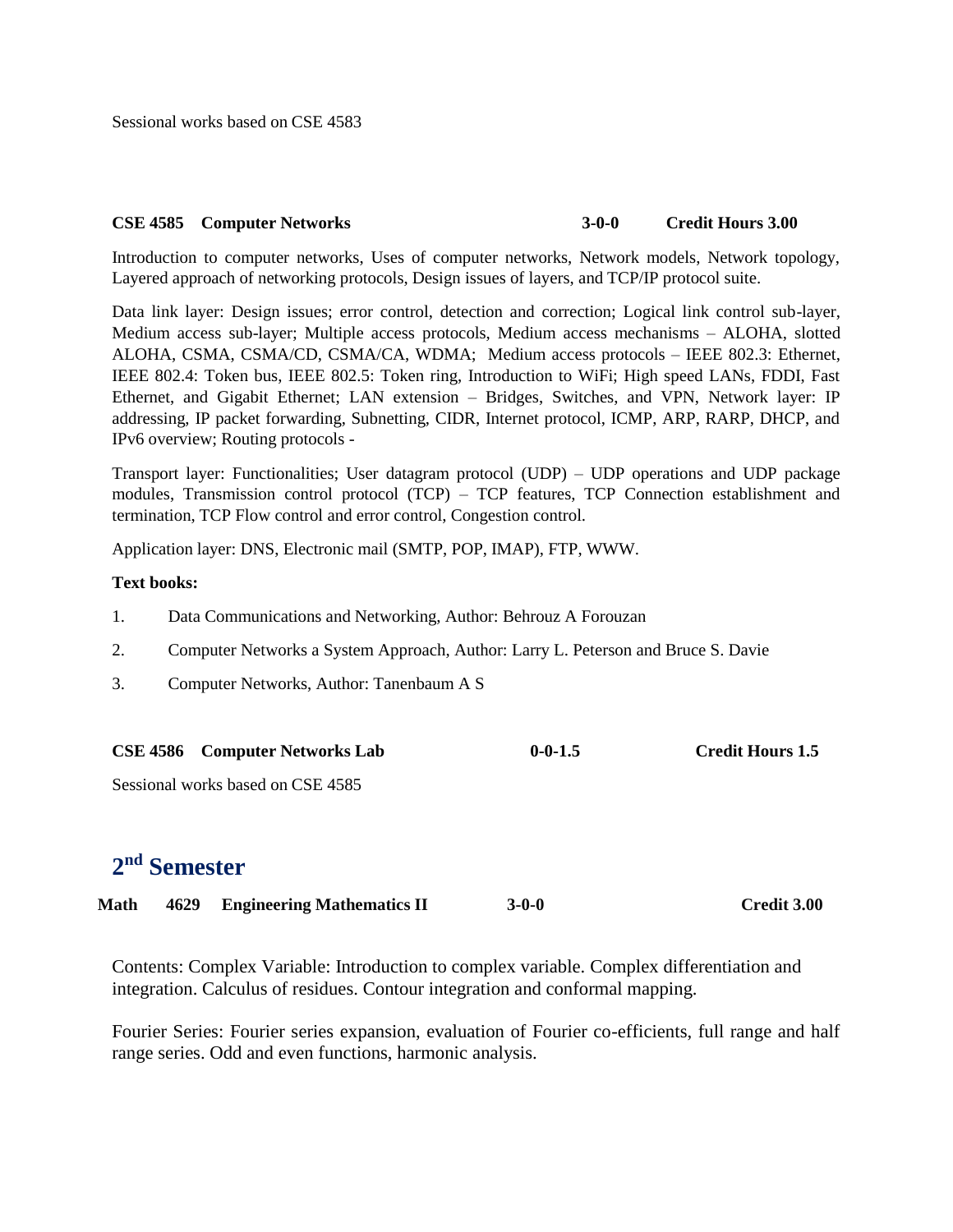Numerical Analysis: Solution of polynomial equation and equation involving transcendental functions. Newton's forward and backward interpolation formulas. Runge-Kutta method. Numerical integration, Simpson's rule and trapezoidal rule. Advanced programming and numerical techniques and their application to engineering problems.

### **CSE 4673 Operating System and System Programming 3-0-0 Credit Hours 3.00**

Introduction to O.S., evaluation of Operating Systems. Memory management: memory addressing, paging & storage multiplexing, virtual memory, Processing memory: process state, concurrent processing, synchronization, process scheduling, Deadlocks & its handling, protection system. Performance evaluation.

Basic concepts of system programming, assembler, compiler, loader, technical design of assembler and compiler.

#### **Text books:**

- 1. Operating System Concepts, Author: Silberchatz
- 2. Modern Operating Systems, Author: Tanenbaum A S, Prentice Hall, 1992
- 3. Operating Systems: Internals and Design Principles" by William Stallings

#### **CSE 4674 Operating System and System Programming Lab 0-0-1.5 Credit Hours 0.75**

Sessional works based on CSE 4673

#### **CSE 4671 Wireless and Mobile Communication 3-0-0 Credit Hours 3.00**

Wireless Communication: Radio transmission, Microwave transmission, Infrared & millimeter waves, Lightwave transmission.

Fundamental concepts in mobile systems: Cellular systems, channel assignment, power control, propagation and fading, hand-off.

Signal modulation: Wireless channel characteristics and diversity techniques, modulation schemes used in mobile systems

Systems and standards: second generation cellular network: GSM, CDMA, GPRS, EDGE, third generation wireless network: cdma2000, W-CDMA, TD-SCDMA

Selected topics on modern wireless systems: Mobile IP and Wireless IP Multicasting, Ad-hoc Networks and Bluetooth Technology, Wireless Application Protocol (WAP), Security in Wireless Networks.

- 1. Wireless Communications: Principles and Practice, Author: Theodore S. Rappaport
- 2. Fundamentals of Wireless Communication, Author: David Tse, Pramod Viswanath
- 3. Wireless Communications, Author: Andrea Goldsmith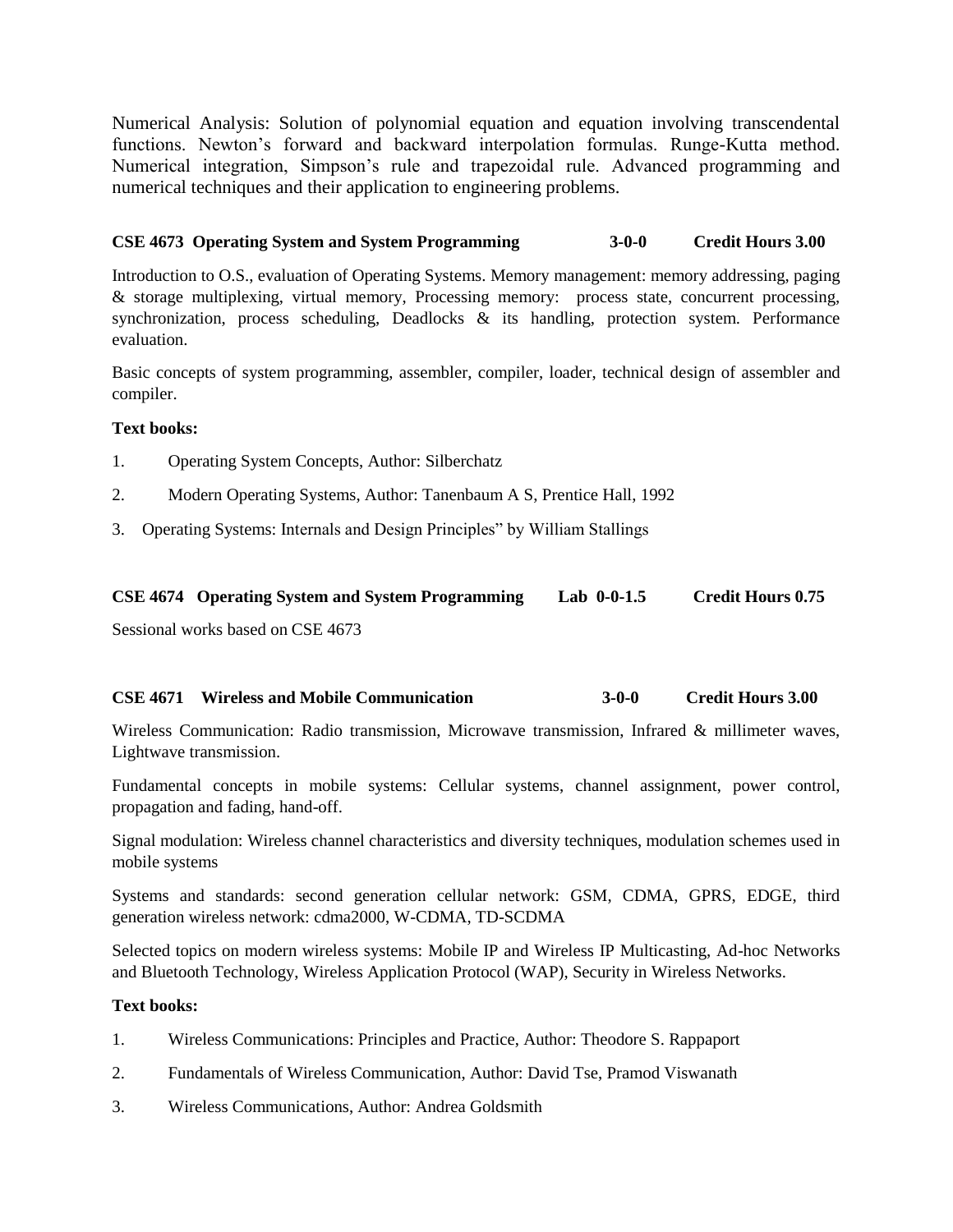4. Wireless & Mobile Network Architectures Author: Yi bing Lin

#### **CSE 4672 Wireless and Mobile Communication Lab 0-0-1.5 Credit Hours 0.75**

Sessional works based on CSE 4671

#### **CSE 4675 Mobile Application Development 0-0-3 Credit Hours 3.00**

Basic concepts: Mobile computing; Mobile computing architecture, Mobile technologies, Anatomy of a mobile device, Applications of mobile computing, Technical issues for mobility, Mobile agents and process migration.

Introduction to Mobile Development Frameworks and Tools: Fully Centralized Frameworks and Tools, N-Tier Client–Server Frameworks and Tools, J2ME, WAP, Symbian EPOC, iPhone, Android, Windows CE.

Android application development: Getting started with android programming, Android architecture, Application framework and libraries, Android runtime, Linux kernel, Android user interface, Data persistence, Messaging and networking, Location Based Services, Developing android services, Android application publishing

The User Experience: The Small Screen Problem, The Unified Look and Feel Paradigm, The iPhone Human Interface Guidelines, The Blackberry User Interface Guidelines, Common User Interface Guidelines,

Security Issues in mobile computing: Security threats, Ensuring consistency and reliability.

The Future of Mobile Computing: Upcoming Technologies, Convergence of Media and Communication Devices.

- 1. Mobile Computing Principles: Designing and Developing Mobile Applications with UML and XML, Cambridge University Press, 2004.
- 2. Mobile Computing: Theory and Practice: Author: Garg Kumkum
- 3. Beginning Android Application Development (Wrox Programmer to Programmer), Wrox Press, 2011.
- 4. Android Application Development: Programming with the Google SDK, O'Reilly, 2009.
- 5. App Inventor: Create Your Own Android Apps David Wolber , Hal Abelson, Ellen Spertus, Liz Looney.
- 6. Wireless Java: Developing with J2ME, 2/e, Jonathan Knudsen, ISBN: 1-59059-077-5, Apress, 2003.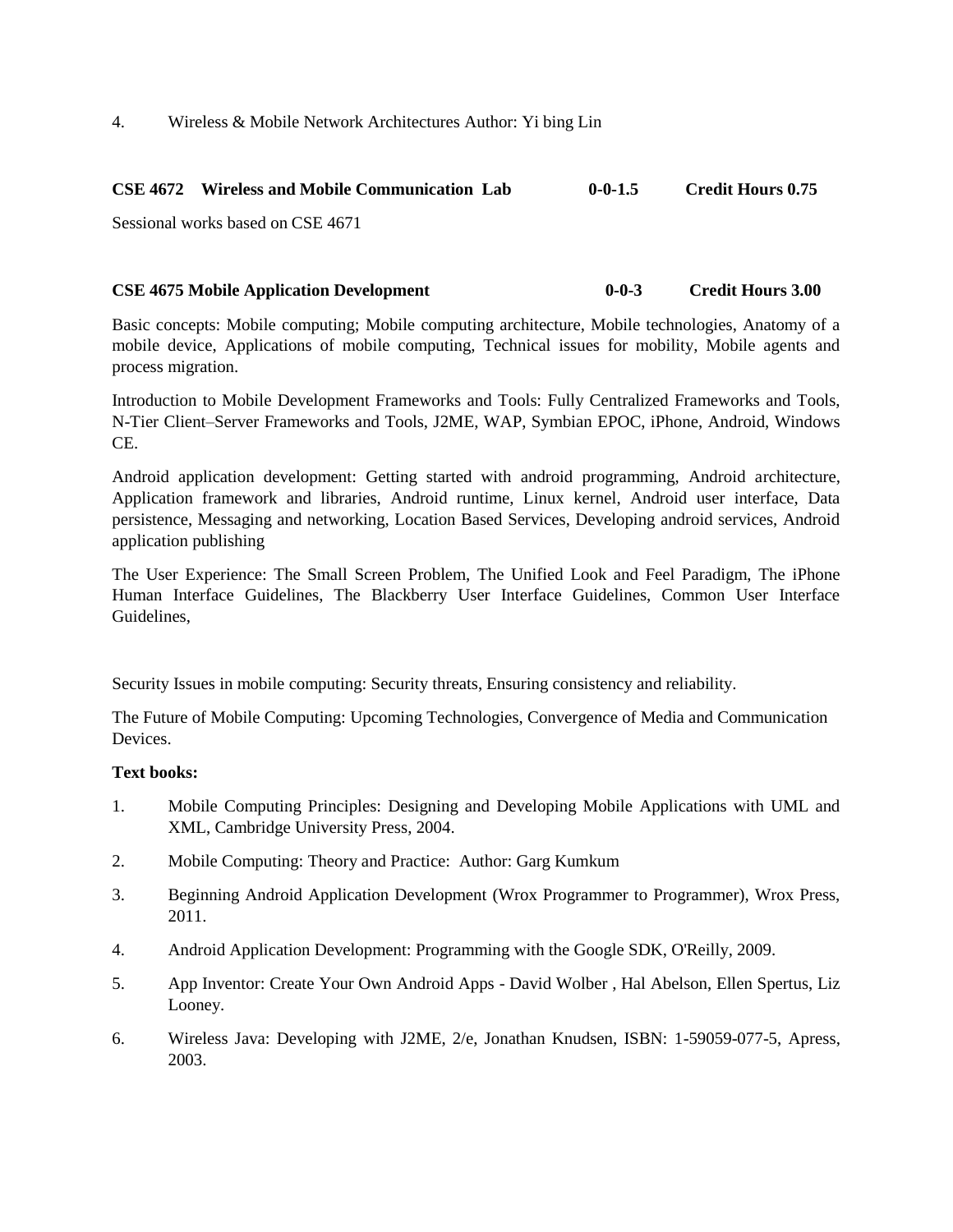7. Programming Mobile Devices: An Introduction for Practitioners - Tommi Mikkonen, Wiley, 2007.

| <b>CSE 4676 Mobile Application Development Lab</b> | $0 - 0 - 1.5$ | <b>Credit Hours 0.75</b> |
|----------------------------------------------------|---------------|--------------------------|
| Sessional works based on CSE 4675                  |               |                          |

# **3 rd Semester**

| <b>CSE 4700*</b> | <b>Project and Thesis</b> | $3-0-0$ | <b>Credit 3.00</b> |
|------------------|---------------------------|---------|--------------------|
|                  |                           |         |                    |

### **CSE 4773 Internetworking Protocols 3-0-0 Credit 3.00**

Introduction to wireless networks, wireless media, overview of Internet technology, Internet services, electronic mail, UseNet, SNMP, SMTP, URL, URI, HTTP, MIME and WWW.

Multi access protocols; Aloha, CSMA and its variations, token ring; error control techniques, flow and congestion control, window and rate based schemes, TCP. ATM, ABR, hop-by-hop schemes, quality of service: in ATM, IETF integrated services model, differentiated services model, mobile IP, data link layer protocols; routing algorithms and protocols, multicast: IGMP, PIM, DVMRP, spanning tree protocol.

Overview of IEEE 802.11(e/g/h/ac): standard for Wireless Local Area Networks (WLANs), IEEE 802.15: standard for Wireless Personal Area Networks (WPANs), IEEE 802.15.1: standard for Bluetooth, IEEE 802.15.4: standard for ZigBee, IEEE 802.15.5: standard for Mesh Network, IEEE 802.16: standard for Wireless Metropolitan Area Networks (WMANs), IEEE 802.15.5: standard for Mobile Broadband Wireless Access, wireless ATM networks, voice over IP (VoIP), Mobile IP, Internet using mobile phones, roaming algorithms, handover techniques, satellite communications.

- 1. A.S. Tanenbaum, "Computer Networks", 4th Edition, Prentice Hall, 2002
- 2. W. Stallings, "Data and Computer Communications", 6th Edition, Prentice Hall, 2000
- 3. F. Halsall, "Data Communications, Computer Networks and Open Systems", 4th Edition, Addison-Wesley, 1996
- 4. C. Huitema, "Routing in the Internet", 2nd Edition, Prentice Hall, 1999
- 5. W.R. Stevens, "TCP/IP Illustrated Volume 1: The Protocols", Addison Wesley, 1994.
- 6. D. Comer, "Internetworking with TCP/IP Volume 1: Principles Protocols, and Architecture", 4th Edition, Prentice Hall, 2000
- 7. J.F. Kurose, K.W. Ross, "Computer Networking: A Top-Down Approach Featuring the Internet", 3rd Edition, Addison-Wesley 2004.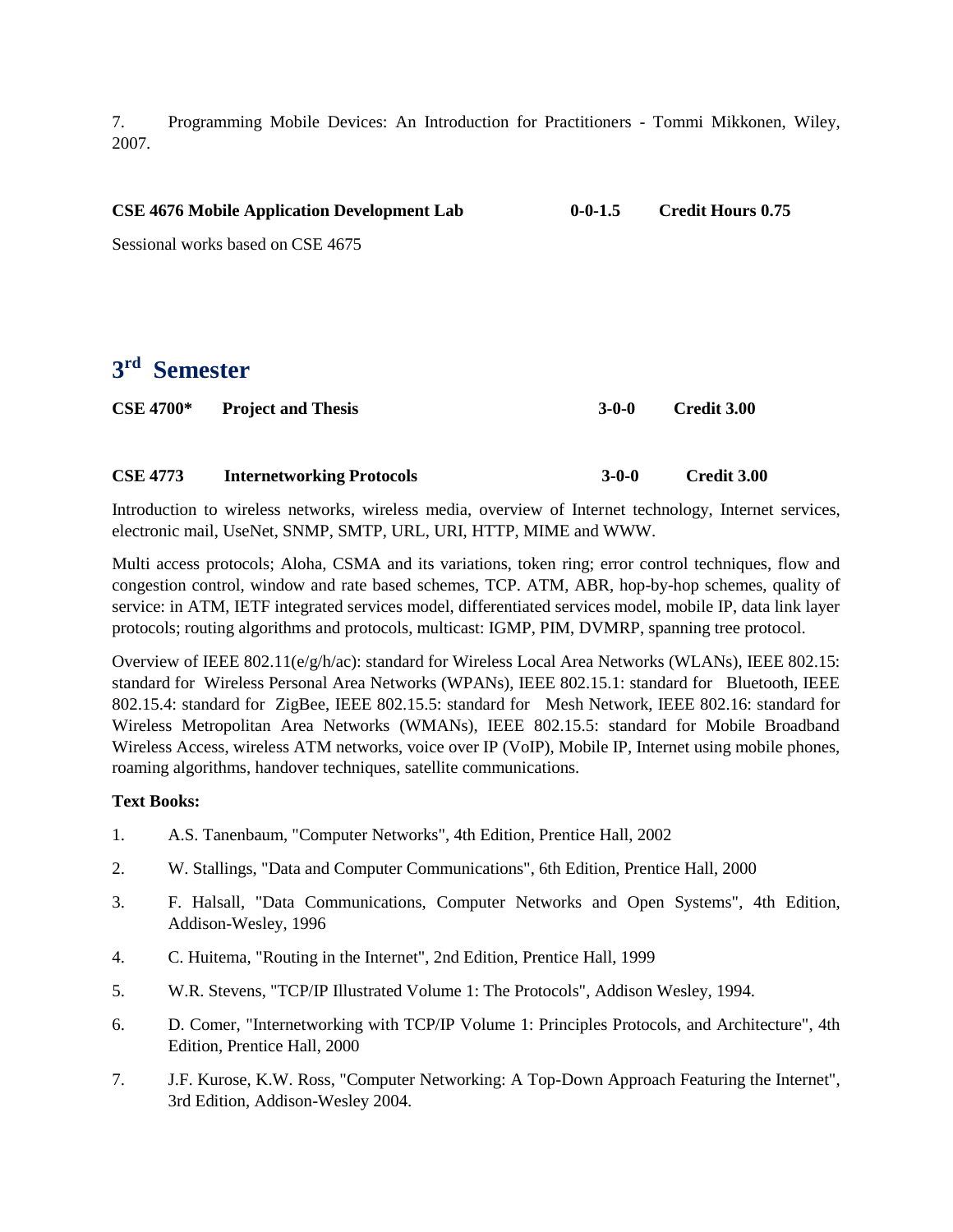| <b>CSE 4774 Internetworking Protocols Lab</b> | $0 - 0 - 1.5$ | Credit 0.75 |
|-----------------------------------------------|---------------|-------------|
|                                               |               |             |

Sessional works based on CSE 4773.

#### **CSE 4775 Introduction to Data Mining 3-0-0 Credit 3.00**

Database design and ER diagram. Storage and file structure in RDBMS. Strength and limitations of RDBMS. Application scenario where conventional database system in inefficient. Introduction to Data Mining. Data Objects and Attribute Types. Statistical tools for Data Mining. Data preprocessing. Data warehousing and Online Analytical Processing. Data cube in details. Frequent patterns, Associations and Correlations.

#### **Text books:**

- 1. DATABASE SYSTEM CONCEPTS (6/e). BY: SILBERSCHATZ · KORTH · SUDARSHAN
- 2. Data Mining Concepts and Techniques (3/e). By: Han et el.

#### **CSE 4781 Geographical Information Systems 3-0-0 Credit 3.00**

The subject aims to introduce students to the key basic principles and techniques used in the development of geographical information systems. It has a particularly strong focus on the application of GIS in practice and the evolution of approaches to their development and use. The main topics addressed include introduction to GIS concepts, basic hardware, software and data requirements for GIS development, evolution of GIS technology, key areas of application of GIS in practice, issues in the management of GIS, the organizational role of GIS, and emerging trends in GIS development and usage.

| <b>CSE 4782 Geographical Information Systems Lab</b> | $0 - 0 - 1.5$ | Credit 0.75 |
|------------------------------------------------------|---------------|-------------|
| Sessional works based on CSE 4781                    |               |             |

# **4 th Semester**

| <b>CSE 4800*</b> | <b>Project and Thesis</b>    | 3-0-0 | <b>Credit 3.00</b> |
|------------------|------------------------------|-------|--------------------|
| <b>CSE 4873</b>  | <b>IT Project Management</b> | 3-0-0 | Credit 3.00        |

Project Planning: Negotiating techniques, Uncovering requirements, Crafting the WBS

Advanced Techniques: Risk management, Estimating time & cost, Team Motivation

Working with MS Project: Optimized schedules, Fine-tuning, Spotting problems early

Using Templates: Work packages, WBS decomposition, Risk analysis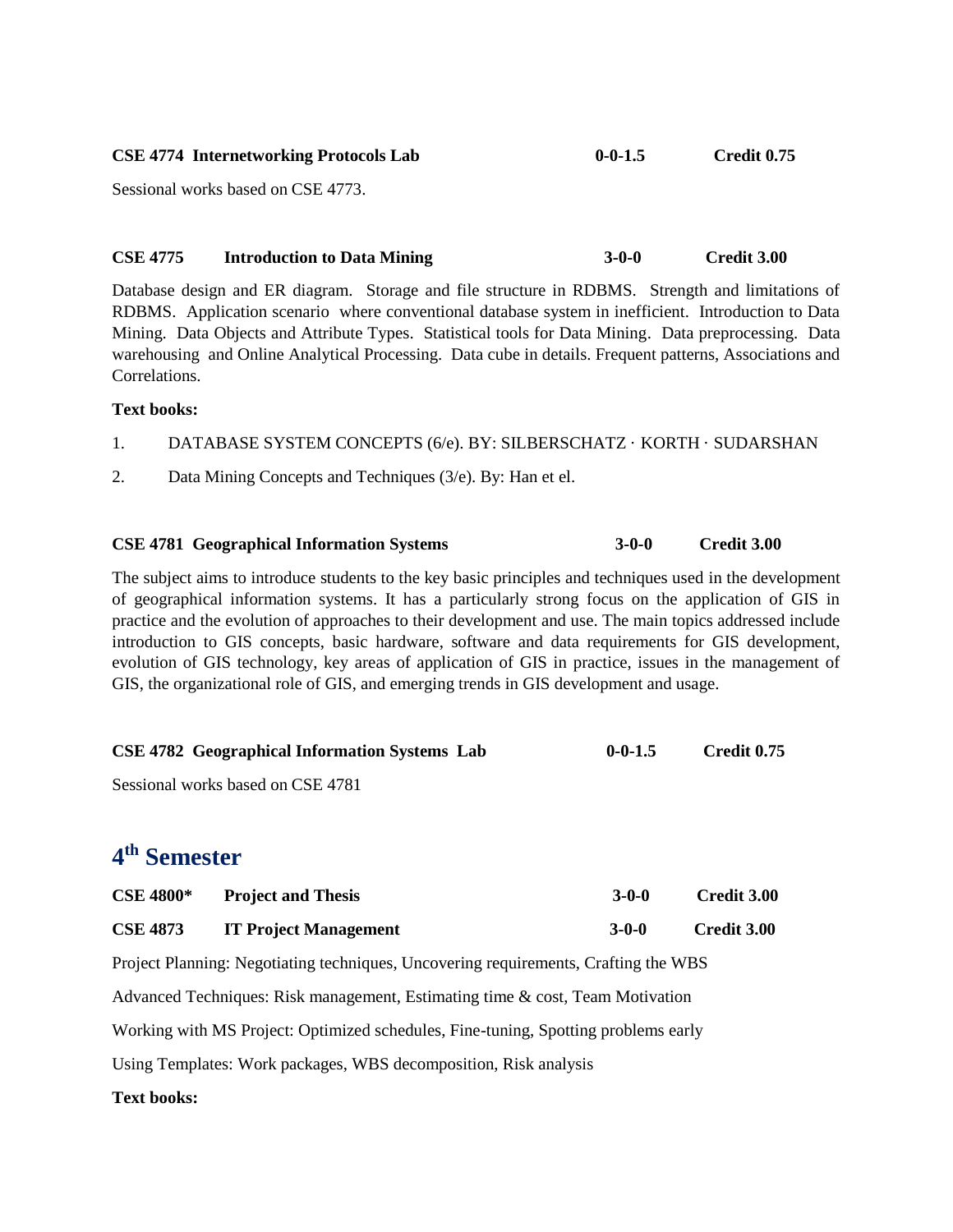- 1. Managing Information Technology Projects, Author: Dick Billows
- 2. Essential of Project Management, Author: Dick Billows
- 3. Fundamentals of management Author: Stephen P. Robbins, David A. Decenzo
- 4. Project, Planning, Analysis, Financing, Implementation and Review Author: Prasanna Chandra

| CSE 4874 IT Project Management Lab. | $0 - 0 - 1.5$ | Credit 0.75 |
|-------------------------------------|---------------|-------------|
|                                     |               |             |

Sessional works based on CSE 4873

#### **Recommended Material:**

1. Microsoft Project

#### **CSE 4885 Human Computer Interaction 3-0-0 Credit 3.00**

Contents: Foundations, The Human: Input-output channels, Human memory, Thinking: Reasoning and problem solving, individual Differences, Psychology and the Design of interactive Systems.

The Computer: Text Entry Devices, Output Devices, Memory, Paper : Printing and scanning, processes.

The Interaction : Models of Interaction, Frameworks and HCI, Ergonomics, Interaction styles, The context of the Interaction.

Design Practice: Paradigms for interaction, Principles to support Usability, Using Design Rules, Usability Engineering, Interactive Design and Prototyping, Modules of the user in Design: Cognitive Models, Goal and Task Hierarchies, Linguistic Models. The challenges of Display Based Systems, cognitive Architectures; Task Analysis: Task Decomposition, Knowledge Based Analysis, E-R Based Techniques, Sources Information and Data Collection, Uses of Task Analysis. Dialogues Notations and Design: Dialogue Notations, Textual Dialogue Notations, Dialogue Semantics, Dialogue Analysis and Design; Models of the System: Standard Formalisms, Interaction Models, Status/Event Analysis; Implementation Support; Evaluation Technique; Help and Documentation: Requirements of user support, Approaches to user support, Intelligent help Systems.

Groupware : Groupwave systems, Meeting and Decision support systems, Framework for Grouware.

CSCW Issuses and Theory : Face to Face Communication, conversation.

Multi-sensory Systems : Usable sensory Inputs, speech in the interface, Handwriting Recognition; Text Hypertext and Hypermedia; Gesture Recognition, Computer Vision, Application of Multimedia Systems.

#### **Recommended Text:**

1. Human-Computer Interaction, Author: Alan Dix, Janet Finlay

## **CSE 4887 Computer Graphics 3-0-0 Credit Hours 3.00**

Introduction to computer graphics: brief history, applications, hardware and software and the fundamental ideas behind modern computer graphics.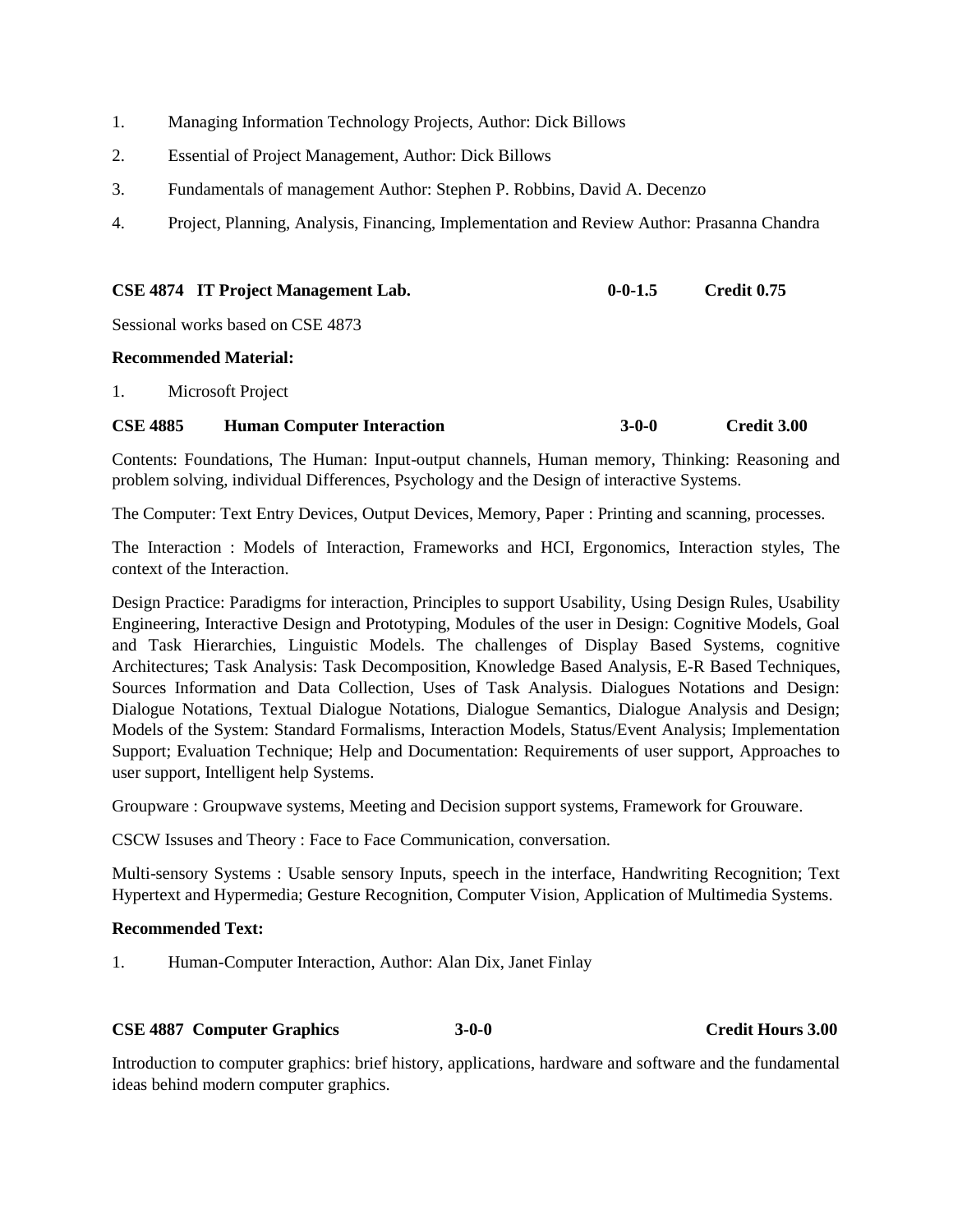Two dimensional graphics: device-independent programming; graphics primitives and attributes.

Interactive graphics: physical input devices, event-driven input; user interface. Transformations; translation, rotation, scaling, shear.

Three-dimensional graphics: 3D curves and surfaces; projections.

Multimedia System Architecture. Objects for Multimedia System: Text; Images and graphics: Basic concepts, Computer image processing; Sound/ Audio: Basic concepts, Music, MIDI, Speech; Video and animation: Basic concepts, Computer-based animation

Data Compression Techniques: JPEG; H.261 (px64); MPEG; Intel's DVI; Microsoft AVI; Audio compression; Fractal compression

### **Text books:**

- 1. Introduction to Computer Graphics, Author: Foley J D and others
- 2. Computer Graphics, Author: Angel E
- 3. Computer Graphics, Author: Hearn D and Baker M P

| <b>CSE 4888</b><br><b>Computer Graphics Lab</b> | $0 - 0 - 1.5$ | <b>Credit Hours 0.75</b> |
|-------------------------------------------------|---------------|--------------------------|
|-------------------------------------------------|---------------|--------------------------|

Sessional works based on CSE 4887.

# **1-Yr. (1st Semester)**

| <b>CSE 4700*</b> | <b>Project and Thesis</b>             | $3-0-0$ | Credit 3.00 |
|------------------|---------------------------------------|---------|-------------|
|                  | <b>CSE 4777</b> IT Project Management | $3-0-0$ | Credit 3.00 |

Project Planning: Negotiating techniques, Uncovering requirements, Crafting the WBS

Advanced Techniques: Risk management, Estimating time & cost, Team Motivation. Working with MS Project: Optimized schedules, Fine-tuning, Spotting problems early

Using Templates: Work packages, WBS decomposition, Risk analysis

#### **Recommended Text:**

- 1. Managing Information Technology Projects, Author: Dick Billows
- 2. Essential of Project Management, Author: Dick Billows
- 3. Fundamentals of management Author: Stephen P. Robbins, David A. Decenzo
- 4. Project, Planning, Analysis, Financing, Implementation and Review Author: Prasanna Chandra.

## **CSE 4778 IT Project Management Lab 0-0-1.5 Credit 0.75**

Sessional works based on CSE 4773

Recommended Material: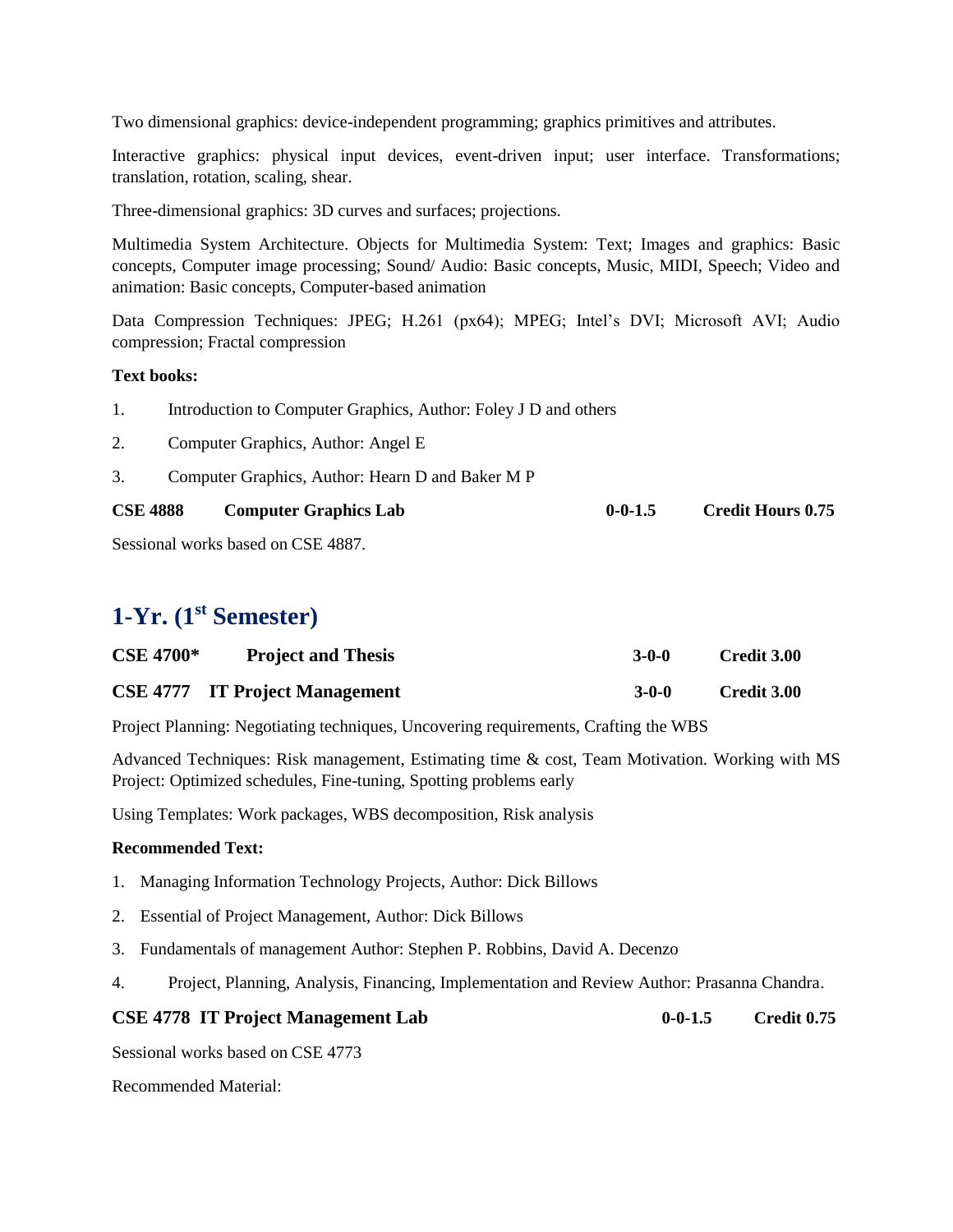#### 1. Microsoft Project

## **CSE 4775 AI and Expert Systems 3-0-0 Credit 3.00**

Survey of concepts in artificial intelligence. Knowledge representation, search and control techniques. All machines and features of the LISP and PROLOG languages. Problem representation: search, inference and learning in intelligent systems; systems for general problems solving, game playing, expert consultation, concept formation and natural language procession: recognition, understanding and translation. Case Study on Expert Systems.

Recommended text:

1. Artificial Intelligence: A Modern Approach, Author: Stuart Russell and Peter Norvig

| <b>CSE 4776</b> | <b>AI</b> and Expert Systems Lab  | $0 - 0 - 1.5$ | Credit 0.75 |
|-----------------|-----------------------------------|---------------|-------------|
|                 | Sessional works based on CSE 4775 |               |             |
| <b>CSE 4773</b> | <b>Internetworking Protocols</b>  | 3-0-0         | Credit 3.00 |

Introduction to wireless networks, wireless media, overview of Internet technology, Internet services, electronic mail, UseNet, SNMP, SMTP, URL, URI, HTTP, MIME and WWW.

Multi access protocols; Aloha, CSMA and its variations, token ring; error control techniques, flow and congestion control, window and rate based schemes, TCP. ATM, ABR, hop-by-hop schemes, quality of service: in ATM, IETF integrated services model, differentiated services model, mobile IP, data link layer protocols; routing algorithms and protocols, multicast: IGMP, PIM, DVMRP, spanning tree protocol.

Overview of IEEE 802.11(e/g/h/ac): standard for Wireless Local Area Networks (WLANs), IEEE 802.15: standard for Wireless Personal Area Networks (WPANs), IEEE 802.15.1: standard for Bluetooth, IEEE 802.15.4: standard for ZigBee, IEEE 802.15.5: standard for Mesh Network, IEEE 802.16: standard for Wireless Metropolitan Area Networks (WMANs), IEEE 802.15.5: standard for Mobile Broadband Wireless Access, wireless ATM networks, voice over IP (VoIP), Mobile IP, Internet using mobile phones, roaming algorithms, handover techniques, satellite communications.

- 1. A.S. Tanenbaum, "Computer Networks", 4th Edition, Prentice Hall, 2002
- 2. W. Stallings, "Data and Computer Communications", 6th Edition, Prentice Hall, 2000
- 3. F. Halsall, "Data Communications, Computer Networks and Open Systems", 4th Edition, Addison-Wesley, 1996
- 4. C. Huitema, "Routing in the Internet", 2nd Edition, Prentice Hall, 1999
- 5. W.R. Stevens, "TCP/IP Illustrated Volume 1: The Protocols", Addison Wesley, 1994.
- 6. D. Comer, "Internetworking with TCP/IP Volume 1: Principles Protocols, and Architecture", 4th Edition, Prentice Hall, 2000
- 7. J.F. Kurose, K.W. Ross, "Computer Networking: A Top-Down Approach Featuring the Internet", 3rd Edition, Addison-Wesley 2004.

| <b>CSE 4774</b> | <b>Internetworking Protocols Lab</b> | $0 - 0 - 1.5$ | Credit 0.75 |
|-----------------|--------------------------------------|---------------|-------------|
|-----------------|--------------------------------------|---------------|-------------|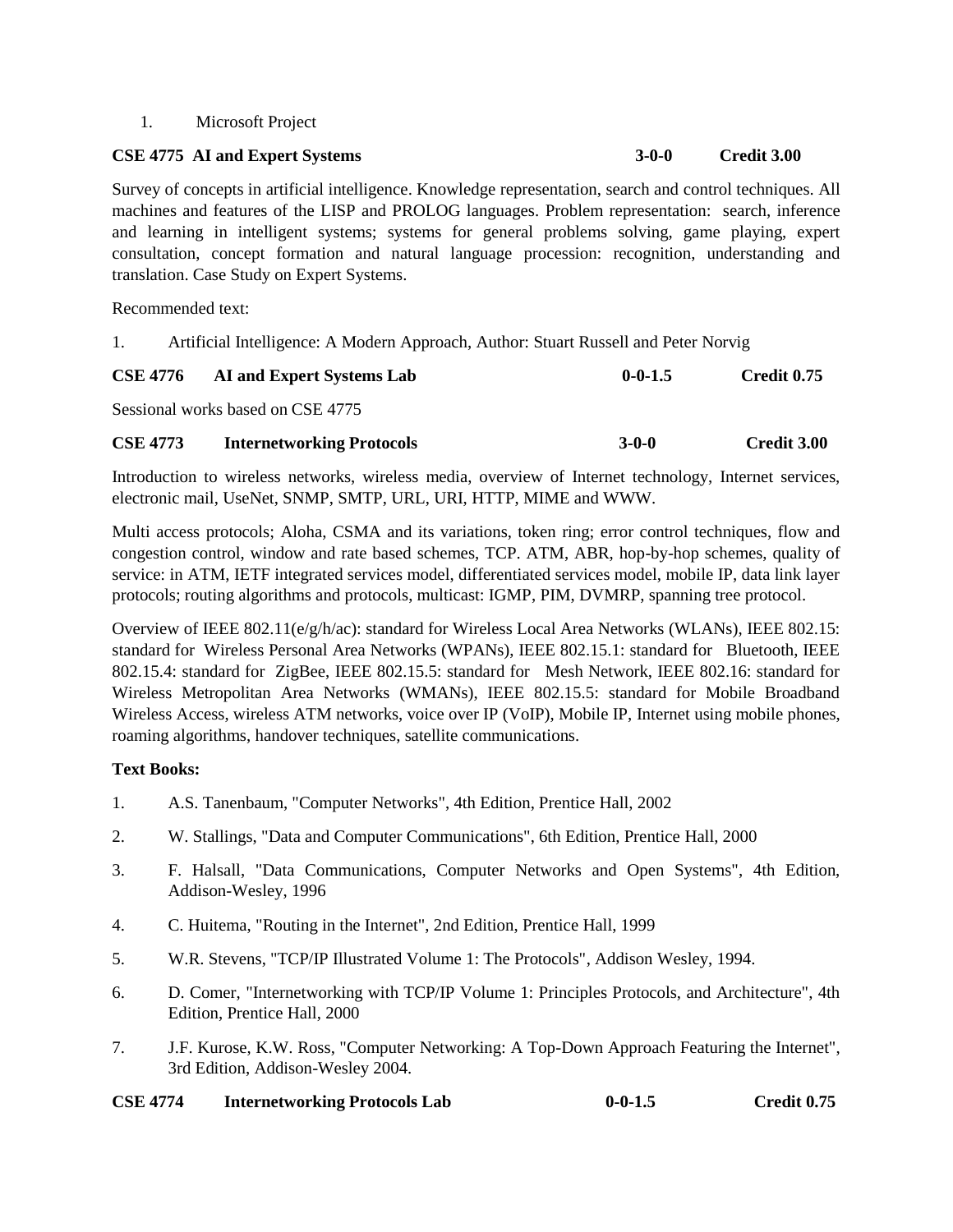Sessional works based on CSE 4773

#### **CSE 4779 Introduction to Data Mining 3-0-0 Credit 3.00**

Database design and ER diagram. Storage and file structure in RDBMS. Strength and limitations of RDBMS. Application scenario where conventional database system in inefficient. Introduction to Data Mining. Data Objects and Attribute Types. Statistical tools for Data Mining. Data preprocessing. Data warehousing and Online Analytical Processing. Data cube in details. Frequent patterns, Associations and Correlations.

Recommended Books:

### 1. DATABASE SYSTEM CONCEPTS (6/e). BY: SILBERSCHATZ · KORTH · SUDARSHAN

2. Data Mining Concepts and Techniques (3/e). By: Han et el.

### **CSE 4781 Geographical Information Systems 3-0-0 Credit 3.00**

The subject aims to introduce students to the key basic principles and techniques used in the development of geographical information systems. It has a particularly strong focus on the application of GIS in practice and the evolution of approaches to their development and use. The main topics addressed include introduction to GIS concepts, basic hardware, software and data requirements for GIS development, evolution of GIS technology, key areas of application of GIS in practice, issues in the management of GIS, the organizational role of GIS, and emerging trends in GIS development and usage.

| <b>CSE 4782</b> |  | <b>Geographical Information Systems Lab</b> |  | $0 - 0 - 1.5$ | Credit 0.75 |                                           |  |  |
|-----------------|--|---------------------------------------------|--|---------------|-------------|-------------------------------------------|--|--|
|                 |  |                                             |  |               |             | $\sim$ $\sim$ $\sim$ $\sim$ $\sim$ $\sim$ |  |  |

Sessional works based on CSE 4781

# **1-Yr. (2nd Semester)**

| <b>CSE 4800</b> | <b>Project and Thesis</b>    | $3-0-0$ | Credit 3.00 |
|-----------------|------------------------------|---------|-------------|
| <b>CSE 4873</b> | <b>IT Project Management</b> | $3-0-0$ | Credit 3.00 |

Project Planning: Negotiating techniques, Uncovering requirements, Crafting the WBS

Advanced Techniques: Risk management, Estimating time & cost, Team Motivation

Working with MS Project: Optimized schedules, Fine-tuning, Spotting problems early

Using Templates: Work packages, WBS decomposition, Risk analysis

- 1. Managing Information Technology Projects, Author: Dick Billows
- 2. Essential of Project Management, Author: Dick Billows
- 3. Fundamentals of management Author: Stephen P. Robbins, David A. Decenzo
- 4. Project, Planning, Analysis, Financing, Implementation and Review Author: Prasanna Chandra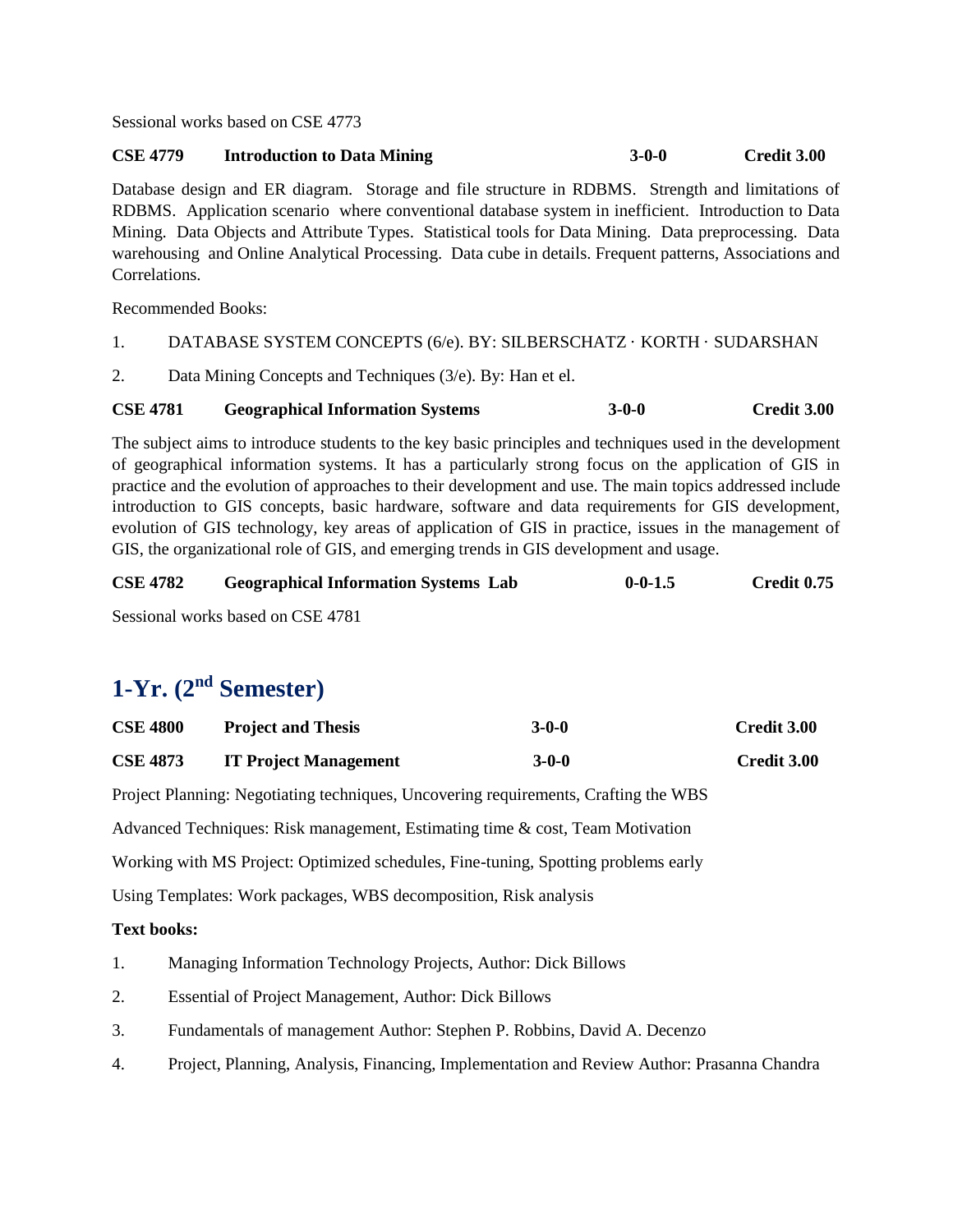#### **CSE 4874 IT Project Management Lab. 0-0-1.5 Credit 0.75**

Sessional works based on CSE 4873

#### **Recommended Material:**

1. Microsoft Project

#### **CSE 4885 Human Computer Interaction 3-0-0 Credit 3.00**

Foundations, The Human: Input-output channels, Human memory, Thinking: Reasoning and problem solving, individual Differences, Psychology and the Design of interactive Systems.

The Computer: Text Entry Devices, Output Devices, Memory, Paper : Printing and scanning, processes.

The Interaction : Models of Interaction, Frameworks and HCI, Ergonomics, Interaction styles, The context of the Interaction.

Design Practice: Paradigms for interaction, Principles to support Usability, Using Design Rules, Usability Engineering, Interactive Design and Prototyping, Modules of the user in Design: Cognitive Models, Goal and Task Hierarchies, Linguistic Models. The challenges of Display Based Systems, cognitive Architectures; Task Analysis: Task Decomposition, Knowledge Based Analysis, E-R Based Techniques, Sources Information and Data Collection, Uses of Task Analysis. Dialogues Notations and Design: Dialogue Notations, Textual Dialogue Notations, Dialogue Semantics, Dialogue Analysis and Design; Models of the System: Standard Formalisms, Interaction Models, Status/Event Analysis; Implementation Support; Evaluation Technique; Help and Documentation: Requirements of user support, Approaches to user support, Intelligent help Systems.

Groupware : Groupwave systems, Meeting and Decision support systems, Framework for Grouware.

CSCW Issuses and Theory : Face to Face Communication, conversation.

Multi-sensory Systems : Usable sensory Inputs, speech in the interface, Handwriting Recognition; Text Hypertext and Hypermedia; Gesture Recognition, Computer Vision, Application of Multimedia Systems.

#### **Text books:**

1. Human-Computer Interaction, Author: Alan Dix, Janet Finlay

## **CSE 4887 Computer Graphics 3-0-0 Credit Hours 3.00**

Introduction to computer graphics: brief history, applications, hardware and software and the fundamental ideas behind modern computer graphics.

Two dimensional graphics: device-independent programming; graphics primitives and attributes.

Interactive graphics: physical input devices, event-driven input; user interface. Transformations; translation, rotation, scaling, shear.

Three-dimensional graphics: 3D curves and surfaces; projections.

Multimedia System Architecture. Objects for Multimedia System: Text; Images and graphics: Basic concepts, Computer image processing; Sound/ Audio: Basic concepts, Music, MIDI, Speech; Video and animation: Basic concepts, Computer-based animation